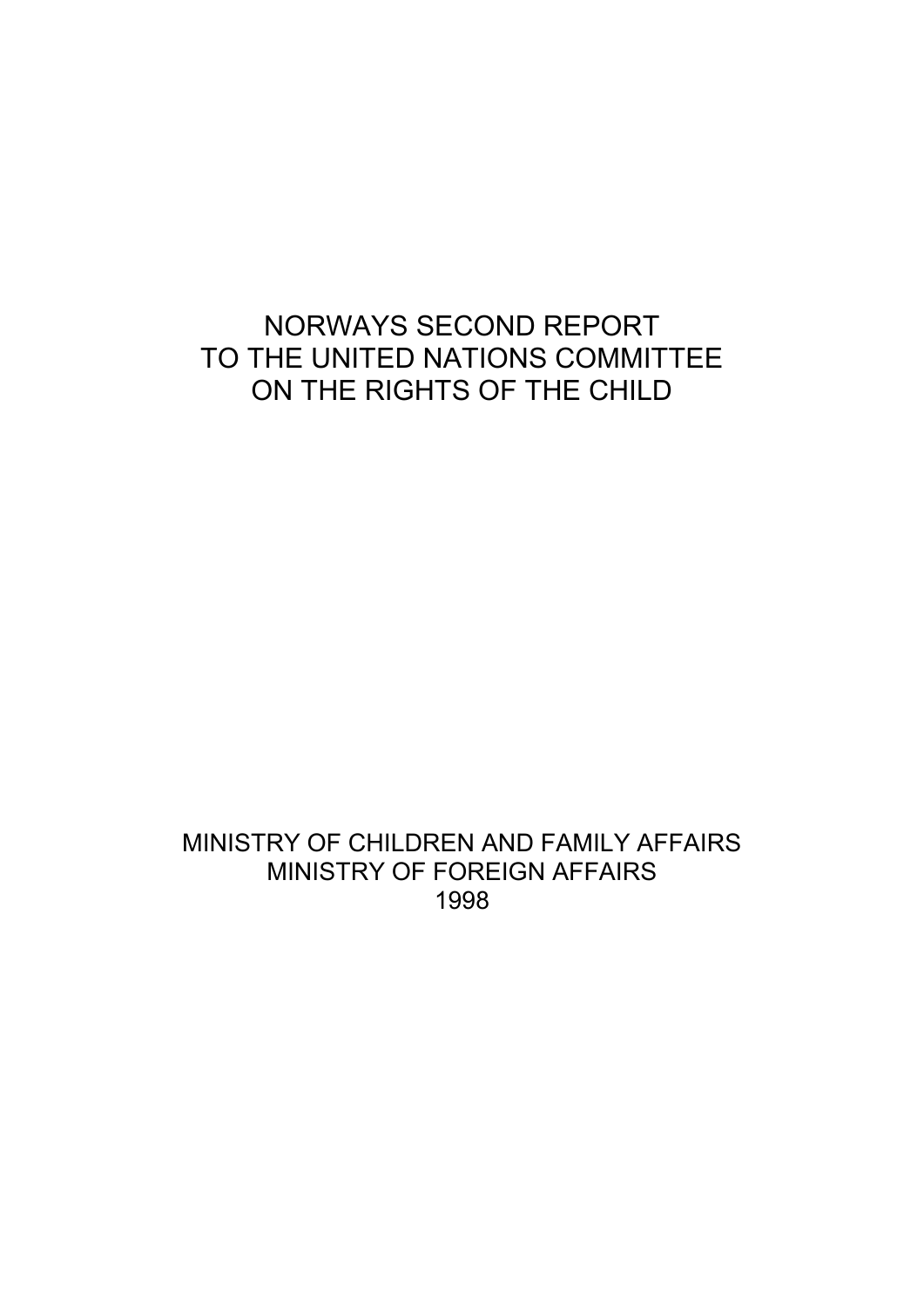### **PREFACE**

This second periodic report is structured according to the General Guidelines Regarding the Form and Contents of Periodic Reports to be submitted by States Parties under Article 44, Paragraph 1 (b), of the Convention (CRC/C/58 of 20 November 1996). Following the Guidelines, the focus in this report is on changes or new developments that have taken place since Norway submitted the initial report.

To facilitate the examination of this report, reference is made to the initial report of Norway (CRC/C/8/Add.7 of 12 October 1993), the Committees comments to the initial report (CRC/C/15/Add.23 of 25 April 1994), and to Norway's reply to the comments (submitted 2 August 1996). Reference is also made to the Norwegian CORE document (HRI/CORE/1/Add.6 of 3 June 1992) concerning information on land and people, general political structure, general legal framework within which human rights are protected and information and publicity.

A description of some of the challenges facing Norway and great parts of the international community concerning the development and living conditions of children and young people will be presented as an introduction to the report.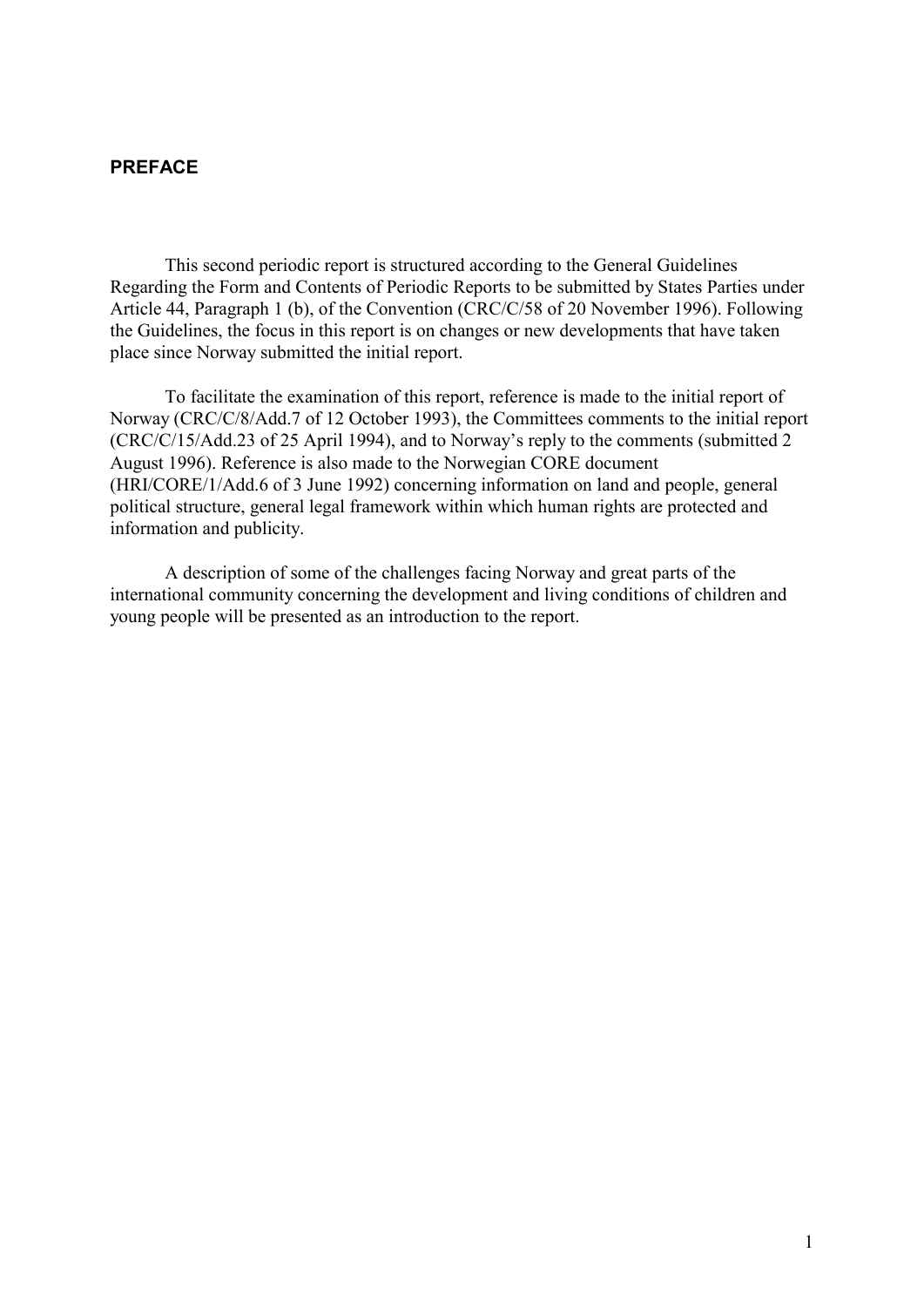# **CONTENTS**

| PREFACE                                                                                                                                        | 1              |
|------------------------------------------------------------------------------------------------------------------------------------------------|----------------|
| <b>CHAPTER I - GENERAL MEASURES OF IMPLEMENTATION</b>                                                                                          | 11             |
| JUDICIAL DECISIONS APPLYING THE PRINCIPLES AND PROVISIONS OF THE CONVENTION -                                                                  |                |
| BEST INTEREST OF THE CHILD                                                                                                                     | 11             |
| SPECIAL PRIORITY AREAS FOR POLICIES RELATED TO CHILDREN IN NORWAY                                                                              | 12             |
| DEVELOPING CHILD WELFARE SERVICES                                                                                                              | 12             |
| FOLLOWING UP THE PLAN OF ACTION AGAINST SEXUAL ABUSE OF CHILDREN                                                                               | 13             |
| EFFORTS RELATED TO CHILDREN AND ADOLESCENTS WITH IMMIGRANT BACKGROUNDS<br>DEVELOPMENT PROGRAM FOR IMPROVING LIVING CONDITIONS FOR CHILDREN AND | 13             |
| <b>ADOLESCENTS</b>                                                                                                                             | 13             |
| NATIONAL PROGRAM FOR PARENTAL GUIDANCE                                                                                                         | 13             |
| <b>CHILD LINE</b>                                                                                                                              | 14             |
| MEASURES TO INCREASE AWARENESS AMONG ADULTS AND CHILDREN OF THE PRINCIPLES                                                                     |                |
| AND PROVISIONS OF THE CONVENTION ON THE RIGHTS OF THE CHILD (ARTICLE 42)                                                                       | 14             |
| THE COMMISSIONER FOR CHILDREN                                                                                                                  | 14             |
| CHILDWATCH INTERNATIONAL                                                                                                                       | 15             |
| INTERNATIONAL CO-OPERATION                                                                                                                     | 15             |
| PROPORTION OF INTERNATIONAL AID AT THE MULTILATERAL AND BILATERAL LEVELS                                                                       |                |
| ALLOCATED TO PROGRAMMES FOR CHILDREN AND THE PROMOTION OF THEIR RIGHTS                                                                         | 17             |
| PREPARATION OF THE REPORT                                                                                                                      | 17             |
| MEASURES TO MAKE NORWAY'S REPORT WIDELY AVAILABLE (ARTICLE 44.6)                                                                               | 17             |
| <b>CHAPTER II - DEFINITION OF THE CHILD</b>                                                                                                    | 18             |
| THE AGE OF MAJORITY                                                                                                                            | 18             |
| <b>SCHOOLING AND EDUCATION</b>                                                                                                                 | 18             |
| <b>PAID WORK</b>                                                                                                                               | 18             |
| THE CHILD'S RIGHT TO BE HEARD AND RIGHT TO PROGRESSIVE SELF-DETERMINATION                                                                      | 18             |
| <b>MEDICAL QUESTIONS</b>                                                                                                                       | 18             |
| THE OBLIGATION TO GIVE EVIDENCE                                                                                                                | 18             |
| <b>DRIVING LICENSES</b>                                                                                                                        | 18             |
| <b>PASSPORTS</b>                                                                                                                               | 18             |
| AGE OF CRIMINAL LIABILITY                                                                                                                      | 19             |
| LEGAL AGE OF SEXUAL CONSENT                                                                                                                    | 19             |
| <b>LEGAL AGE OF MARRIAGE</b>                                                                                                                   | 19             |
| THE RIGHT TO VOTE                                                                                                                              | 19             |
| COMPULSORY AND VOLUNTARY MILITARY SERVICE                                                                                                      | 19             |
| <b>FILMS</b>                                                                                                                                   | 19             |
| <b>SALE OF RESTRICTED GOODS</b>                                                                                                                | 19             |
| <b>CHAPTER III - GENERAL PRINCIPLES</b>                                                                                                        | 20             |
| A. NON-DISCRIMINATION (ARTICLE 2)                                                                                                              | 20             |
| THE RIGHTS OF THE CHILD APPLY TO ALL CHILDREN (ARTICLE 2.1)                                                                                    | 20             |
| CHILDREN WITHOUT LEGAL RESIDENCE                                                                                                               | 20             |
| SPECIAL RULES FOR PROTECTION AGAINST DISCRIMINATION (ARTICLE 2.2)                                                                              | 21             |
| MEASURES AGAINST RACISM AND DISCRIMINATION                                                                                                     | 21             |
| <b>GENDER EQUALITY</b>                                                                                                                         | 21             |
| EQUALITY IN SCHOOLS                                                                                                                            | 22             |
| <b>B. BEST INTEREST OF THE CHILD (ARTICLE 3)</b>                                                                                               | 22             |
| IMMIGRATION, ASYLUM-SEEKING AND REFUGEE PROCEDURES                                                                                             | 23             |
|                                                                                                                                                | $\overline{2}$ |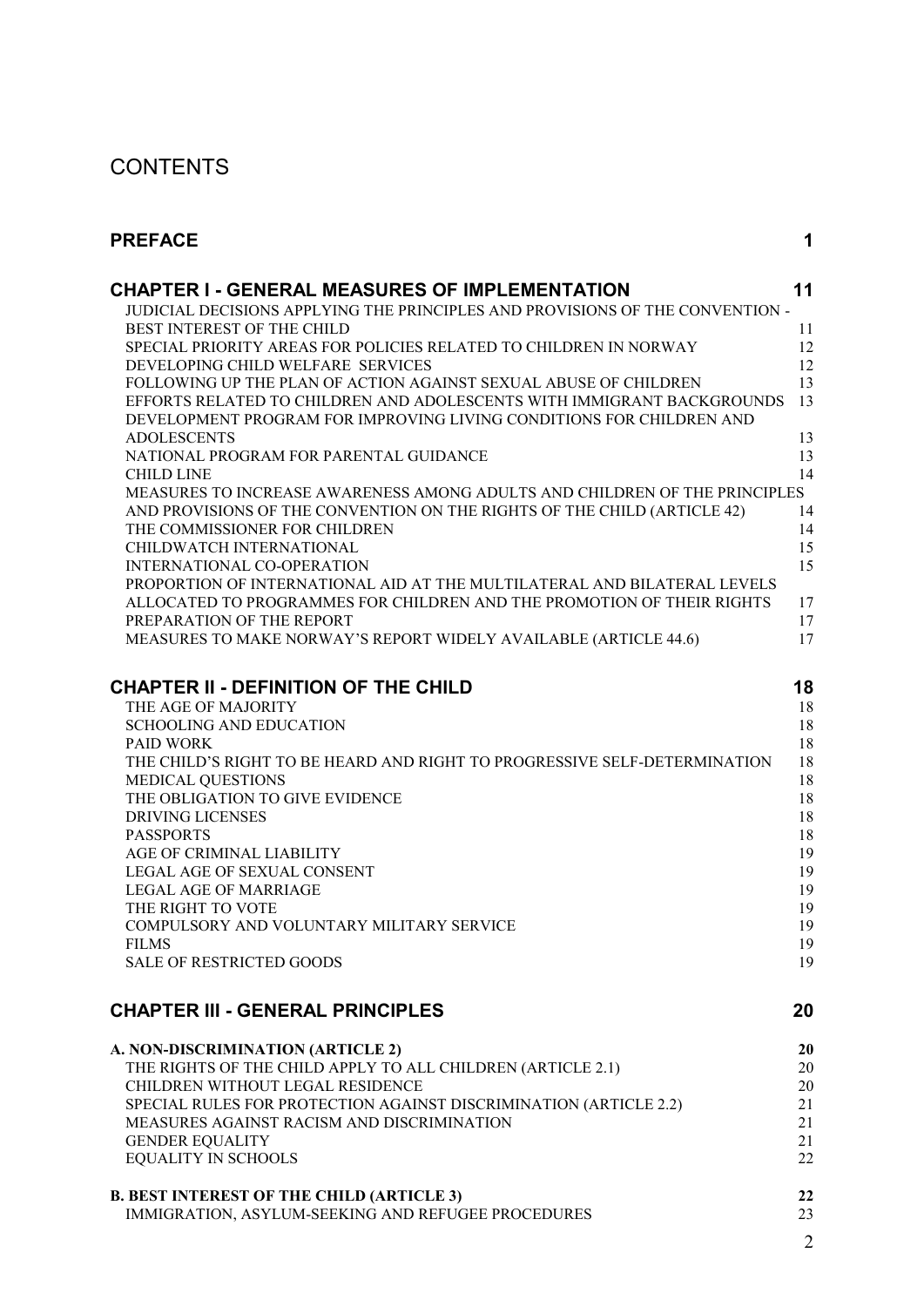| C. THE RIGHT TO LIFE, SURVIVAL AND DEVELOPMENT (ARTICLE 6)                                                                                                                                                                | 24                   |
|---------------------------------------------------------------------------------------------------------------------------------------------------------------------------------------------------------------------------|----------------------|
| D. RESPECT FOR THE VIEWS OF THE CHILD (ARTICLE 12)<br><b>ASYLUM SEEKING PROCEDURES</b><br>PARTICIPATION IN LOCAL DECISIONMAKING AND PLANNING<br>CONSIDERATION OF THE INTEREST OF THE CHILD IN MATTERS RELATED TO PLANNING | 25<br>25<br>26<br>27 |
| <b>CHAPTER IV - CIVIL RIGHTS AND FREEDOMS</b>                                                                                                                                                                             | 28                   |
| A. NAME AND NATIONALITY (ARTICLE 7)                                                                                                                                                                                       | 28                   |
| <b>B. PRESERVATION OF IDENTITY (ARTICLE 8)</b>                                                                                                                                                                            | 28                   |
| C. FREEDOM OF EXPRESSION (ARTICLE 13)                                                                                                                                                                                     | 29                   |
| D. FREEDOM OF THOUGHT, CONSCIENCE AND RELIGION (ARTICLE 14)                                                                                                                                                               | 29                   |
| E. FREEDOM OF ASSOCIATION AND PEACEFUL ASSEMBLY (ARTICLE 15)                                                                                                                                                              | 29                   |
| <b>F. PROTECTION OF PRIVACY (ARTICLE 16)</b>                                                                                                                                                                              | 29                   |
| <b>G. ACCESS TO APPROPRIATE INFORMATION (ARTICLE 17)</b>                                                                                                                                                                  | 30                   |
| H. THE RIGHT NOT TO BE SUBJECTED TO TORTURE OR OTHER CRUEL, INHUMAN OR<br>DEGRADING TREATMENT OR PUNISHMENT (ARTICLE 37 (A))                                                                                              | 30                   |
| <b>CHAPTER V - FAMILY ENVIRONMENT AND ALTERNATIVE CARE</b>                                                                                                                                                                | 31                   |
| <b>A. SINGLE PARENTS</b>                                                                                                                                                                                                  | 31                   |
| <b>B. PARENTAL GUIDANCE (ARTICLE 5)</b>                                                                                                                                                                                   | 31                   |
| C. PARENTAL RESPONSIBILITY (ARTICLE 18, PARAGRAPHS 1-2)                                                                                                                                                                   | 31                   |
| D. SEPARATION FROM PARENTS (ARTICLE 9)                                                                                                                                                                                    | 32                   |
| <b>E. FAMILY REUNIFICATION (ARTICLE 10)</b>                                                                                                                                                                               | 32                   |
| F. ILLICIT TRANSFER AND NON-RETURN (ARTICLE 11)                                                                                                                                                                           | 33                   |
| <b>G. RECOVERY OF MAINTENANCE FOR THE CHILD (ARTICLE 27, PARAGRAPH 4)</b>                                                                                                                                                 | 34                   |
| H. CHILDREN DEPRIVED OF THEIR FAMILY ENVIRONMENT (ARTICLE 20)<br>CHILD WELFARE STATISTICS                                                                                                                                 | 34<br>34             |
| <b>I. ADOPTION (ARTICLE 21)</b>                                                                                                                                                                                           | 35                   |
| <b>J. PERIODIC REVIEW OF PLACEMENT (ARTICLE 25)</b>                                                                                                                                                                       | 36                   |
| K. ABUSE AND NEGLECT (ARTICLE 19), INCLUDING PHYSICAL AND PSYCHOLOGICAL<br><b>RECOVERY AND SOCIAL REINTEGRATION (ARTICLE 39)</b>                                                                                          | 36                   |
| <b>CHAPTER VI - BASIC HEALTH AND WELFARE</b>                                                                                                                                                                              | 38                   |
| A. DISABLED CHILDREN (ARTICLE 23)                                                                                                                                                                                         | 38                   |
| <b>B. HEALTH AND HEALTH SERVICES (ARTICLE 24)</b><br><b>HEALTH STATISTICS</b>                                                                                                                                             | 39<br>39             |
|                                                                                                                                                                                                                           | 3                    |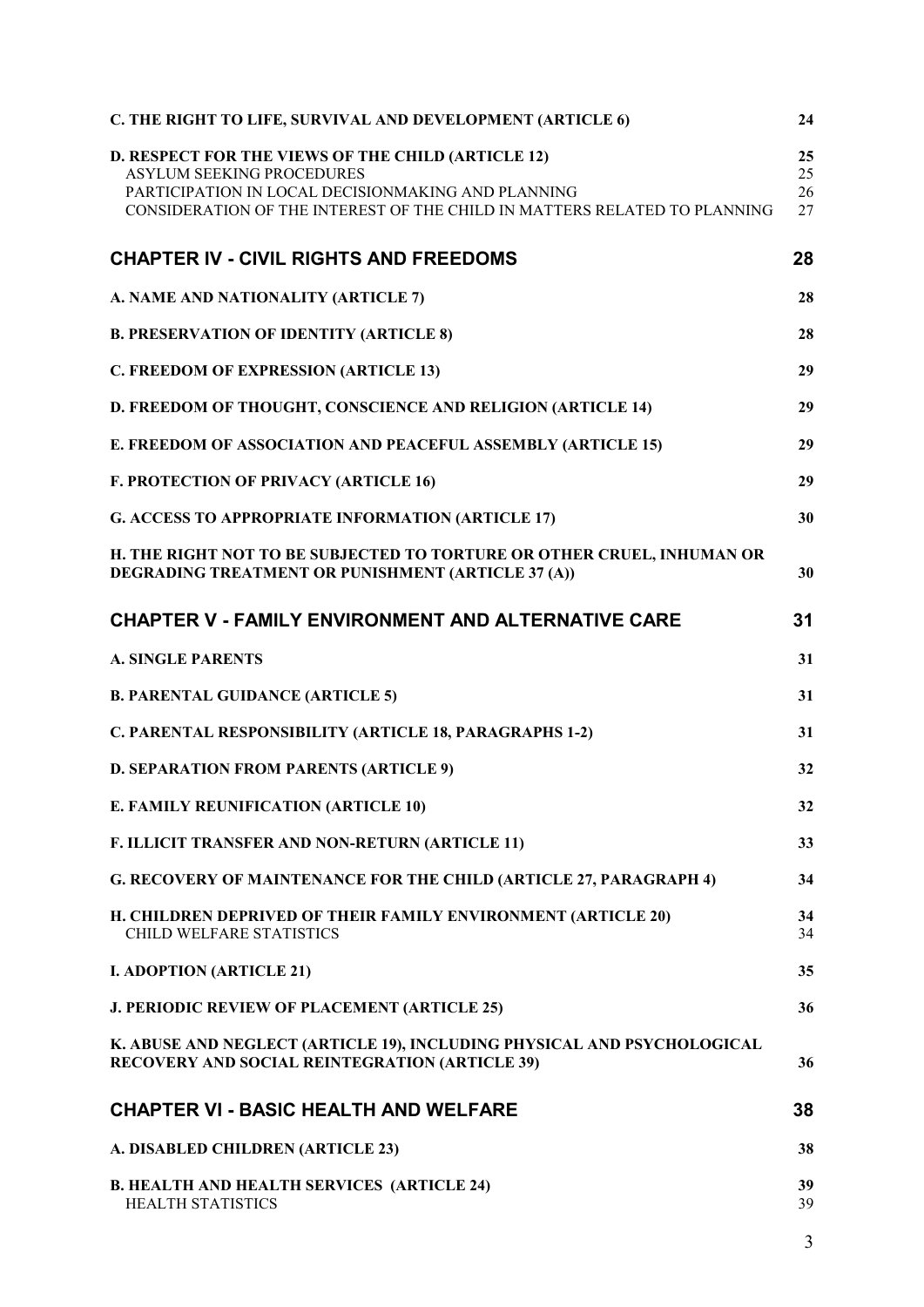| PLAN OF ACTION TO REDUCE INFANT MORTALITY (ARTICLE 24.2.A)                                             | 39       |
|--------------------------------------------------------------------------------------------------------|----------|
| UNIVERSAL IMMUNISATION SYSTEM                                                                          | 41       |
| <b>EATING DISORDERS</b>                                                                                | 42       |
| UNDERNOURISHMENT AND MALNUTRITION<br>MOTHER AND CHILD HEALTH CLINICS (ARTICLE 24.2)                    | 42<br>43 |
| SCHOOL HEALTH SERVICES (ARTICLE 24.2)                                                                  | 43       |
| FAMILY PLANNING (ARTICLE 24.2.F)                                                                       | 43       |
| HIV/AIDS AND PREVENTION                                                                                | 45       |
| TRADITIONAL PRACTICES PREJUDICIAL TO THE HEALTH OF CHILDREN (ARTICLE 24.3)                             | 45       |
| THE NEEDS OF DEVELOPING COUNTRIES AND INTERNATIONAL CO-OPERATION REGARDING                             |          |
| CHILDREN AND HEALTH STANDARDS (ARTICLE 24.4).                                                          | 45       |
| PLAN OF ACTION FOR THE IMPROVEMENT OF MENTAL HEALTH CARE AND                                           | 47       |
| <b>MENTAL HEALTH</b><br>PREVENTION OF INJURIES AT HOME, AT SCHOOL AND DURING LEISURE TIME              | 47<br>47 |
| <b>ROAD TRAFFIC SAFETY</b>                                                                             | 47       |
| POLLUTION AND ENVIRONMENTAL PROBLEMS                                                                   | 48       |
| LIMIT VALUES FOR LOCAL AIR POLLUTION AND NOISE                                                         | 48       |
| C. SOCIAL SECURITY AND CHILD CARE SERVICES AND FACILITIES (ARTICLE 26 AND 18,                          |          |
| <b>PARAGRAPH 3)</b>                                                                                    | 48       |
| <b>FAMILY ALLOWANCE</b>                                                                                | 49       |
| OTHER CHILD CARE BENEFITS                                                                              | 50       |
| PARENTAL LEAVE                                                                                         | 50       |
| TRANSITIONAL BENEFITS FROM THE NATIONAL INSURANCE FOR SINGLE, DIVORCED OR<br><b>SEPARATED PARENTS</b>  | 51       |
| SOCIAL (ECONOMIC) ASSISTANCE                                                                           | 51       |
| CHILD CARE SERVICES (ARTICLE 18.3)                                                                     | 52       |
| STANDARD OF LIVING (ARTICLE 27.1-3)                                                                    | 52       |
|                                                                                                        | 54       |
| <b>CHAPTER VII - EDUCATION, LEISURE AND CULTURAL ACTIVITIES</b>                                        |          |
|                                                                                                        |          |
| A. EDUCATION, INCLUDING VOCATIONAL TRAINING AND GUIDANCE (ARTICLE 28)                                  | 54       |
| PRIMARY AND LOWER SECONDARY EDUCATION (ARTICLE 28.1.A)                                                 | 54       |
| STUDENTS WITH SPECIAL EDUCATIONAL NEEDS                                                                | 55       |
| UPPER SECONDARY EDUCATION (ARTICLE 28.1.B)                                                             | 55       |
| MEASURES TO MAKE HIGHER EDUCATION ACCESSIBLE TO ALL ON THE BASIS OF CAPACITY                           |          |
| (ARTICLE 28.1.C)                                                                                       | 56<br>56 |
| INFORMATION (ARTICLE 28.1.D)<br>REDUCING THE NUMBER OF PUPILS WHO DO NOT COMPLETE EDUCATION PROGRAMMES |          |
| (ARTICLE 28.1.E)                                                                                       | 56       |
| HUMANE TREATMENT IN EDUCATION PROGRAMMES (ARTICLE 28.2)                                                | 56       |
| INTERNATIONAL CO-OPERATION (ARTICLE 28.3)                                                              | 56       |
| <b>B. AIMS OF EDUCATION (ARTICLE 29)</b>                                                               | 57       |
| C. LEISURE, RECREATION AND CULTURAL ACTIVITIES (ARTICLE 31)                                            | 57       |
| <b>LAND USE PLANNING</b>                                                                               | 58       |
| RECREATION, NATURE AND CULTURAL HERITAGE                                                               | 58       |
| PARTICIPATION IN CULTURAL ACTIVITIES                                                                   | 59       |
| RADIO AND TELEVISION BROADCASTING                                                                      | 60       |
| <b>CHILDREN'S FILMS</b>                                                                                | 60       |
| PRODUCTION AND DISTRIBUTION OF CHILDREN'S BOOKS                                                        | 61       |
| <b>MUSIC</b><br><b>MUSEUMS</b>                                                                         | 61<br>61 |
| <b>THEATRE</b>                                                                                         | 61       |
| VISUAL ARTS, HANDICRAFTS AND DESIGN                                                                    | 62       |
| STATE FUNDING FOR CULTURAL ACTIVITIES                                                                  | 62       |
| DAY-CARE FACILITIES FOR SCHOOLCHILDREN<br>RECREATION CLUBS AND OTHER LEISURE ACTIVITIES                | 62<br>62 |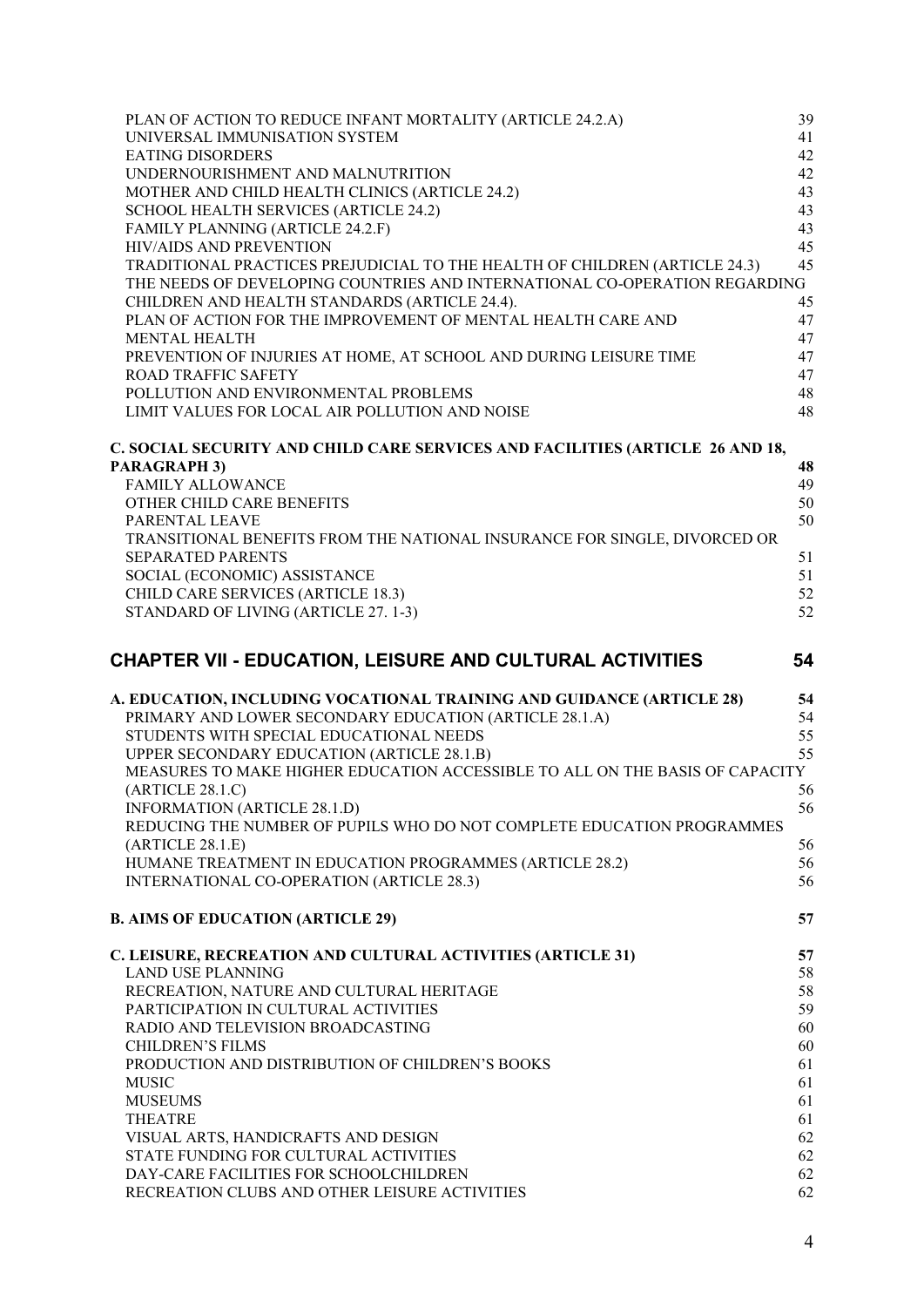| <b>CHAPTER VIII - SPECIAL PROTECTION MEASURES</b>                                                                 | 64 |
|-------------------------------------------------------------------------------------------------------------------|----|
| A. CHILDREN IN EMERGENCY SITUATIONS                                                                               | 64 |
| <b>REFUGEE CHILDREN</b>                                                                                           | 64 |
| CHILDREN IN ARMED CONFLICTS (ARTICLE 38), INCLUDING PHYSICAL AND PSYCHOLOGICAL<br>RECOVERY AND SOCIAL INTEGRATION | 66 |
| <b>B. CHILDREN INVOLVED WITH THE SYSTEM OF ADMINISTRATION OF JUVENILE JUSTICE</b>                                 |    |
| (ARTICLE 40)                                                                                                      | 66 |
| THE ADMINISTRATION OF JUVENILE JUSTICE (ARTICLE 40)                                                               | 66 |
| CHILDREN DEPRIVED OF THEIR LIBERTY, INCLUDING ANY FORM OF DETENTION,                                              |    |
| IMPRISONMENT OR PLACEMENT IN CUSTODIAL SETTINGS (ARTICLE 37 (b) - (d))                                            | 66 |
| THE SENTENCING OF CHILDREN, WITH PARTICULAR REFERENCE TO THE PROHIBITION OF                                       |    |
| CAPITAL PUNISHMENT AND LIFE IMPRISONMENT (ARTICLE 37, A)                                                          | 67 |
| PHYSICAL AND PSYCHOLOGICAL RECOVERY AND SOCIAL REINTEGRATION OF THE CHILD                                         |    |
| (ARTICLE 39)                                                                                                      | 67 |
| C. CHILDREN IN SITUATIONS OF EXPLOITATION, INCLUDING PHYSICAL AND                                                 |    |
| PSYCHOLOGICAL RECOVERY AND SOCIAL REINTEGRATION                                                                   | 67 |
| ECONOMIC EXPLOITATION OF CHILDREN, INCLUDING CHILD LABOUR (ARTICLE 32)                                            | 67 |
| <b>DRUG ABUSE</b>                                                                                                 | 67 |
| PREGNANT DRUG ABUSERS AND CHILDREN OF DRUG ABUSERS                                                                | 68 |
| D. SEXUAL EXPLOITATION AND SEXUAL ABUSE (ARTICLE 34)                                                              | 69 |
| SEXUAL EXPLOITATION OF CHILDREN IN OTHER COUNTRIES                                                                | 69 |
| SALE, TRAFFICKING AND ABDUCTION (ARTICLE 35)                                                                      | 70 |
| OTHER FORMS OF EXPLOITATION (ARTICLE 36)                                                                          | 70 |
| E. CHILDREN BELONGING TO A MINORITY OR AN INDIGENOUS GROUP (ARTICLE 30)                                           | 70 |
| <b>IMMIGRANT CHILDREN</b>                                                                                         | 70 |
| <b>SAMI CHILDREN AND ADOLESCENTS</b>                                                                              | 70 |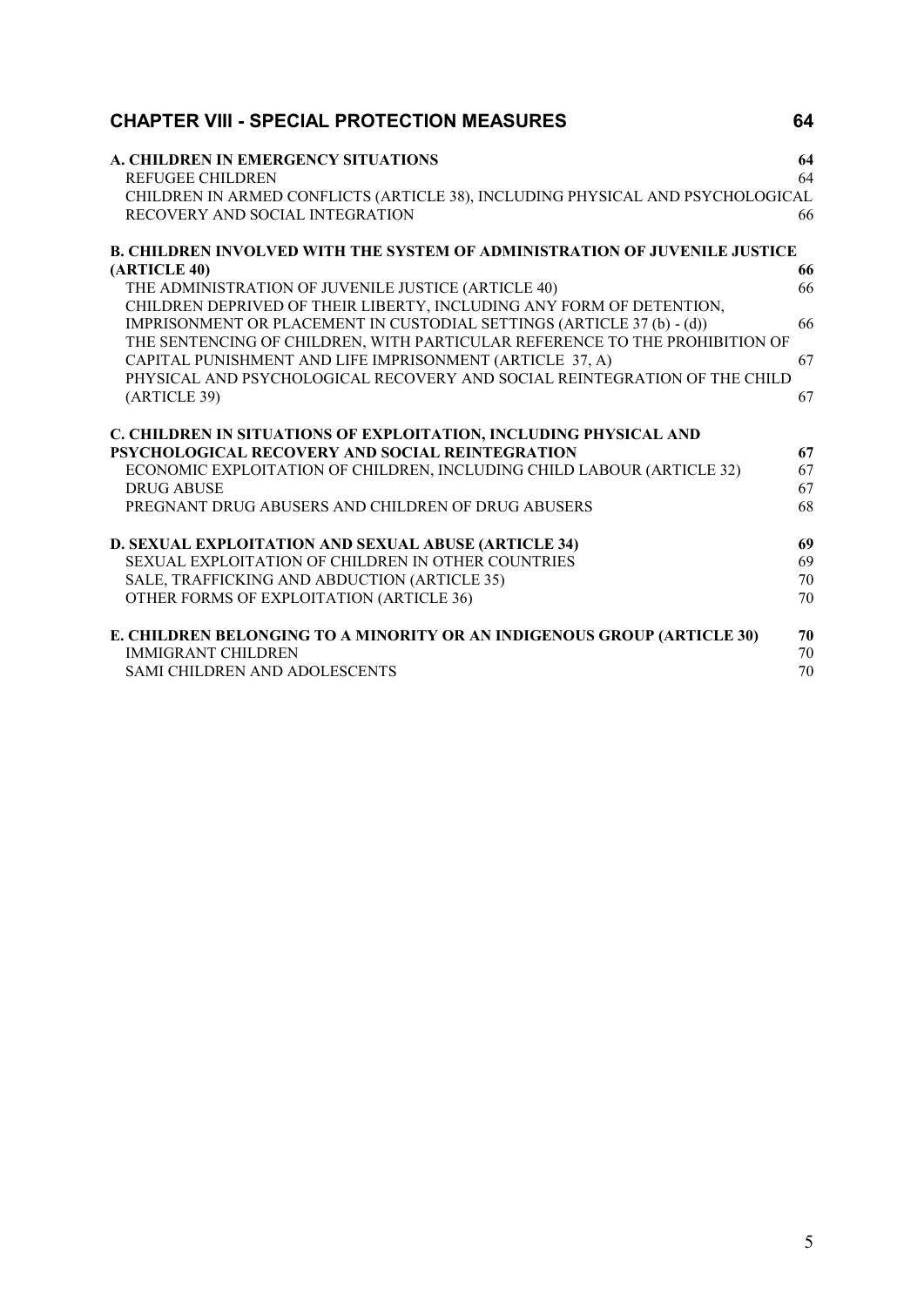#### **INTRODUCTION**

#### **CHILDREN AND YOUNG PEOPLE IN A CHANGING SOCIETY**

Most societies face the dilemma that yesterday's solutions do not always match today's problems. In Norway, as in many other countries around the world, society changes so rapidly that a gap might arise between existing policies and the ability to cope with new challenges. This is partly a result of the growing international influence. Developments in society take place in a complex system of economic and cultural influences that cut across national borders. This affects children and young people in particular because they are in a phase of their lives when they are easily influenced. In order to strengthen the positive consequences of increased international influence, and to combat the negative ones, international cooperation concerning a large number of common problems and challenges should be enhanced.

Information about the living conditions of children and young people and on measures that can improve these conditions should also be exchanged to a greater extent across national borders. A comparative approach to such research would increase the possibility of finding solutions that are relevant to modern society.

Some of the trends that characterize the situation of children and young people in Norway today are described below. As many of these trends have major international aspects, they should be dealt with not only on a national basis, but should also be subject to international attention and cooperation.

#### **Children and young people as agents of social change**

In previous times, when our society was less complex, more or less all learning of any significance took place in the form of transfer of knowledge from one generation to the next. This vertical socialization still is a cornerstone in most societies, but in addition the learning process has become more complex. A significant amount of socialization and cultural transfers take place in the form of a horizontal process between children and young people, within their own country as well as between countries.

In recent decades the outlines of yet another dimension of socialization have emerged. In certain fields, the adult community receives so much important input from children and young people that the traditional learning process has been reversed. There are several reasons for this. Young people in Norway today spend a longer time on their education, and are older than earlier generations before settling with a job and a family. This freedom from responsibility makes them less bound by convention, more open to alternatives and quick to pick up emerging ideas. Young people serve as antennas picking up signals too faint for adults to notice. This applies to a number of areas, including gender equality, opposition to violence and racism, involvement in the environment, new trends in fashion and music, and especially in relation to the new media.

Given this dimension, it is perhaps more important than ever to secure and facilitate participation in society by children and young people. Children and young people today represent new resources and they are agents of change. How this potential is to be utilized is largely up to the adults.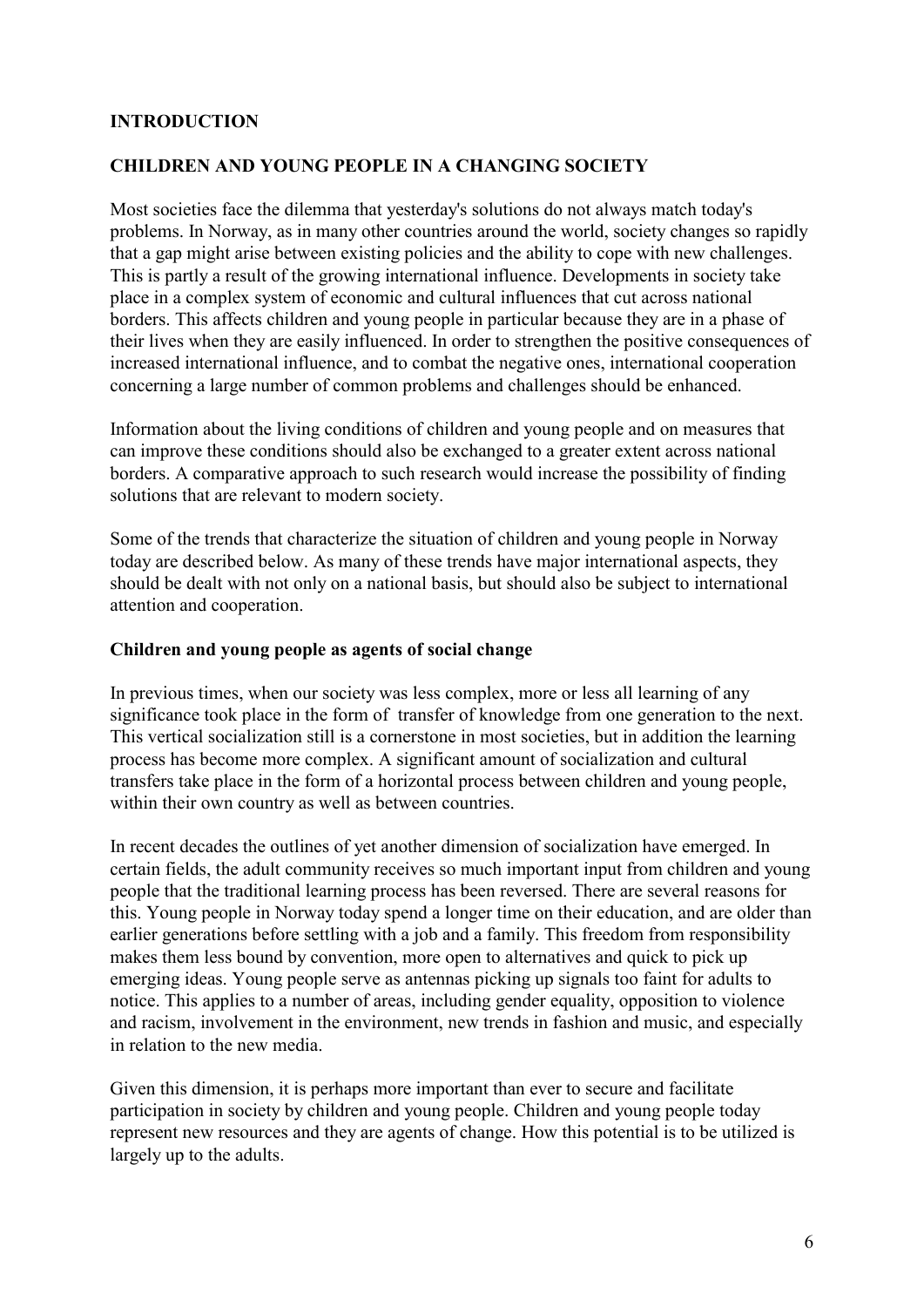### **The parents' role in modern society**

The family plays a fundamental role in children's lives, in terms of socialization, the dissemination of values and the creation of confidence. However, the role of parents has been affected by changes in many areas of society, such as changes in the local community, parents' increasing participation in working life and rapid cultural changes.

In Norway, the local community no longer plays the role as a secure base in the lives of children and young people as it used to. Parents at work, children in day-care institutions, schools and organized leisure activities mean that homes are closed and the local community is almost devoid of people during the day. The informal "control system" and security provided by knowing the neighbours have been weakened.

Thus children and adolescents are in some ways more dependent on their parents and close families than before. Today's parents are normally determined to give their children security and a good upbringing, but they also want to play an active role at work and in society. Parents meet increasing demands on their time and attention. Conflicts can arise between economic demands and parents' career ambitions on the one hand, and children's need for security and their parents' presence on the other.

Rapid cultural changes may cause parents to feel alienated from the factors that influence their children. The role of mentor and guide becomes difficult. This is often apparent when the cultural change has happened very quickly as sometimes seen in immigrant families, who have moved from one culture to another. But the cultural gap also occurs between generations in general.

An increasing challenge in our society is to enable children and parents to spend more time together, and also to reduce the negative effects of cultural gaps between children and parents. A comparison between the policies and measures carried out in different countries may help to throw light on these questions.

#### **The significance of education for social adaptation**

Over the decades, we have invested a great deal in making education on all levels available to everybody. Has this investment resulted in greater equality and a reduction in class distinctions as was intended, or have new class distinctions arised?

The development of advanced technology and the expansion of the service sector require more stringent educational qualifications than was the case a few decades ago. Today it may be difficult in Norway to find a job without many years of education and specialized training as well. The labour market is changing more rapidly than before, and employees must be prepared to change jobs several times during their working life. This requires broad and relatively comprehensive basic qualifications rather than early specialization.

Some young people do not manage to live up to the expectations of the modern education society. They drop out early and are perhaps never going to enter working life. This represents challenges to the educational system. We must keep striving for an educational system which aims at ensuring that as many as possible finds work.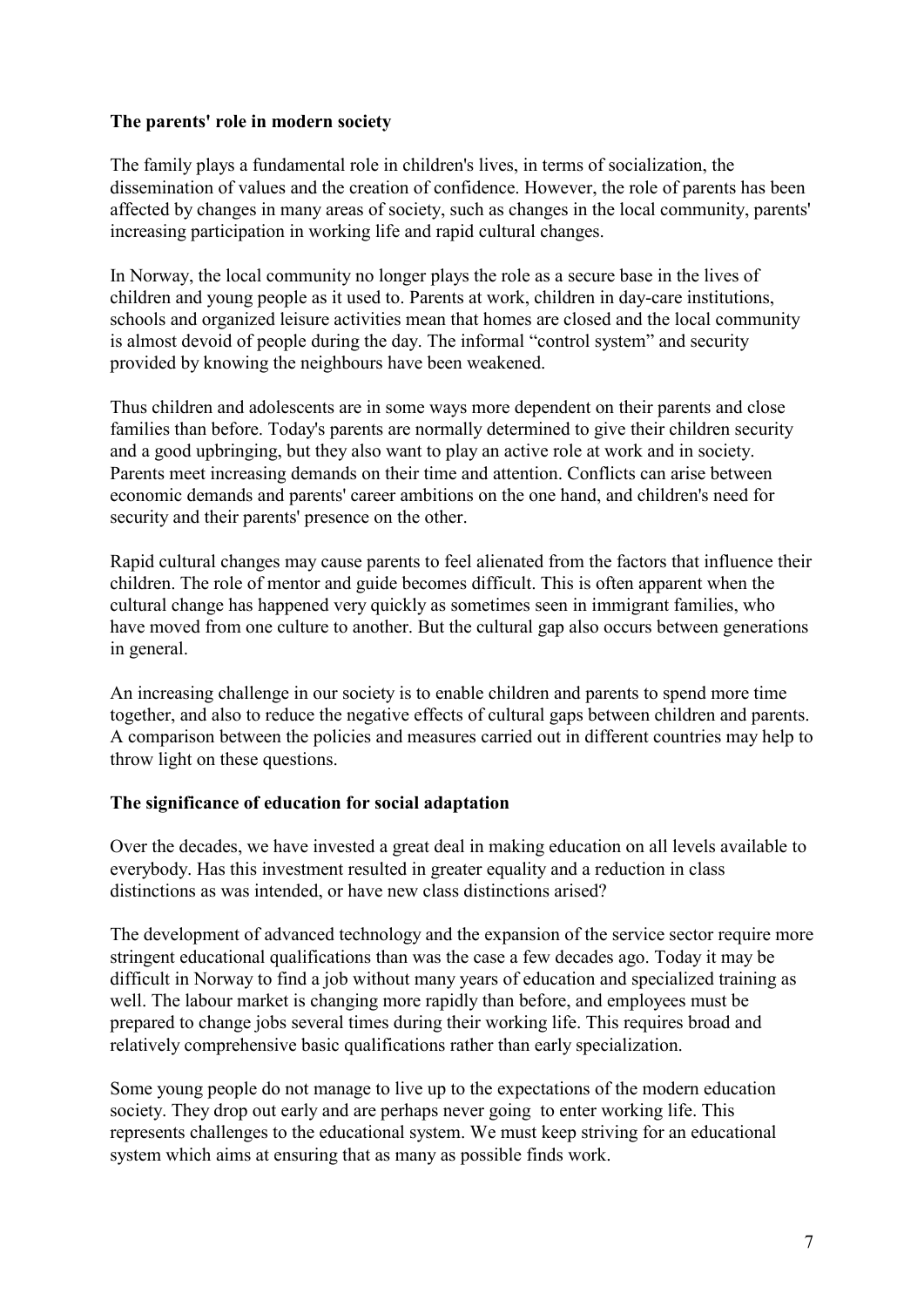### **Children and young people from ethnic minorities**

Many societies this century have experienced increased ethnic diversity as a result of immigration. The work related immigration to many countries, the family reunification often following this immigration, and the different refugee flows all over the world have contributed to this. The population groups that immigrated during the past few decades are already permanent inhabitants of Norway, and have given us a population with greater cultural diversity than before.

In Norway, many young people, who are first or second generation immigrants, feel Norwegian on the one hand and Pakistani, Vietnamese, Iranian, etc. on the other. Research show that children who cope best and get the best results at school, are those who do not break their ties with their parents' culture, and who at the same time are able to function on the new society's terms. Challenges related to improvement of integration measures are international, and should result in greater knowledge of living conditions and schooling conditions for children and young people who belong to ethnic minorities. International as well as national measures on enhancing equal status and integration into society as a whole, is needed.

#### **The significance of the media for the development of children and young people**

Children in Norway live in a world where the media has a growing influence on their everyday lives. Television and video expand children's and young people's world of experience to an extent that was unthinkable only a few decades ago.

E-mail and the Internet provide children and young people with new and major opportunities to expand their knowledge to a considerable extent, and this applies to both schoolwork knowledge in other fields. The new communication technology helps to spread knowledge and make contact across national borders and therefore has great potential as an internationalization factor. This trend is mainly positive, but there is also a danger that the new information technology will contribute to new divisions, since some children have access to this at home while others have not. Another challenge that should be addressed is that the new technology seems to appeal more to boys than to girls.

Both television and video and the Internet create opportunities for harmful influences and information, for example through increased access to games involving violence in visual media, and though illegal pornography through the Internet. National legislation and guidelines can only offer limited protection against harmful media influences. This is because the authorities have difficulty in keeping legislation up to date with technological advances and because these media are part of an international network that cannot be regulated by national legislation alone. Thus any wish to influence the development of the media will require international cooperation.

#### **What is the best interest of the child in child welfare cases?**

Child welfare cases confront the authorities with very difficult ethical problems. Decisions on taking a child into care, deprivation of parental responsibility, a child's right of access to parents, as well as adoption are tied to ideas of right and wrong in a very fundamental manner. In most countries the overriding legislative principle is, in accordance with the Convention of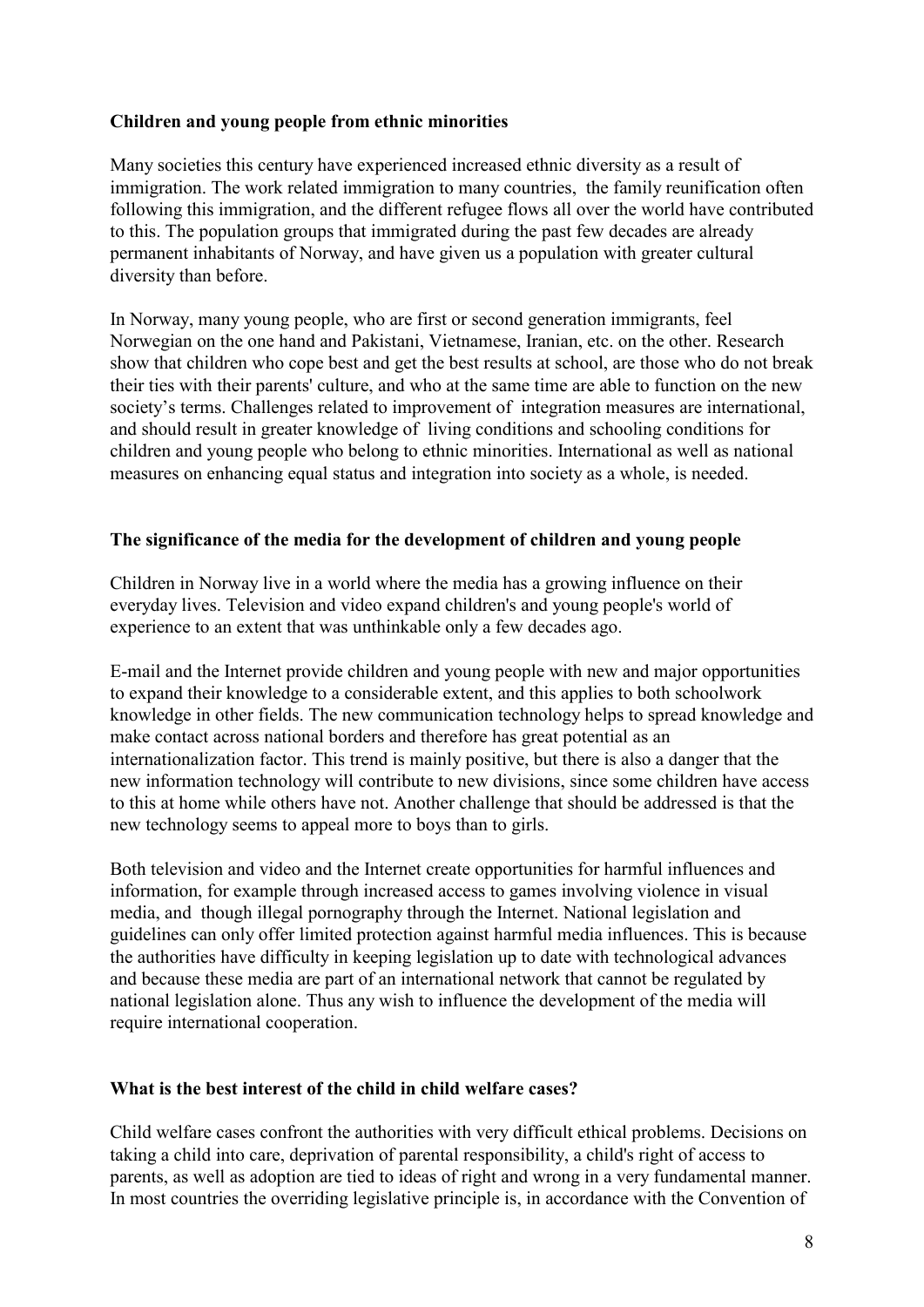the Rights of the Child, that the decision must be in the best interest of the child. Legislation only have a partial influence on the final decision. In the last instance decisions will be based on personal as well as professional judgement. This will be based on the social worker's set of values, which is a product of the society in which he or she lives.

Different cultures place different emphasis on the parent's right to make decisions concerning their children and on the rights of children themselves. This may cause a dilemma when international agreements and conventions are being negotiated. Such dilemmas can only be resolved with the help of international fora for discussion and the development of common attitudes, values and policies.

### **Narcotics problems**

New patterns concerning use of alcohol and narcotics among young people in Norway have emerged in recent years. The spread of narcotics is an international problem. International cooperation is necessary to limit access to drugs. New types of drugs and new consumption patterns spread rapidly from country to country, and the exchange of information in international cooperation should be strengthened in order to register the danger signals as early as possible. It is important that individual member countries comply with UN Conventions concerning drugs, and with regard to the prevention and treatment of alcohol and narcotics problems, we should strengthen research and the exchange of information between countries.

#### **Violence in the community**

Many societies, including Norway, face a development with increased violence and crime rates. The use of weapons is increasing and there is more violence in the streets, as well as random violence and violence in the home. Extremist nationalistic movements are also attracting more support and there is a clear trend towards racially motivated violence. Conflicts arise between groups of young people, and the need to "defend oneself" against other groups can lead to violence. In recent years organized crime with international links has spread to Norway and in these circles the use of violence is often connected with the sale of narcotics.

We should be aware of the connection between the increasing use of violence in the community and the increasing use of brutal violence in the visual media. The increase in brutality and media violence is an international phenomenon. What are the reasons for such trends, and what can we do to stop them? Preventive action must be taken at the individual, national and international levels.

### **Foreign policy with a child perspective**

In the current rapid process of globalization, there is a risk that measures relating to children become fragmented, and therefore there is a need for cross-sectoral technical and economic cooperation on the international level. In order to enhance international cooperation and the coordination of international programmes, it is important that child and youth policy be part of all foreign policy. This will contribute to a greater focus on children's problems in the international arena and will lead to greater awareness of the potential that children and young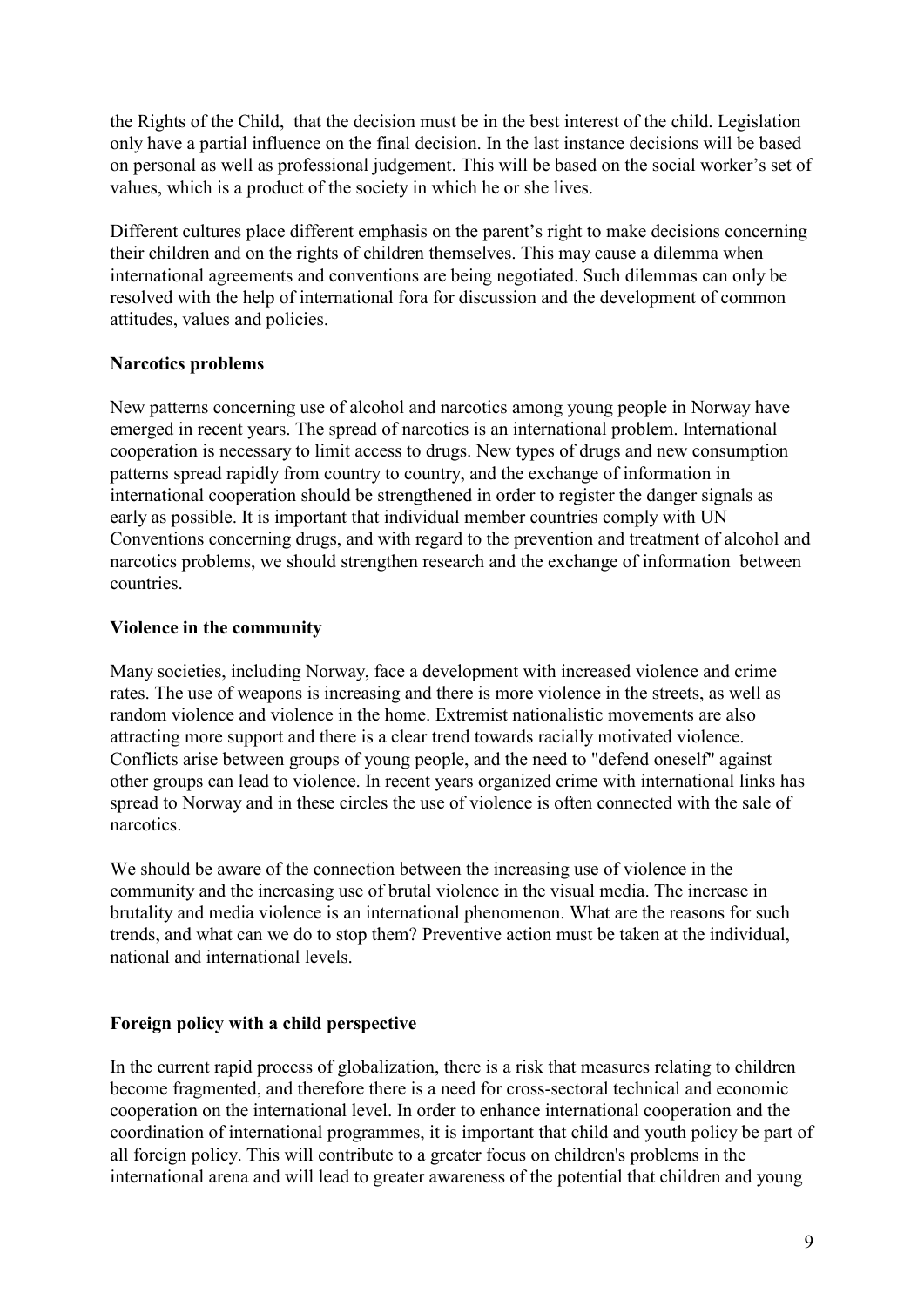people represent. Moreover, all development aid should in particular be focusing on the needs of children, in compliance with the Convention on the Rights of the Child.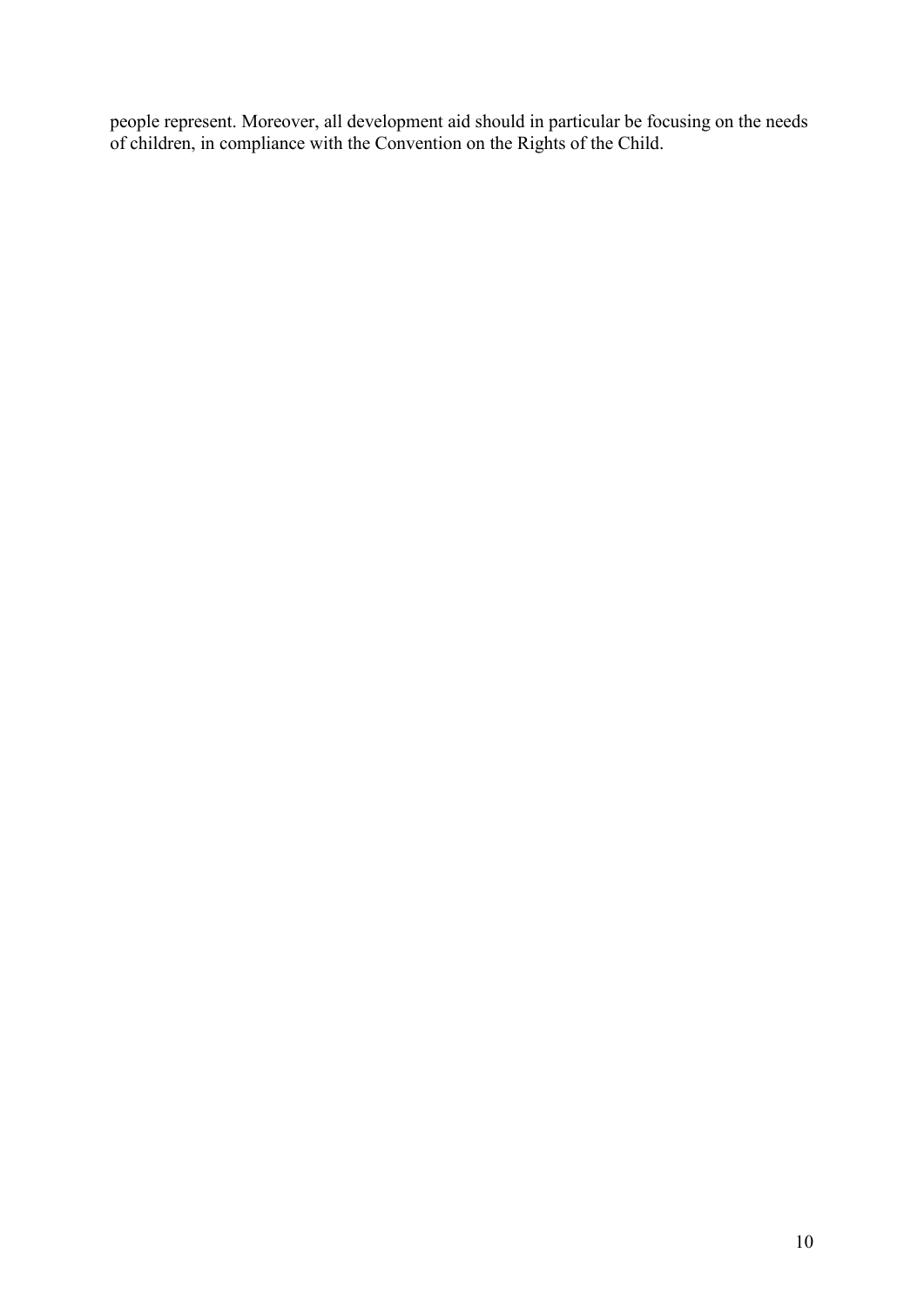# **CHAPTER I - GENERAL MEASURES OF IMPLEMENTATION (ARTICLES 4, 42 AND 44, PARAGRAPH 6)**

1. Norway's only reservation to the Convention, which was made upon ratification with respect to article 40 (2) (b) (v) of the Convention, concerned the right of the child to legal review by a higher competent authority or court in connection with decisions relating to violations of criminal law. The reservation was withdrawn on 19 September 1995, following amendments to the Criminal Procedure Act. (Reference is made to the Concluding Observations of the Committee on the Rights of the Child (CR/C/15/Add.23), paragraph 13.)

2. In principle, Norway subscribes to dualism. However, international law serves as a source of law when determining national law, and Norwegian law must as far as possible be interpreted so as to be in accordance with international law. The most common method for implementing human rights treaties in Norway has been to ascertain that national law is in harmony with the relevant convention (ascertainment of normative harmony).

3. A committee of experts appointed in 1989 by the Norwegian Government (hereinafter referred to as the Committee) was given the task of proposing the necessary constitutional or statutory provisions for implementing in national law the principal human rights instruments that are binding on Norway. In 1994 a provision concerning international human rights law was included in the Norwegian Constitution in accordance with a proposal set forth by the Committee. The new provision (article 110 c) reads: «It is incumbent upon the authorities of the State to respect and to ensure human rights. Further provisions concerning the implementation of treaties thereon shall be laid down by statute.»

4. A bill proposing the incorporation of certain human rights treaties is currently being considered by the Government and is expected to be transmitted to the Storting in the near future.

### JUDICIAL DECISIONS APPLYING THE PRINCIPLES AND PROVISIONS OF THE CONVENTION - BEST INTEREST OF THE CHILD

5. Section 4-1 of the Act relating to child welfare services of 17 July 1992 states that decisive importance shall be attached to adapting measures which are in the best interest of the child. Thus, when the Supreme Court evaluates whether or not an intervention is in accordance with the provisions in the Act relating to child welfare services, it applies the same principle as that explicitly stated in the Convention on the Rights of the Child. The following is an example of, a judicial decision applying this principle.

6. In the Case of Johansen vs. Norway (1996), the European Court of Human Rights held that the Norwegian authorities had violated Article 8 of the European Convention on Human Rights, insofar as the applicant was deprived of access and parental rights in respect of her daughter. The public care measures at issue in the case were based on provisions set out in the Child Welfare Act of 17 July 1953. This act was replaced by the above mentioned act (Act of 17 July 1992 relating to child welfare services) which entered into force 1 January 1993. In the case of Johansen v. Norway the European Court of Human Rights found, by eight votes to one, that there had been a violation of Article 8 of the Convention for the Protection of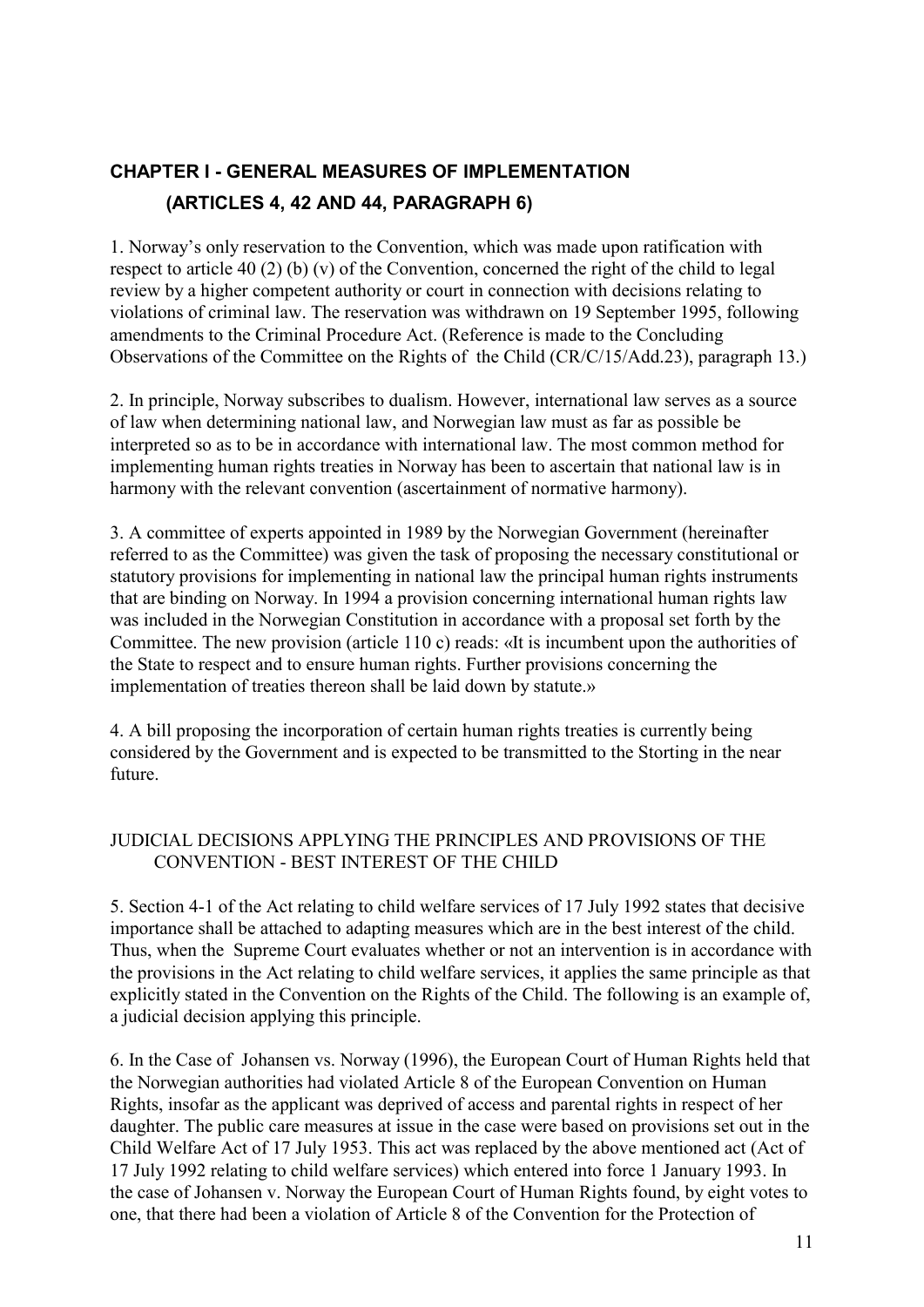Human Rights and Fundamental Freedoms, with regard to taking a child into care and refusal to terminate the care. The information given in the judgement, concerning how the legal protection of the bonds between the biological parents and the child was strengthened by the 1992 Act, is of particular interest.

### SPECIAL PRIORITY AREAS FOR POLICIES RELATED TO CHILDREN IN NORWAY

7. The spirit and the provisions of the Convention are incorporated into a number of plans in various fields which will be discussed and referred to throughout the present report. With the Ministry of Children and Family Affairs as the co-ordinating body, the aim has been to ensure that the perspectives and provisions of the Convention are widely known and have had a general influence on policy.

# DEVELOPING CHILD WELFARE SERVICES

8. A three-year National Development Program for Child Welfare ended in December 1993. The aim of the program was to create a child care service that provides help when needed, and that is in the best interest of the child. Funds for the program were earmarked by the Storting (NOK 300 million in 1991, NOK 507 million in 1992 and NOK 490 million in 1993). The grants have been kept at about the same level since the termination of the program (1993/94) but are now largely allocated as part of the block grants to counties and municipalities.

9. The experience gained from the National Development Program for Child Welfare and the development of the child welfare service since 1993 were discussed in a report that was presented to the Storting in 1996 (Report No. 39 (1995-96) to the Storting). In general, the targets of the program were considered to have been met.

10. Foster homes are the most important measure in the child welfare service. Almost 80 per cent of cases of transfer of care from the family, involve placement in foster homes. In 1995, comprehensive plans for the foster home service were implemented in each county, with the aim of improving recruitment, training and follow-up of foster families. A national plan of action for the foster home service has currently (1997) been drafted.

11. A national plan of action for children and adolescents with serious behaviour disorders was drawn up in 1997.

12. The number of employees in the municipal child welfare service has increased considerably, particularly from 1991 to 1995, and this has resulted in a growing need for raising the level of expertise. A plan for competence building in the child welfare service was drawn up in 1995.

13. A research program on child welfare (1997-2001) and a program on evaluating the effects of both the new Act relating to child welfare services and the Act relating to social services have been co-ordinated by the Research Council of Norway.

14. In 1995 the Ministry of Children and Family Affairs drew up a strategic plan for information concerning child welfare services in Norway (1995-97). The purpose of the plan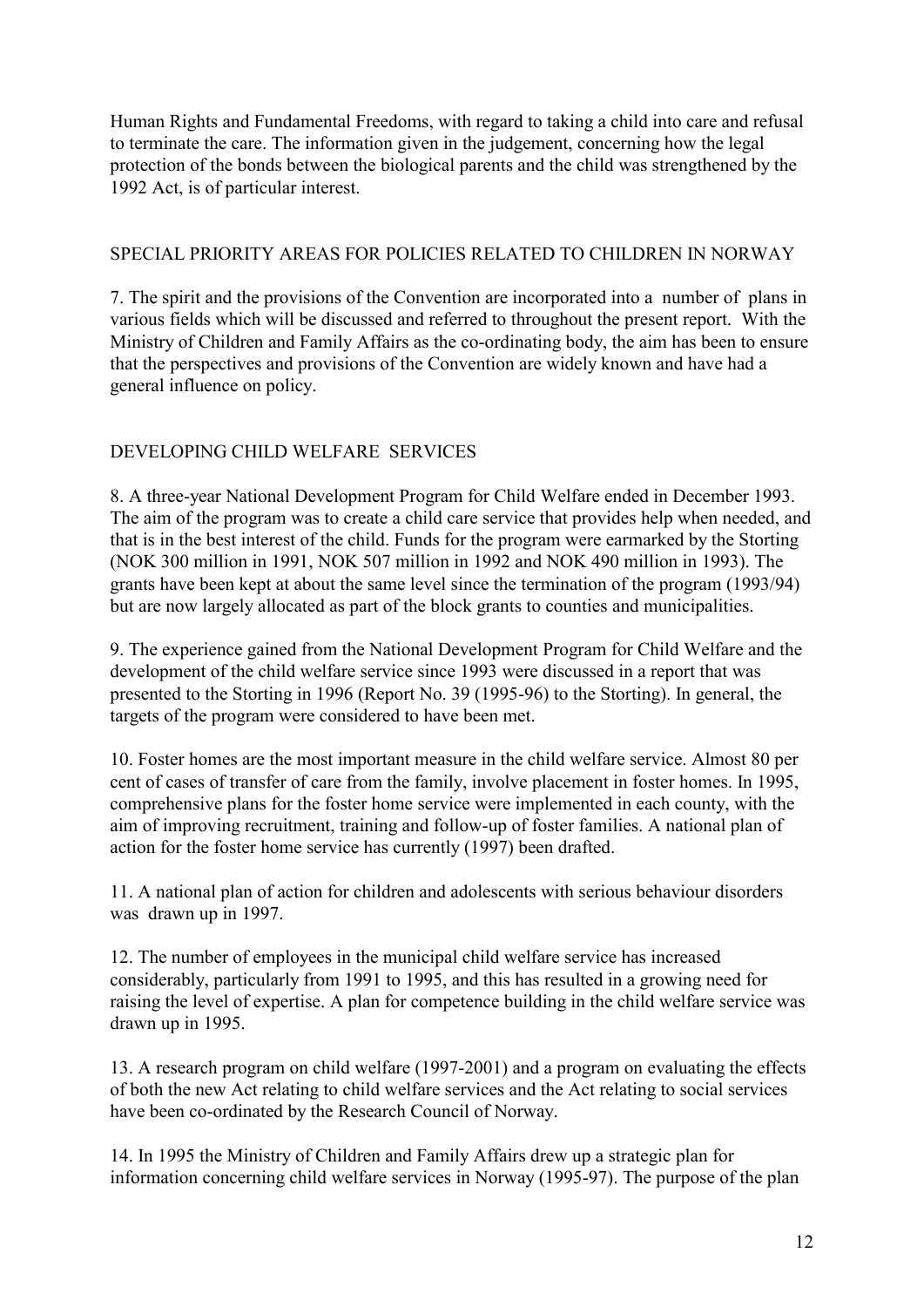was to provide information about the service to the population in general and to improve the dialogue between the child welfare service, the public and the media.

### FOLLOWING UP THE PLAN OF ACTION AGAINST SEXUAL ABUSE OF CHILDREN

15. As a follow-up to the plan of action against sexual abuse of children, the Government presented a report on the issue in 1993 (Report No. 53 (1992-93) to the Storting). The suggestions in the report were aimed at strengthening children's legal protection and protection against sexual abuse, and at strengthening the right of the child welfare service to intervene as early as possible and to provide optimal assistance (reference is made to paragraphs 292-294 of this report). A strengthening of the capacity for investigating such cases and efforts at increasing expertise among investigators have taken place. Following an amendment to the Criminal Procedure Act in 1997, the examination of children can be conducted by experts. This applies primarily to children of pre-school age, but may be applied to children up to 14 years of age, depending on the circumstances. Examinations are to be videotaped and may also be recorded on audiotape.

### EFFORTS RELATED TO CHILDREN AND ADOLESCENTS WITH IMMIGRANT **BACKGROUNDS**

16. A plan of action for children and adolescents with immigrant backgrounds was implemented as from 1996, co-ordinated by the Ministry of Children and Family Affairs and involving six different ministries altogether.

17. A report on immigration and multicultural Norway was issued in 1997 (Report No.17 (1996/97) to the Storting).

### DEVELOPMENT PROGRAM FOR IMPROVING LIVING CONDITIONS FOR CHILDREN AND ADOLESCENTS

18. As part of the efforts to improve living conditions for children and adolescents, the Government has developed a program (1998-2001) for improving the conditions under which children grow up, and reducing the risk of problems developing. The program further aims at improving the opportunities for children and adolescents to participate and cope successfully with their home situation, school, working life and leisure activities. The program also reinforces to prevent violent behaviour, bullying, drug use, criminal behaviour and racism in local communities. The program is co-ordinated by the Ministry of Children and Family Affairs, and eight ministries have contributed to its development.

### NATIONAL PROGRAM FOR PARENTAL GUIDANCE

19. A national program for parental guidance has been implemented as from 1995. The program aims to support parents through a voluntary system of guidance. (Reference is made to paragraphs 90-92 in this report.)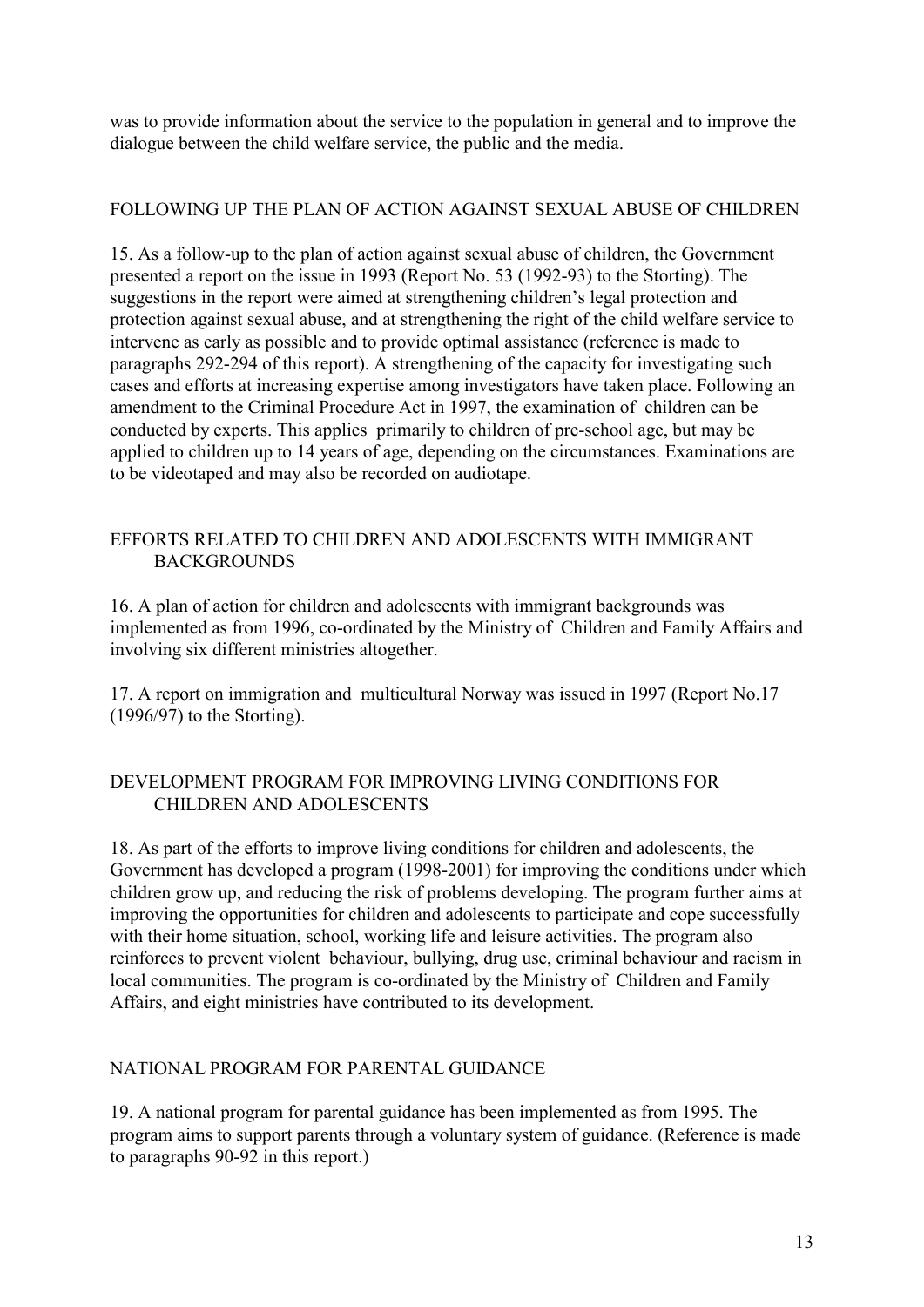CHILD LINE Reference is made to Norway's initial report, paragraphs 42-45.

20. The Norwegian Red Cross has run a contact line for children and adolescents for more than 10 years. In 1997, the contact line had 209 857 calls from children. The service is open between 14.00 and 20.00 Monday through Friday. The Child Line has been available throughout the nation since 1993, organised through 18 district units and staffed by around 630 volunteers.

# MEASURES TO INCREASE AWARENESS AMONG ADULTS AND CHILDREN OF THE PRINCIPLES AND PROVISIONS OF THE CONVENTION ON THE RIGHTS OF THE CHILD (ARTICLE 42)

Reference is made to Norway's initial report, paragraphs 46-55.

21. In the new primary school curriculum (Reform 97, reference is made to Chapter VII, section A in this report), explicit references are made to the Convention on the Rights of the Child, both as general guiding principles for education and as an element in the educational content. Thus, it is obligatory to provide children with information about the Convention on the Rights of the Child.

22. During 1991-96, the Ministry of Children and Family Affairs has allocated NOK 4 million to information measures intended to increase awareness of the principles of the Convention on the Rights of the Child. Part of these allocations has been given to non-governmental organisations with projects in this area.

23. In 1996, The Ministry of Children and Family Affairs produced a new short version of the Convention reproduced on posters in the major immigrant languages, the two versions of Norwegian and the Sami language. The posters have been widely distributed. A booklet with the full text of the Convention has been printed in four editions (altogether 50 000 copies).

24. The Norwegian Youth Council is circulating the Convention on the Rights of the Child to children in Norway for comments. The project, which is called «Barnehøring '98», has a workbook specially targeted at children, which will be circulated to children in 3000 local branches of six children and youth organisations. The responses will form the basis of a book («Barnehøringsboken») and of a hearing where children and young people are invited («Barnehøringsdagen»). The aim is to spread information about the Convention to the members of these organisations through specific activities in children's local communities, and to make children aware of their rights and duties under the Convention. On the hearing the children themselves will be talking to politicians and other adults working with child policy issues. The Ministry of Children and Family Affairs has provided economic support for the project as part of its strategy for disseminating information about the Convention.

### THE COMMISSIONER FOR CHILDREN

Reference is made to Norway's initial report, paragraphs 34-4.

25. In 1994 the Ministry of Children and Family Affairs appointed a committee with a mandate to evaluate the Office of the Commissioner for Children, which was established in 1981. The committee was to consider the function of the Commissioner, its role and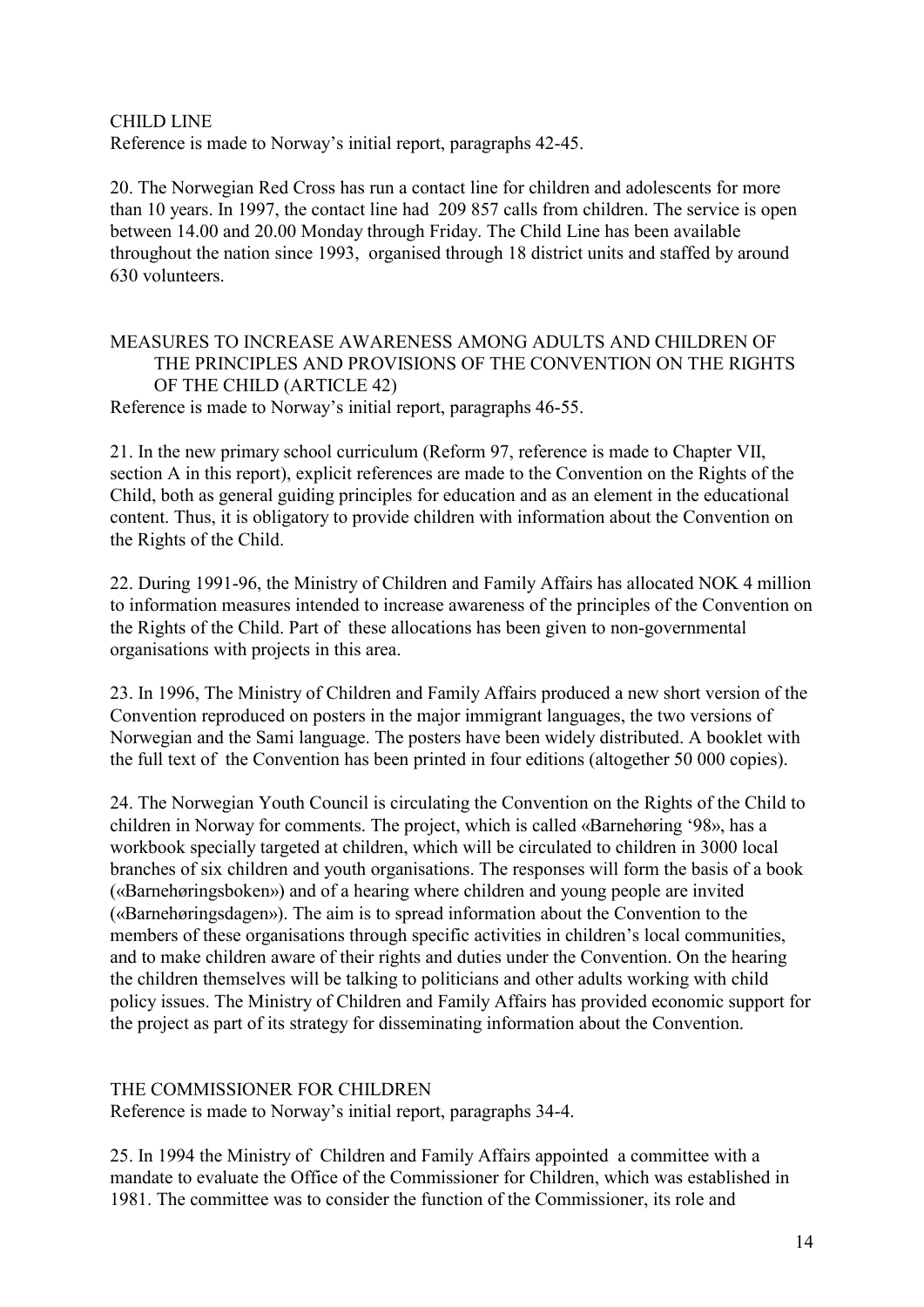competence, including an evaluation of its means and measures. It also looked into the consequences for children of initiatives made by the Commissioner. The committee's report was presented in 1995 (NOU 1995:26). The report resulted in an amendment to the Act relating to the Commissioner for Children (Proposition No. 5 (1997-98) to the Odelsting), which states that the Commissioner should monitor law enforcement and administrative practice, and verify whether this practice corresponds to Norway's obligations according to the Convention of the Rights of the Child.

#### CHILDWATCH INTERNATIONAL

Reference is made to Norway's initial report, paragraphs 324 and 325.

26. Childwatch International is an international network for institutions and individuals involved in research on children. Childwatch initiates and co-ordinates research and information projects on children's living conditions and the implementation of children's rights. The secretariat is located at the University of Oslo and the Ministry of Children and Family Affairs has allocated grants to the running of the secretariat from its establishment in 1992 to 1996, when NOK 1 million was allocated. Childwatch International has also been given funds by the Ministry of Foreign Affairs. In 1996 the organisation received NOK 810 000,- from the Agency for Development Co-operation (NORAD).

#### INTERNATIONAL CO-OPERATION

Reference is also made to paragraphs 164-170, 226-230, 262-263 and 295-296 of this report.

27. In the follow-up to the World Summit for Children in 1990, the Global Plan of Action and the Convention on the Rights of the Child, the Norwegian Government drew up a strategy for assisting children in Norwegian development co-operation in 1992. The strategy covers bilateral as well as multilateral assistance. In accordance with this strategy, more attention has been given to concentrating Norwegian overseas development assistance (ODA) on targets that benefit children directly. Priority areas include children's rights, health and nutrition, education, care and early stimulation of children, and vulnerable groups of children with a special need for protection needs. An internal review of the implementation of the strategy was carried out in 1996. The report on Norway's implementation of the plan of action from the 1990 World Summit for Children gives an indication of the measures taken to improve child welfare and development and to safeguard children's rights in developing countries through Norwegian bilateral and multilateral development co-operation. An external evaluation of the strategy was carried out in 1997-98.

28. The Norwegian Government initiated an international conference on child labour in Oslo, 27-30 October 1997. Norway's intention in respect of the conference was to identify how Norway and other countries could actively help to speed progress towards real implementation of the Convention on the Rights of the Child and respect for the ILO Convention 138 as well as other relevant international instruments through development assistance and other forms of international co-operation. The main objective of the Oslo conference was to identify national and international strategies for the elimination of child labour. A plan of action to combat child labour was unanimously agreed upon by representatives from around forty countries.

29. One of the main priority areas for Norwegian development assistance is support for basic social services. Norway hopes to reach the goal of devoting at least 20 per cent of total ODA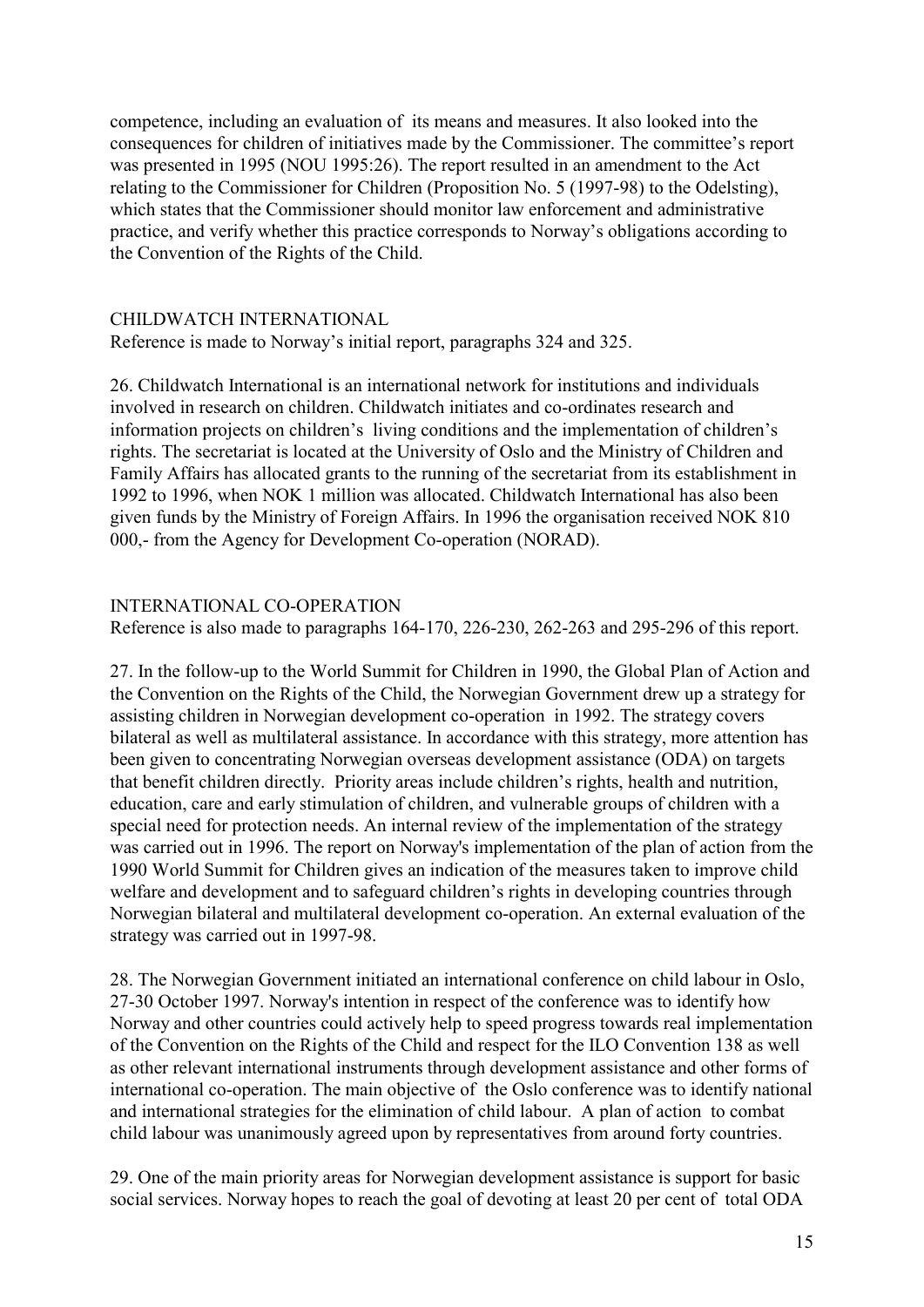to this field in the near future. Norway has taken a strong interest in following up the so-called 20/20 initiative from the Social Summit. In order to review issues related to the implementation of the 20/20 initiative, the Governments of Norway and the Netherlands invited a number of interested countries and multilateral organisations to a meeting in Oslo in April 1996. High-ranking representatives from 22 developing countries and 16 industrialised countries, as well as relevant multilateral organisations attended the meeting. The meeting resulted in agreement on a number of key issues. The Oslo Consensus on the 20/20 initiative has been issued as a UN document A/50/140 (20 May 1996).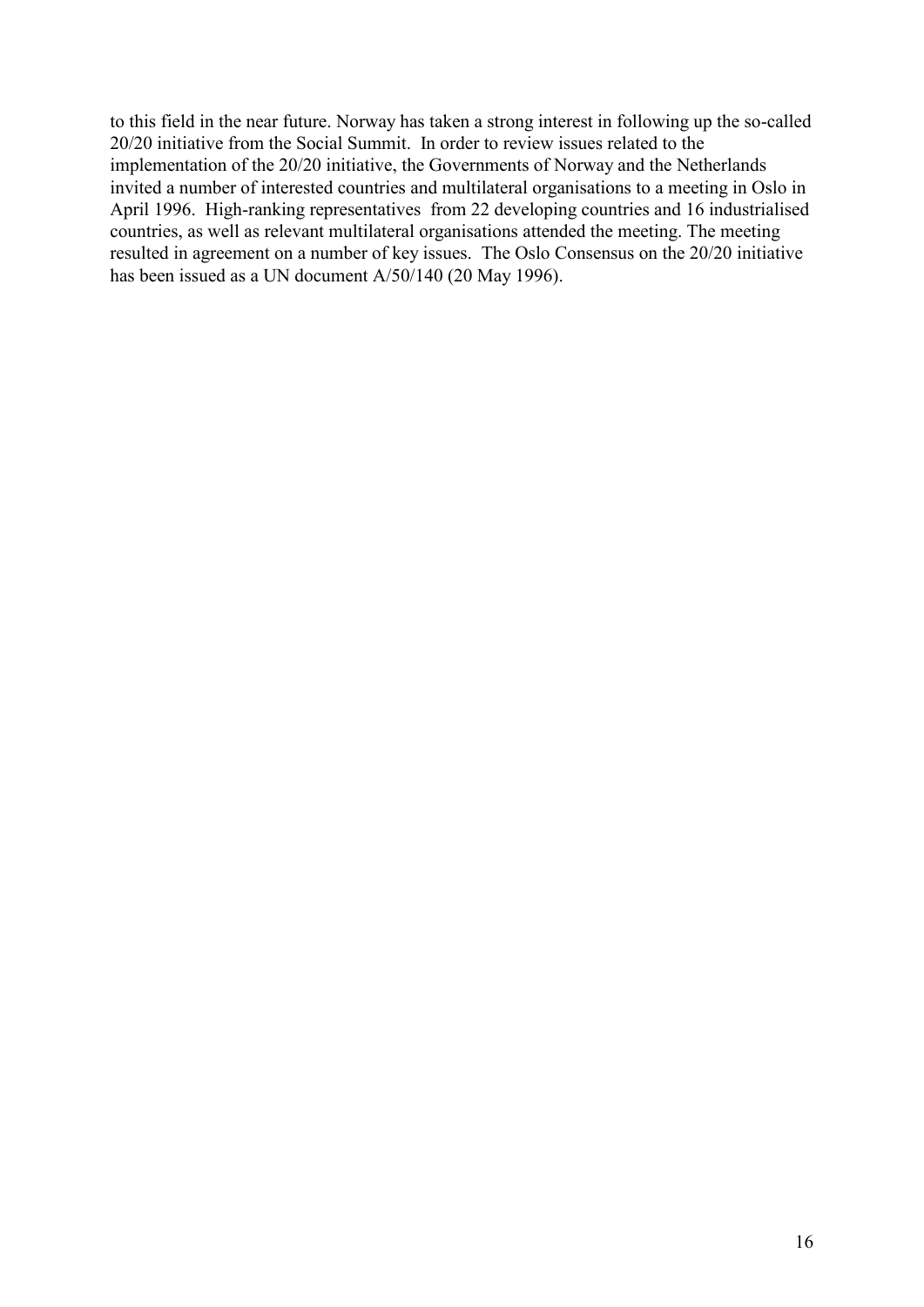### PROPORTION OF INTERNATIONAL AID AT THE MULTILATERAL AND BILATERAL LEVELS ALLOCATED TO PROGRAMMES FOR CHILDREN AND THE PROMOTION OF THEIR RIGHTS

|                                                       | Mill. NOK  | $\frac{0}{0}$ |
|-------------------------------------------------------|------------|---------------|
| Total Norwegian development assistance                | 8 472.6    | 100           |
| Share of which <b>bilateral assistance</b> (including | 5 745.3    |               |
| multi-bilateral)                                      |            |               |
| Share of multilateral assistance                      | 2 3 68.5   | 100           |
| Share of multilateral assistance to organisations     | 275.0      | 12            |
| which promote Children's needs and rights             |            |               |
| <b>Total bilateral assistance</b>                     | 5 745.3    | 100           |
| Share of bilateral assistance to children and         | 312.4      | 5             |
| promotion of children's rights                        |            |               |
|                                                       |            |               |
| Share of total bilateral assistance to health         | 536.0      | 9             |
| Share of total bilateral assistance to education      | 484.5      | 8             |
| Share of total bilateral assistance to social sector  | 360.6      | 6             |
| Share of total bilateral assistance to other sectors  | 4 3 7 4 .2 | 76            |
| Total development assistance to children              | 587.4      | $\tau$        |
| (bilateral and multilateral)                          |            |               |

### TABLE 1. NORWEGIAN DEVELOPMENT ASSISTANCE TO CHILDREN IN 1996<sup>1</sup>

# PREPARATION OF THE REPORT

 $\overline{a}$ 

30. The preparation of this report was conducted according to guidelines for periodic reports to treaty bodies developed by the Ministry of Foreign Affairs. The Ministry of Children and Family Affairs has co-ordinated the report and other Ministries have contributed. Various non-governmental organisations, as well as independent government agencies have been kept informed and consulted in the preparation process.

### MEASURES TO MAKE NORWAY'S REPORT WIDELY AVAILABLE (ARTICLE 44.6)

31. A large number of copies (10 000) of Norway's Report to the Committee on the Rights of the Child (1993) have been printed in Norwegian. The report has been distributed to NGO's, to public sector agencies that work in areas affected by the Convention, to colleges for personnel who work with children and adolescents, and to all the municipalities in the country. The English version of the report has been printed in 2000 copies and is used as information material and in international co-operation (reference is also made to paragraphs 21-24 of this report).

<sup>&</sup>lt;sup>1</sup>The numbers above are somewhat imprecise, due to limitations regarding registration of projects directed towards children in the data base for Norwegian development assistance. The numbers should therefore be understood as an indication of the share of Norwegian development assistance directed towards children. Steps are now being taken to improve the database for development assistance. Improved and more accurate reporting on child-related assistance will be available by the year 1999.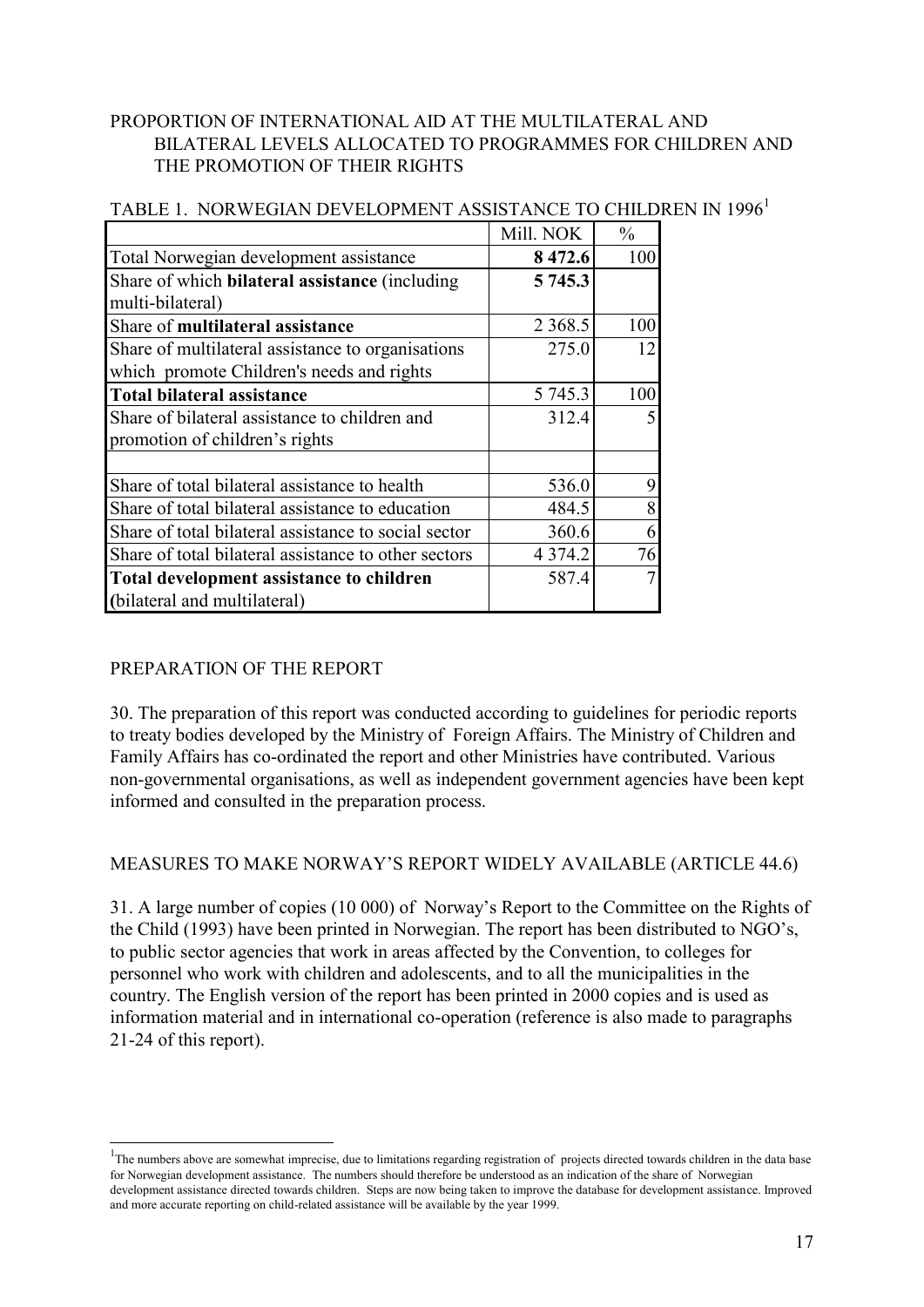# **CHAPTER II - DEFINITION OF THE CHILD (ARTICLE 1)**

### THE AGE OF MAJORITY

Reference is made to Norway's initial report, paragraph 57.

### SCHOOLING AND EDUCATION

Reference is made to Chapter VII, section A of this report concerning the recent reforms in primary and lower secondary school and in upper secondary school.

#### PAID WORK

Reference is made to Norway's initial report, paragraphs 60-62.

32. Norway has adopted and is following the provisions of ILO Convention no. 138, the Minimum Age Convention (1973) and Recommendations no. 146 to this convention.

#### THE CHILD'S RIGHT TO BE HEARD AND RIGHT TO PROGRESSIVE SELF-DETERMINATION Reference is made to Norway's initial report, paragraphs 63-71.

MEDICAL QUESTIONS Reference is made to Norway's initial report, paragraphs 72-74.

THE OBLIGATION TO GIVE EVIDENCE Reference is made to Norway's initial report, paragraphs 75-76.

DRIVING LICENSES Reference is made to Norway's initial report, paragraph 77.

### PASSPORTS

33. A new Passport Act was passed in 1997, replacing the previous passport regulations. The Act emphasises the independent status of the child and greater security for children. In cases of conflict between the parents, the provisions of the Children Act will be applicable when issuing passports to children. All children must have their own passport when travelling to other countries (i.e. other than the Nordic countries). Children are therefore no longer entered in their parents' passports. The amendment is intended to strengthen children's security and reduce opportunities for abduction.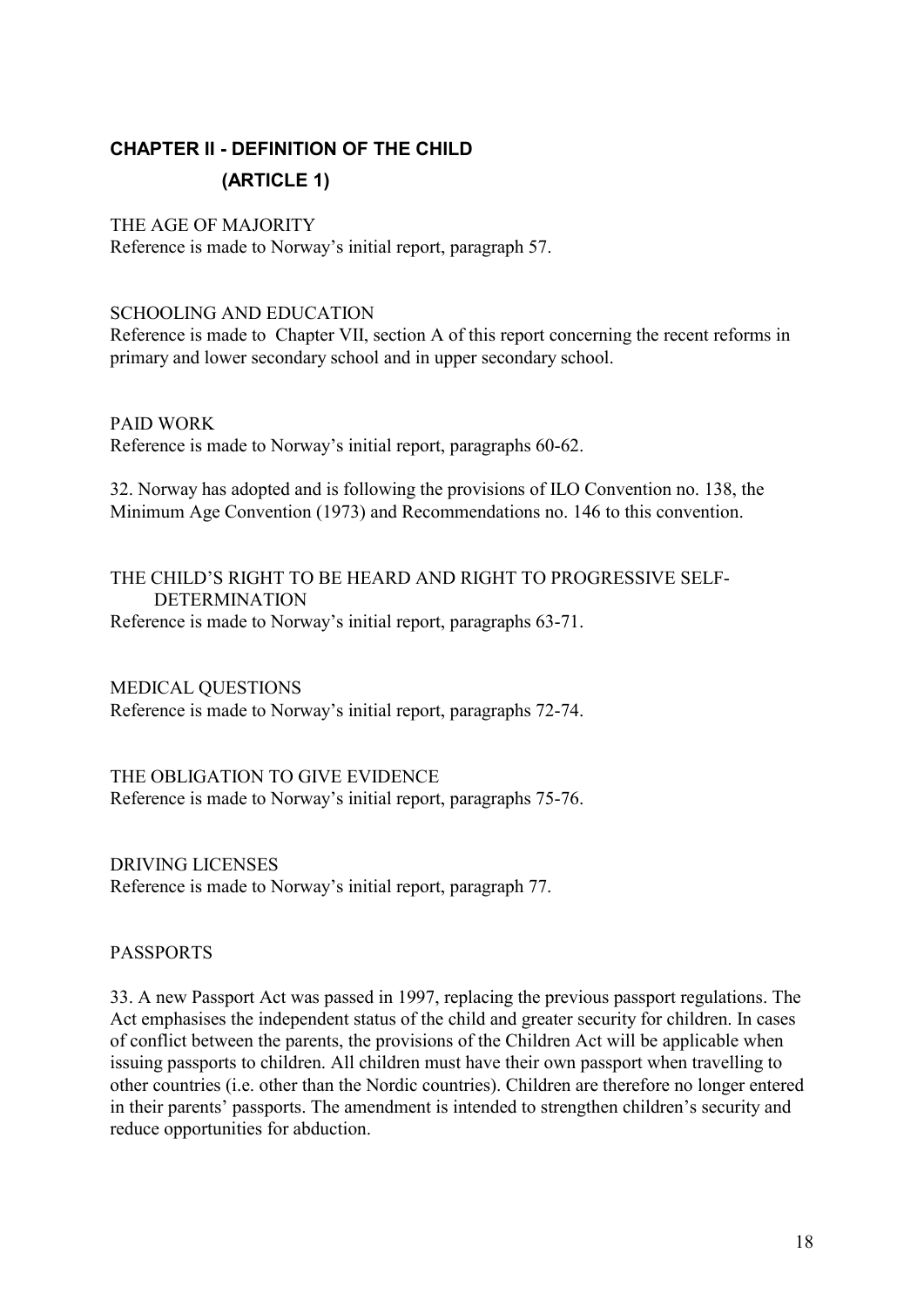### AGE OF CRIMINAL LIABILITY Reference is made to Norway's initial report, paragraph 79.

### LEGAL AGE OF SEXUAL CONSENT

34. The legal age of sexual consent in Norway is 16 years. An inquiry presented in 1997 suggested reducing it to 15 years, but there seems to be little political support for this suggestion. The Government is expected to submit a Proposition to the Storting on the matter in the near future.

LEGAL AGE OF MARRIAGE Reference is made to Norway's initial report, paragraph 81.

THE RIGHT TO VOTE Reference is made to Norway's initial report, paragraph 82.

COMPULSORY AND VOLUNTARY MILITARY SERVICE Reference is made to Norway's initial report, paragraphs 83-85.

**FILMS** Reference is made to Norway's initial report, paragraph 86.

### SALE OF RESTRICTED GOODS

35. In an amendment to the Tobacco Act in 1996, the sale of tobacco products - or imitations that may promote the use of such products - to persons under 18 years (previously 16) of age is prohibited. Further reference is made to Norway's initial report, paragraphs 87-90.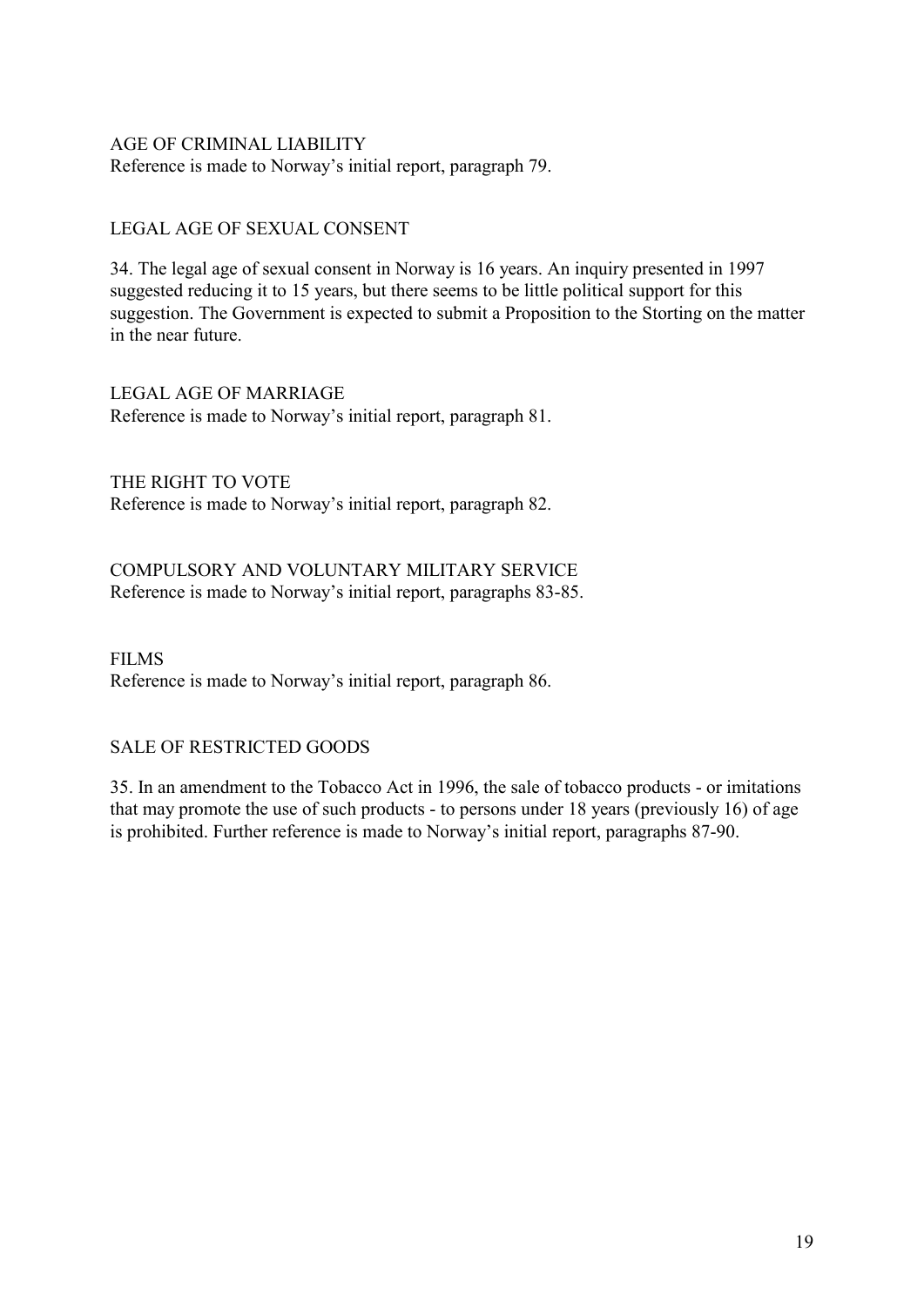# **CHAPTER III - GENERAL PRINCIPLES**

# **A. NON-DISCRIMINATION (ARTICLE 2)**

THE RIGHTS OF THE CHILD APPLY TO ALL CHILDREN (ARTICLE 2.1) Reference is made to Norway's initial report, paragraphs 91-93, and to the consideration of Norway's initial report by the Committee on the Rights of the Child, paragraph 12.

# CHILDREN WITHOUT LEGAL RESIDENCE

36. As of 1 December 1996, the asylum seekers who had sought refuge in Norwegian churches after having had their applications for asylum rejected, included a total of 29 children. Subsequent to a decision of 9 December 1996 by the Minister of Justice, where it was decided to establish an independent commission for investigating the matter, 27 of the children left the churches with their families and they returned to the reception centres to await the outcome of the re-examination of their cases.

37. The commission's task was to consider the humanitarian aspects of the situation of each child in church asylum, and to recommend that the Ministry reconsider its previous decisions on the situation of the children. A report was presented in July 1997, recommending that 11 of 15 families with children should be given permission to remain in the country.

38. According to the Immigration Act, the general rule is that only aliens with legal residence in Norway have the same rights and obligations as Norwegian citizens. The Immigration Act does not prohibit differentiation between (a) children who have had their asylum requests rejected, but remain in the country, and (b) children with residence permits or Norwegian citizenship. Whether or not children without residence permits enjoy the same rights and obligations as others, depends on the particular act governing the rights and obligations in question.

39. In order to ensure the right to education of all children, including children without residence permits, the Primary and Lower Secondary Education Act was amended in 1997<sup>2</sup>. According to the amended act, a child has a right to primary and lower secondary education as soon as it is probable that he/she will stay in Norway for more than three months. There is no reference in the Act to the legality of the stay.

40. According to the Local Authority Health Care Act (1982), a person has the right to the necessary primary health care in the municipality where he/she is a resident or is temporarily staying. The wording of the Act does not exclude a person without a residence permit from this right. The question which has been raised, however, is whether it follows from the Immigration Act that persons without residence permits do not have this right. In a letter dated 20. August 1996 the Ministry of Health and Social Affairs has stated that the Immigration Act does not restrict the right to necessary medical assistance laid down in the Local Authority Health Care Act. According to the interpretation by the Ministry of Health and Social Affairs, children without a residence permit thus have the right to the necessary health care. However,

 2 Innst. O. Nr. 95 (1996-97).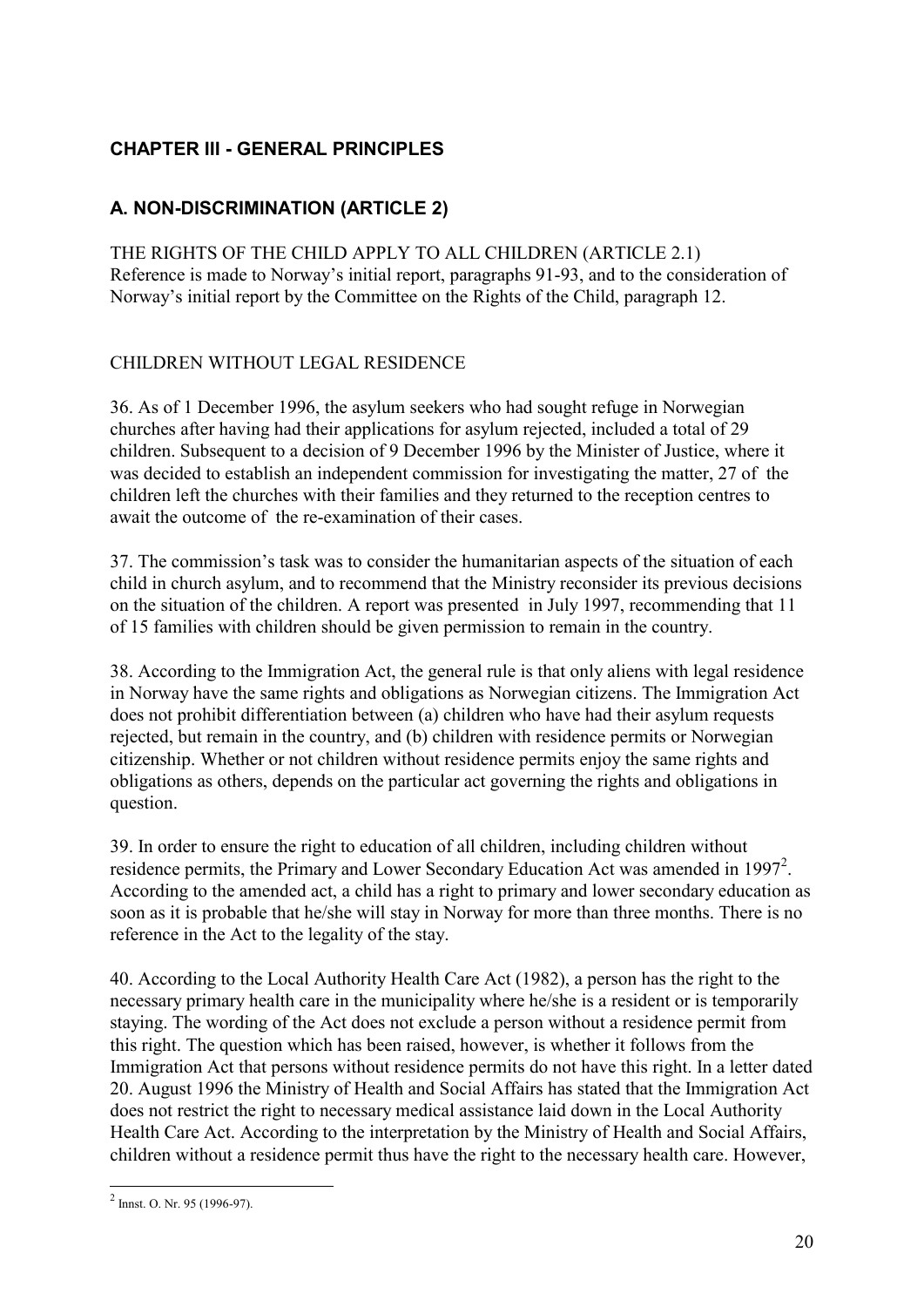the fact that the children do not have a residence permit is relevant when deciding what can be deemed to be necessary health care.

41. According to the Medical Practitioners Act (1980), health personnel have a duty to provide health care in cases of emergency. The right to health care in emergency situations applies equally to persons with and without residence permits.

42. The Act relating to child welfare services applies to everyone residing in Norway, and the Act contains no distinction between legal and illegal residence.

SPECIAL RULES FOR PROTECTION AGAINST DISCRIMINATION (ARTICLE 2.2) Reference is made to Norway's initial report, paragraphs 91-93.

# MEASURES AGAINST RACISM AND DISCRIMINATION

43. The Ministry of Local Government and Regional Development in co-operation with several other Ministries, is revising the plan of action against racism and ethnic discrimination launched in 1992. The new plan of action will be completed in 1998. The plan will focus on discrimination in the labour market and the need to increase the expertise of public sector employees providing services to a multicultural population. The plan of action will also deal with the challenge of how to react more firmly and quickly to racially motivated violence and harassment and will also focus on the improvement of documentation and statistical data on race related crime. Two broad campaigns against racism have been carried out: the national «Youth Campaign Against Racism» in 1994 and the European «All Equal All Different» in 1995.

44. The Norwegian government will improve the legal aid available to victims of racial discrimination. It has been pointed out that victims of such discrimination frequently face social and economic barriers which prevent them from instituting legal proceedings. For a trial period of five years, depending on grants from the Storting, an independent centre will be established to provide professional legal advice for individuals who are victims of racial discrimination. The idea is that this will help persons who experience such discrimination and who have difficulty in approaching lawyers or the authorities. It will give them the necessary security and support and the authorities will again experience on how to provide effective protection from discrimination. Annual reports will be issued and contribute to the documentation of these challenges. This centre will also serve as a resource for advisers to refugees and other professionals working on legal issues concerning discrimination. In 1998, the Storting granted NOK 5 million to the centre.

# GENDER EQUALITY

45. The Norwegian Gender Equality Act entered into force in 1979. It promotes equality between the two sexes and prohibits discrimination on grounds of sex in all areas of life. There is no direct discrimination in Norwegian legislation.

46. In the 1980s there was an increasing tendency towards more untraditional choices in education among both girls and boys, but today (1997) student choices have again become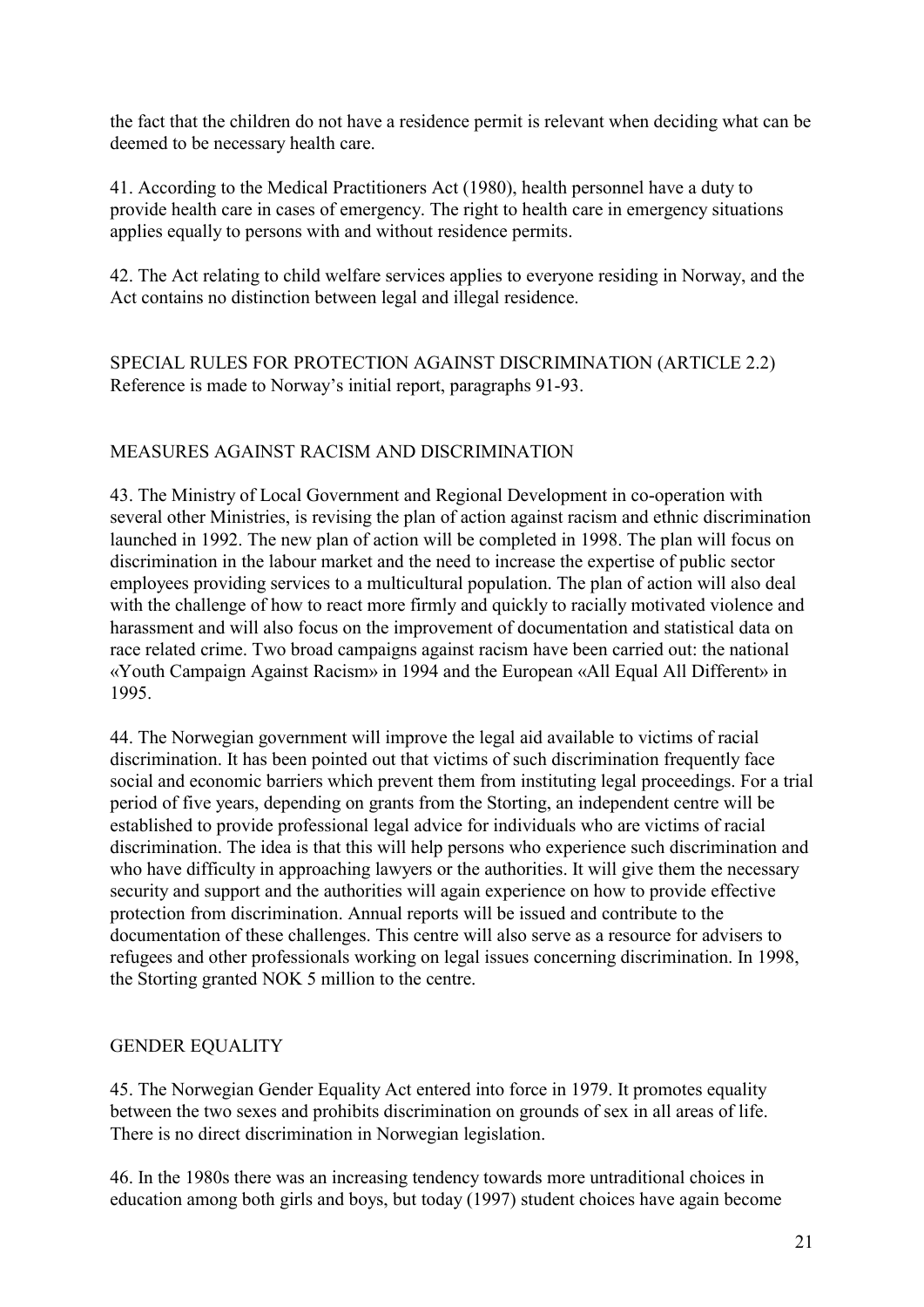more traditional. Female students are under-represented in the natural sciences, mathematics and information technology. Preferential treatment of women has been employed by many technical colleges in order to raise the percentage of women in science and technology. The Government gives priority to reforms for stimulating women's interest in information and technological training programmes and a number of measures have been implemented to improve the situation.

### EQUALITY IN SCHOOLS

Reference is made to paragraph 39 in this report concerning the right to primary and lower secondary education of children without legal residence. Reference is also made to Chapter VII, section A, concerning reforms in the upper secondary school and in the primary and lower secondary school.

47. All school children must be taught about the Sami culture and way of life, as this is recognised as being a part of Norway's common cultural heritage. An adapted curriculum for Sami districts has been developed, which strengthens and supports the cultural identity of these children. Furthermore, special curricula have been developed for deaf children (sign language) and for children with Finnish as second language.

48. Children from linguistic minorities are normally offered instruction in their mother tongue as a tool for learning Norwegian. They may receive their first training in reading and writing in their mother tongue, and teaching in other subjects in both languages.

49. In 1996, 5.8 % of all children in primary and lower secondary school belonged to linguistic minorities. Of the 28.138 pupils from these minorities, 12.770 were being given instruction and/or teaching in their mother tongue at school.

# **B. BEST INTEREST OF THE CHILD (ARTICLE 3)**

50. The principle of the best interest of the child is explicitly laid down in the Children Act and in the Act relating to child welfare services (reference is made to Norway's initial report, paragraphs 94 - 104). All decisions concerning parental responsibility, daily care and visiting rights should be made on the basis of the best interest of the child. Amendments to the Children Act were passed on 10 June 1997, and entered into force in January 1998. The interests of children and adolescents in matters relating to municipal and local planning are regulated by the Planning and Building Act and the national policy guidelines to promote the interests of children and adolescents with regard to planning (Reference is made to paragraphs 75-78). The Adoption Act contains a provision stating that the best interest of the child should always be considered and given weight in adoption cases.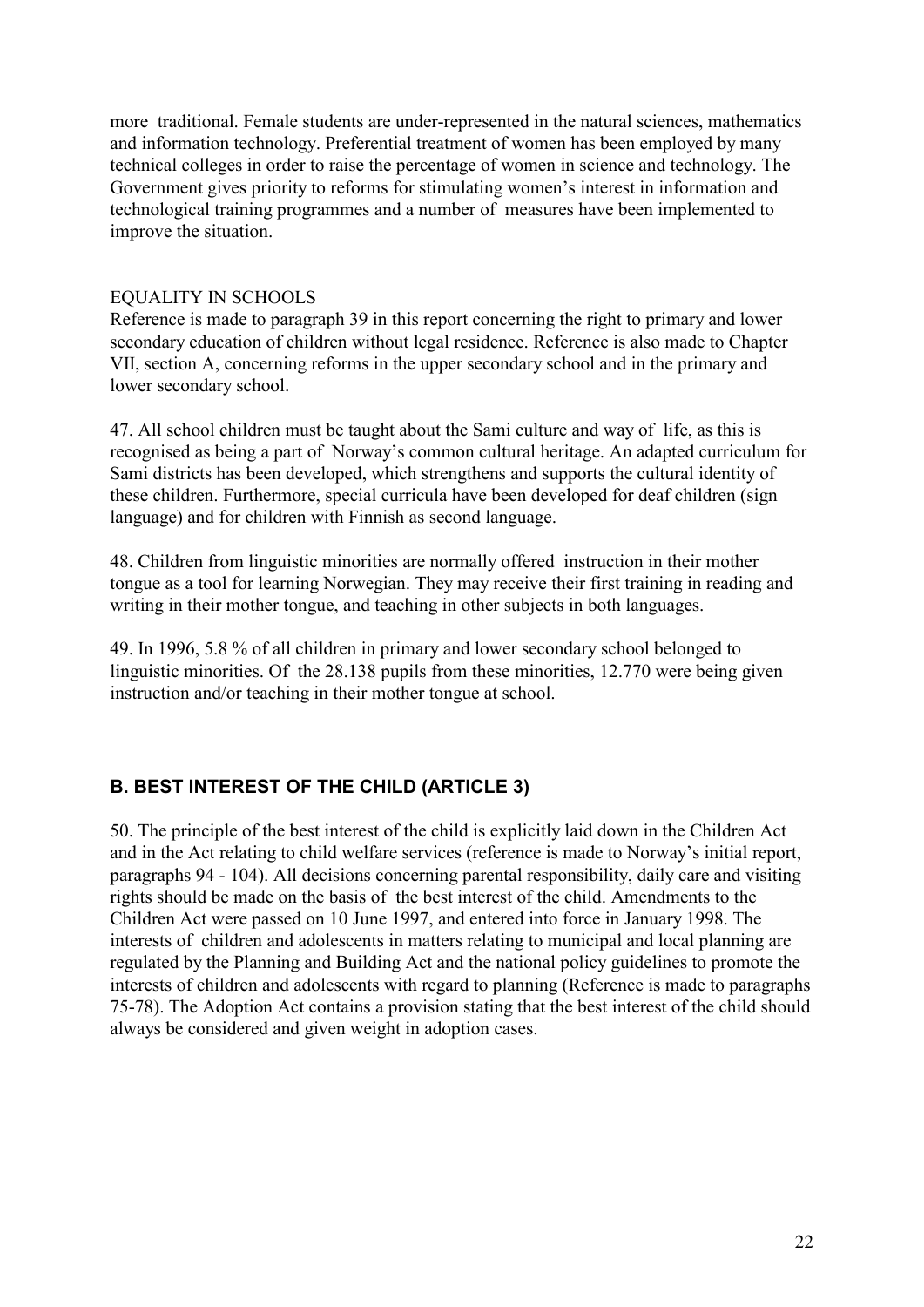### IMMIGRATION, ASYLUM-SEEKING AND REFUGEE PROCEDURES

51. The principle of the best interest of the child is safeguarded in the asylum-seeking process by a number of specific procedures and by provisions concerning the right to asylum and to a residence permit. The relevant provisions are set out in the Immigration Act, the appurtenant regulations and guidelines issued by the Ministry of Justice and the Directorate of Immigration.

52. Section 4 of the Immigration Act states that this Act shall be applied in accordance with the international rules by which Norway is bound when these are intended to strengthen the position of a foreign national. The principles of the Convention on the Rights of the Child are considered to strengthen the position of a foreign national who is a child, and are thus applicable in areas covered by the Immigration Act.

53. All applicants, including unaccompanied minors, are protected by a number of legal safeguards during the asylum-seeking process:

- An asylum seeker is interviewed by a police officer (a proposal of transferring this task to the Directorate of Immigration is currently under consideration.) An interpreter is summoned if the applicant and the officer are not able to communicate satisfactorily in a common language.
- The police must inform the applicant of his/her right to be assisted by a lawyer throughout the process, free of charge.
- The applicant has the right to have the decision of the first instance reviewed by a higher authority.

54. With regard to refugee children, Norway follows the guidelines set by the United Nations High Commissioner for Refugees<sup>3</sup>, and specific measures have been adopted for these children. Special priority is given to unaccompanied minors, as these are considered to be particularly vulnerable. The measures include the following:

- The application for asylum follows the ordinary asylum procedure. Before a residence permit is granted, efforts will be made to repatriate the child. However, an unaccompanied minor will not be returned to the country of origin, even if there are no grounds to fear persecution, if the minor has no parents or other care-givers in the country of origin (an exception is made when the child can return together with a care-giver).
- Particular priority is given to efficient handling of asylum claims from minors, as a long waiting period is considered to be especially burdensome for the child.
- Provisional guardians are appointed for unaccompanied minors. The minor must always have the provisional guardian or a lawyer present during police interviews.
- Specific guidelines for the examination of unaccompanied minors have been issued for the police.

 $\overline{a}$ 

<sup>&</sup>lt;sup>3</sup>Refugee Children. Guidelines on Protection and Care. UNHCR, Geneva, 1994.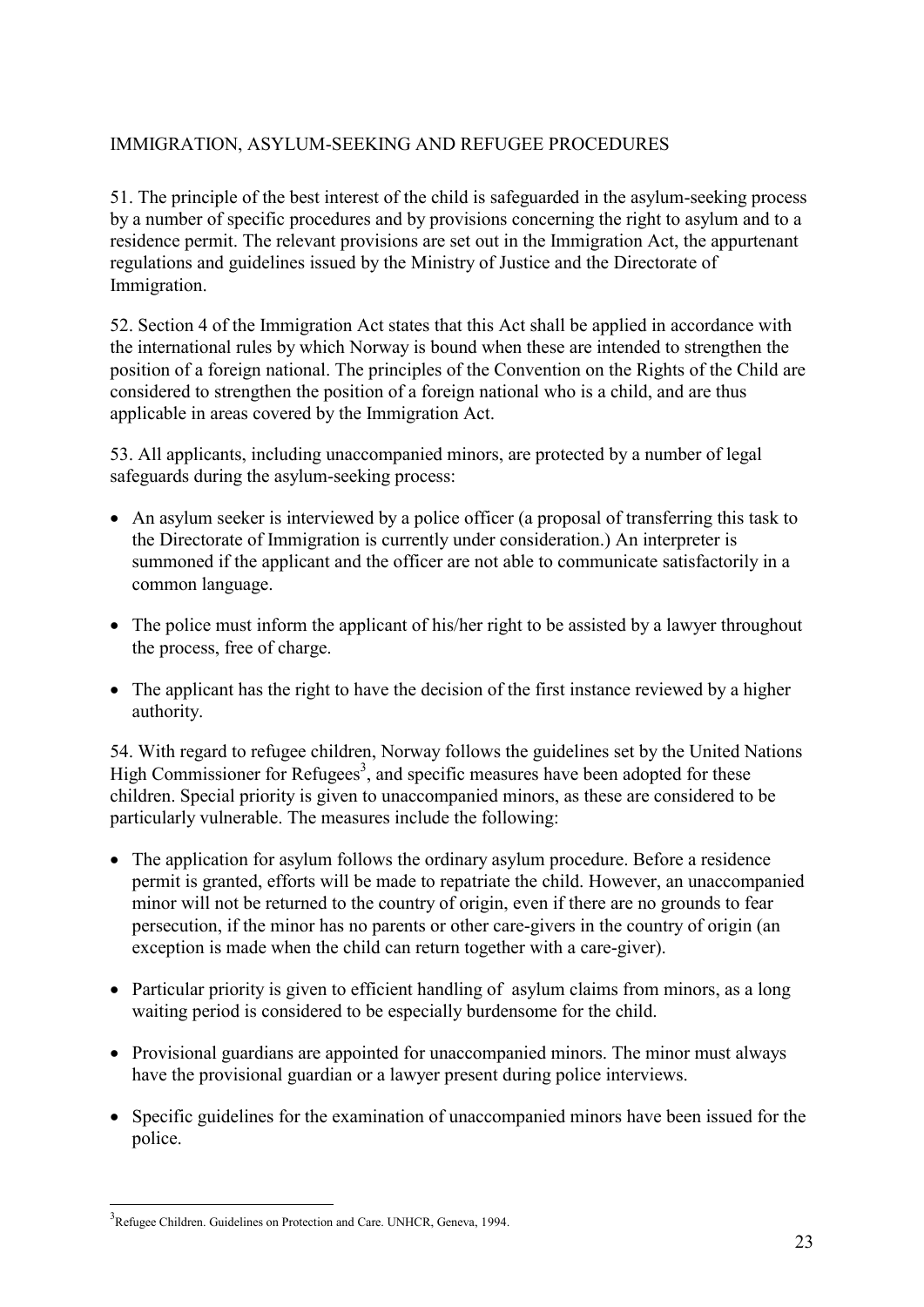With regard to unaccompanied minors, the police are instructed to take into consideration the age of the child and to be particularly flexible when a time limit for voluntary departure is set. A rejected asylum seeker who does not comply with an order to leave the country voluntarily may be escorted out by the police. In the case of an unaccompanied minor, the police must notify the head of the reception centre no later than noon the day before the procedures for escorting the minor out of the country are to start.

55. In 1996, extra grants were given to municipalities with a large number of unaccompanied minor asylum seekers to improve the services for this group. New guidelines for settling unaccompanied minor asylum seekers in a municipality are currently being drawn up by the Ministry of Local Government and Regional Development.

56. A guiding principle in asylum cases where children are accompanied their parents or other adults with parental responsibility is the principle of family unity. The status of the other family members is normally the same as that of the head of the family/the asylum applicant. However, the immigration regulations explicitly states that the police must also clearly establish whether any accompanying children under the age of 18 are applying for asylum.

57. First of all it has to be decided whether or not an applicant is a refugee and in need of international protection as stated in the UN Convention relating to the Status of Refugees. If an application for asylum is rejected, the authorities are subsequently obliged to consider whether the applicant should be given a residence permit on humanitarian grounds. A guiding principle in this respect is that the best interest of the child must be a primary consideration. Applications for residence permits are refused in cases where it is established that the need for international protection is non-existent and there are no humanitarian grounds for granting such a permit.

58. Asylum seekers who have had their applications rejected are ordered to leave the country within a prescribed time limit (ordinarily 14 days). However, in cases involving families with children who have followed the ordinary asylum procedures, the police are instructed to consider a more generous time-frame.

# **C. THE RIGHT TO LIFE, SURVIVAL AND DEVELOPMENT (ARTICLE 6)**

Reference is made to Norway's initial report, paragraphs 105-113.

59. In 1994, the Ministry of Health and Social Affairs started a programme for the prevention of suicide in Norway. The programme will run for a period of 6 years.

60. The total number of suicides among boys and young men under the age of 25 decreased during the early 90s. However, this reduction is due to lower figures for the 20-24 age group. Among younger boys, the figures seem to be stable, i.e. 4 - 6 per year in the age groups under 14 years and 25 - 27 in the 15-19 year age group. The number of suicides among girls and young women under 25 years have not shown the same reduction as for boys in the same time period (1991-94). The number of suicides among girls aged 10-14 has stabilised at 2 suicides per year (since 1992) and the number of suicides varies between 2 and 4 for girls aged 15 to 19.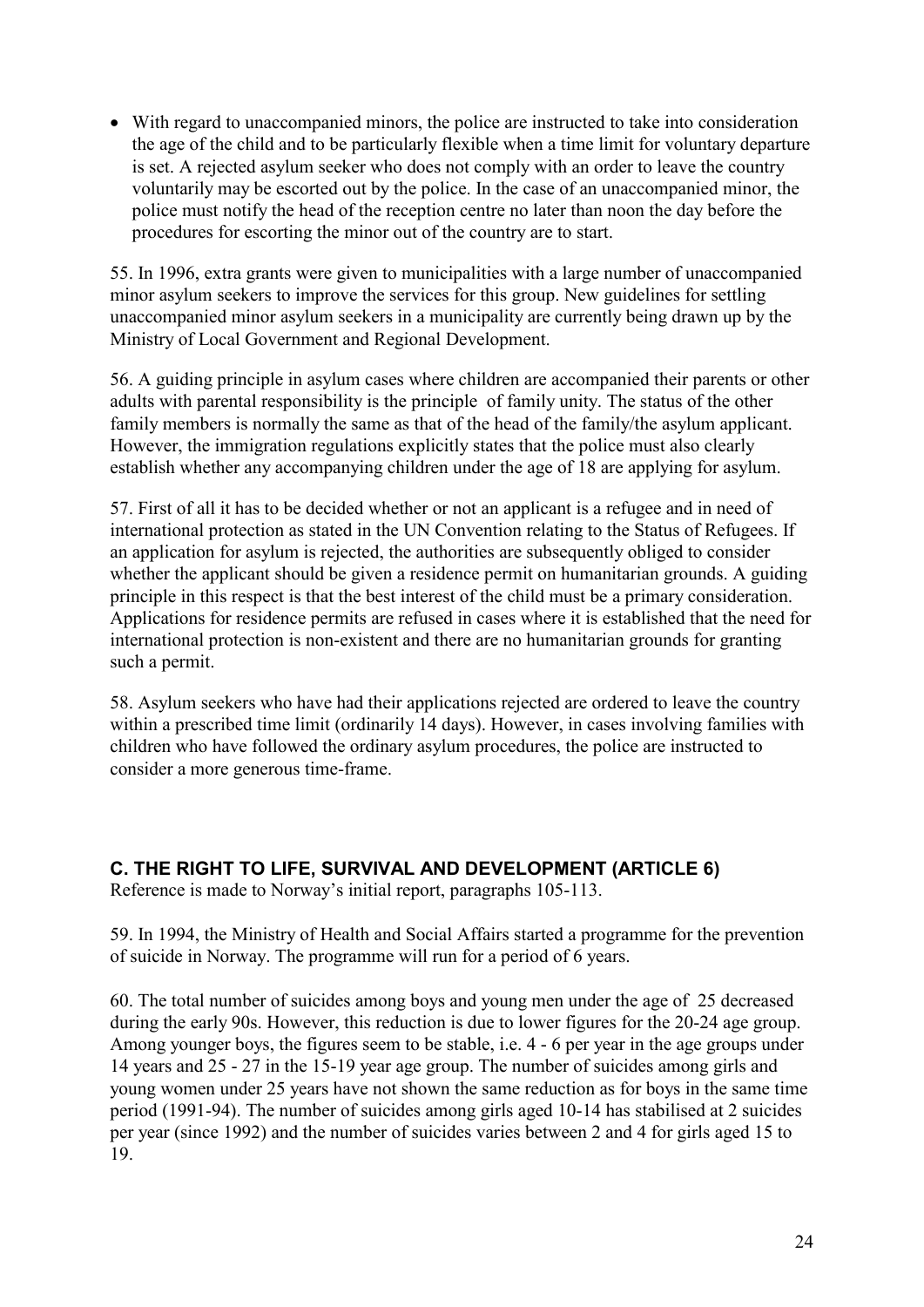# **D. RESPECT FOR THE VIEWS OF THE CHILD (ARTICLE 12)**

Reference is made to Norway's initial report, paragraphs 114-116. Concerning children's participation in local planning, reference is made to paragraphs 117-122 in Norway's initial report and to paragraphs 75-78 in the present report.

61. The Children Act primarily regulates the relationship between children and parents, but also the relationship between children and public services. According to this Act, the opinion of the child must be heard and given weight in decisions on behalf of the child, including the question of which parent the child should live with. This means that public services have a duty to consult the child, although without putting the child under pressure.

62. In civil proceedings a guardian must as a rule represent children under the age of 18. Children therefore have no legal capacity to act on their own, although the Civil Procedure Act is interpreted as providing for an independent right for a child over the age of 16 years to be present and to express his/her view during the proceedings even if the guardian is against it. As a rule, the guardian decides whether a child under 16 years may be present during the proceedings. The court may, however, overrule such a decision by the guardian, and may also require the child to meet in person.

63. The Act relating to child welfare services regulates children's rights when their cases are being dealt with. A child shall be informed and consulted when this is justified by the maturity and stage of development of the child and the nature of the case. If the child is older than 12 years, he/she shall be given the opportunity to express his/her view before a decision is taken on placement in a foster home, an institution or a move at a later stage. According to the Act relating to child welfare services, a child may act as a party in a case if he/she is older than 15 years and understands what the case is about.

64. According to the Adoption Act, a child that is older than twelve years may him/herself decide whether or not to be adopted. The general provision in the Children Act also applies in cases of adoption.

# ASYLUM SEEKING PROCEDURES

65. According to the Norwegian immigration regulations, the total life situation of any accompanying child under the age of 18 must be elucidated during the examination of the principal asylum applicant. In this connection, an interview must be conducted with children between the ages of 12 and 18, if this is deemed necessary.

66. An application for asylum must be presented in writing or orally to the police. The applicant is then interviewed as soon as possible. At present, the task of interviewing lies with the police, but a proposal to transfer this task to the Directorate of Immigration is currently being considered. An interpreter is summoned if the applicant and the officer are not able to communicate satisfactorily in a common language. The applicant is also entitled to legal assistance throughout the application process, free of charge.

67. According to the immigration regulations, an unaccompanied minor applying for asylum must always have a provisional guardian or lawyer present during the interview. Detailed guidelines have been issued regarding the examination of unaccompanied minors. The police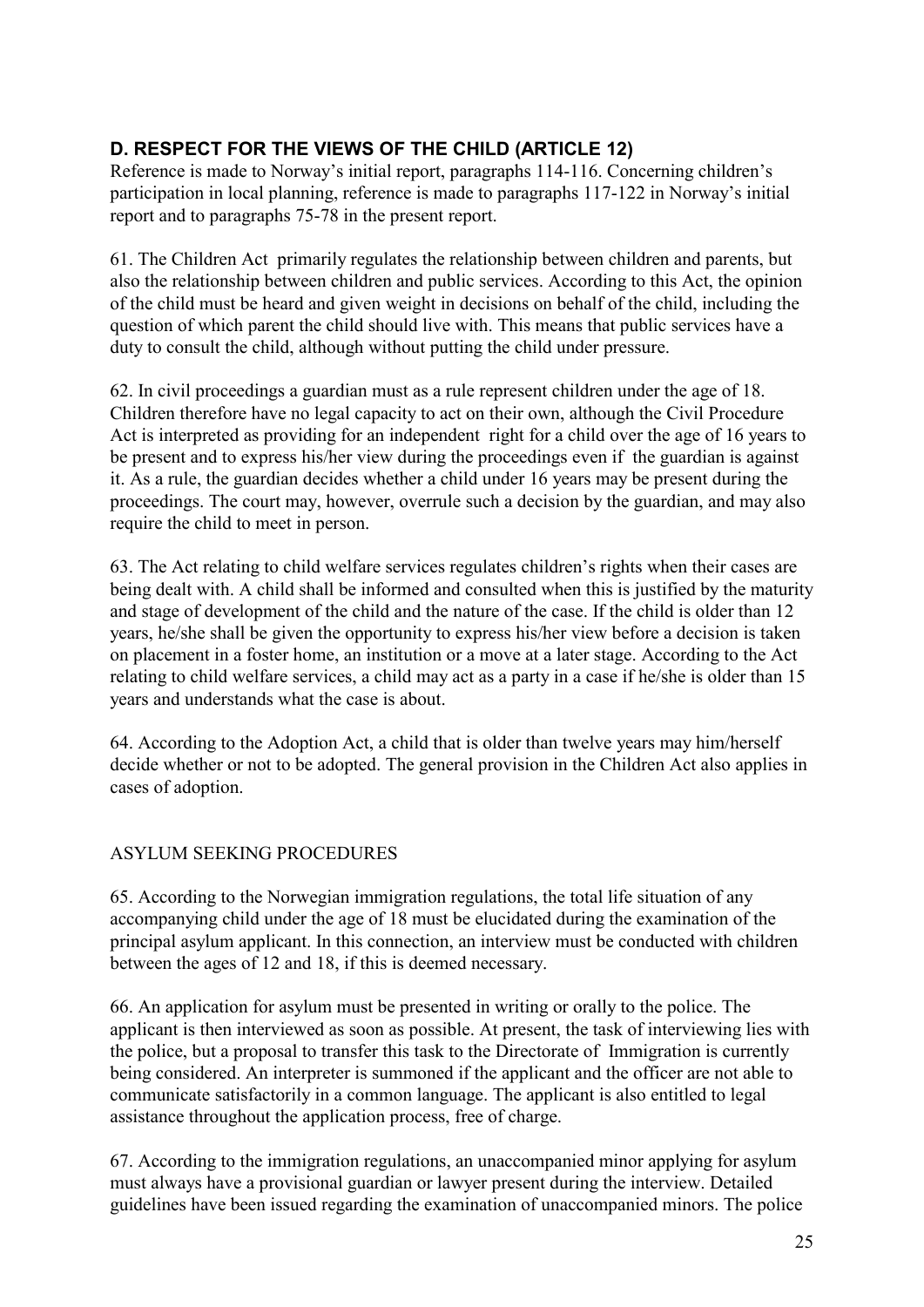officer conducting the interview is instructed to create a calm atmosphere, to let the minor speak freely as much as possible without interrupting or forcing the child to answer questions, and to stop the examination if there are indications that the child is tired.

68. With regard to children who accompany their parents or other adults with parental responsibility, the immigration regulations state that the total life situation of these children must be elucidated during the examination of the parents. In this connection a separate interview must be conducted by the police with children between 12 and 18 years of age, if this seems necessary in order to shed light on the case. In the guidelines for the police, the child's physical and mental state of health, previous traumatic experiences and risks they may be exposed to if they are returned from Norway are emphasised as areas requiring special consideration.

69. The situation of children who accompany asylum applicants has attracted attention on several occasions and the fact that the issue has not been given higher priority it has been criticised. The commission that was appointed to consider the church asylum cases in 1997 (reference is made to paragraph 37-38 in this report) is among the bodies that have voiced such concern.

# PARTICIPATION IN LOCAL DECISIONMAKING AND PLANNING

70. The Government has for several years supported local development projects that encourage participation by children and adolescents in municipal and local planning. Models and methods for involving children and adolescents in planning and decisionmaking processes have been developed and tested in around 25 per cent of the municipalities, and other municipalities are interested in implementing similar models. The Ministry of Children and Family Affairs and the Norwegian Association of Local Authorities have distributed a report which presents a number of models.

71. Participation is thought to improve the accuracy and quality of the measures directed at children and adolescents. It can also be of importance in developing knowledge about how democratic societies function, and about democratic attitudes and practices. Experience from many of these projects and processes has shown that children and adolescents have contributed valuable information and that the solutions chosen have benefited the whole local population. Where participation has been tried out, it has led to greater political involvement and interest in local democracy among adolescents.

72. The reform of primary and lower secondary education (reference is made to Chapter VII, section A in this report) has carried on the tradition of school democracy. Pupils' Councils are obligatory in lower secondary school and in each class a children's representative is elected. The council expresses the pupils' views and raises matters for discussion.

73. A recent survey of children's and adolescents' participation in local decisionmaking and planning has shown increasing activity, particularly from 1991 onwards. The study comprises 210 different projects in 188 different municipalities. A large proportion of the projects concern the shaping of the local community and the physical environment and environmental protection, but there are also a number of projects aiming directly at influencing political decisions in matters that concern children and adolescents. The majority of the projects are the result of local political decisions.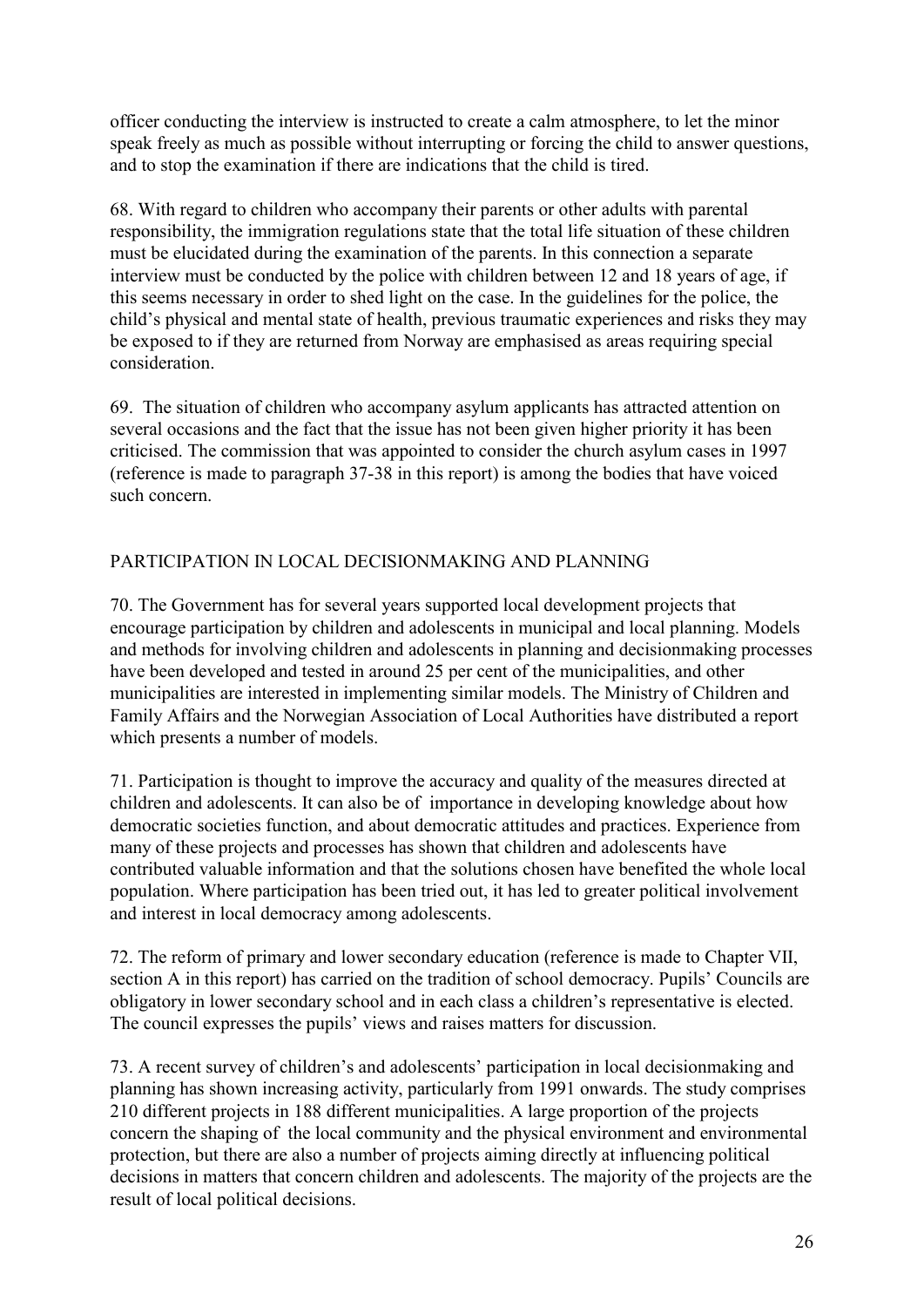74. The Norwegian Council for Cultural Affairs and the Ministry of Children and Family Affairs have provided support for a project entitled «Children's influence on the cultural activities of organisations». The aim of the project is to give children and young people greater opportunities to take part in decisionmaking processes in the cultural work of child and youth organisations. Models of ways in which children and young people can take part in such decisionmaking have been tested.

#### CONSIDERATION OF THE INTEREST OF THE CHILD IN MATTERS RELATED TO PLANNING

Reference is made to Norway's initial report, paragraphs 117-122.

75. An evaluation of the use of the national policy guidelines for planning was published in 1996. One of the main findings of the evaluation was that the guidelines to safeguard the interests of children and adolescents in planning have had a relatively strong impact on specific objectives and strategies in municipality and county planning. The practical follow-up in matters relating to planning in the municipalities does, however, vary.

76. According to the Planning and Building Act, the municipalities must encourage participation from children and adolescents as an important part of the local planning. As of 1997 approximately 33 per cent of Norwegian municipalities have invited children and adolescents to participate in planning activities.

77. The municipalities have a key role in the follow-up of Local Agenda 21, which should be incorporated into municipal planning. In this respect, the Government has requested the municipalities to make an effort to increase participation, especially by children and adolescents.

78. The position of a «Children's Representative», i.e. a municipal officer representing the interests of children and adolescents in planning and building matters, has existed since 1989. Reference is made to paragraph 122 in Norway's initial report and to paragraph 22 in Norway's reply of 2 August 1996 to the Committees comments to the initial report. The «Children's Representative Fact File» is currently under revision.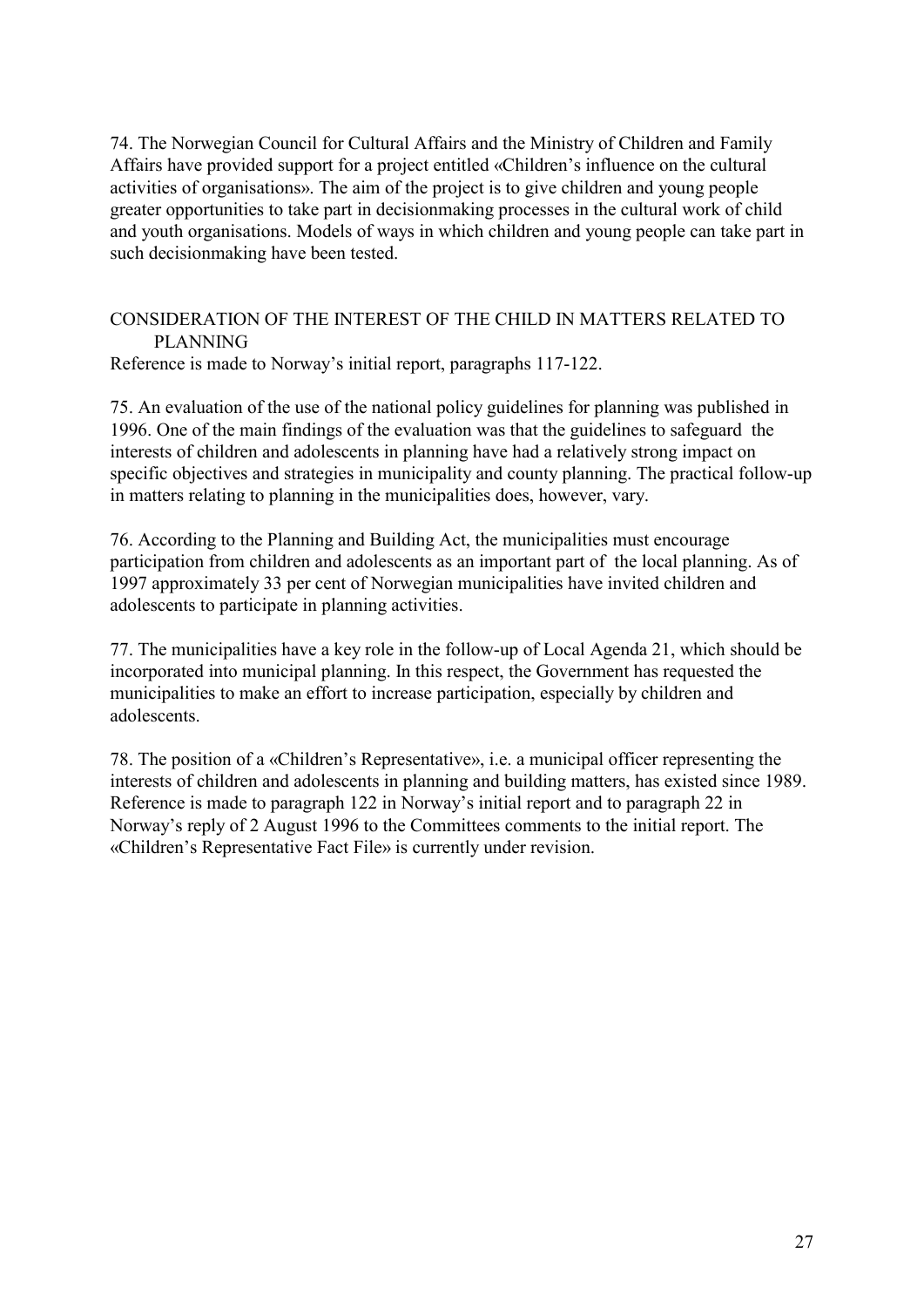# **CHAPTER IV - CIVIL RIGHTS AND FREEDOMS**

**(ARTICLES 7, 8, 13-17 AND 37 (A))**

### **A. NAME AND NATIONALITY (ARTICLE 7)**

Reference is made to Norway's initial report, paragraphs 123 - 130.

79. The following amendments to the Citizen Act were proposed in 1997:

1. Pursuant to this proposal the child should acquire Norwegian citizenship if the father was a Norwegian citizen when the child was born, if paternity is acknowledged by the father or by the court, if the mother agrees in cases where she has sole parental responsibility, and if the immigration authorities have been informed in writing. 2. Adopted children should automatically acquire Norwegian citizenship if they are under the age of 12 and are adopted by a Norwegian citizen, and if the necessary permission for adoption has been given by Norwegian authorities.

80. Concerning the right of a child to know his or her origins, Norwegian law makes an exception for children conceived by artificial insemination using sperm from sperm donors. According to section 2 - 7 of the Act relating to the medical use of biotechnology, (1994), the identity of sperm donors shall be kept secret. The decision has been arrived at after weighing up the interest of all parties. Anonymity is in the interest of the sperm donor and his family. Anonymity of the sperm donor is considered to be the most efficient way of avoiding the creation of emotional or legal bonds between the child and the sperm donor, which is in the best interests of the child. Finally, full anonymity for the donor is also in the interests of the legal/social father. (Reference is made to the Committees comments to the initial report, paragraph 10).

81. Amendments to the Children Act were adopted in 1997. According to the amendment, the husband of the mother is no longer automatically presumed to be the father if the couple were legally separated at the time of the birth. Since new and more reliable methods of determining paternity are now available, the conditions for pronouncing judgement in paternity cases set out in section 9 of the Children Act have been amended. A man who is identified as the father on the basis of a DNA analysis shall be adjudged to be the father.

82. If paternity has been acknowledged, or the legal father is the man to whom the mother is married, a paternity case may be brought before a court by the mother, the child, the father or the man who claims to be the biological father, if the plaintiff can produce information indicating that someone else than the legal father may be the biological father. The case must be brought before the court within a period of one year after the plaintiff received this information. The man who claims to be the biological father may only bring the case to court until the child is three years old. (Reference is made to paragraphs 131 to 138 and 141 to 144 in Norway's initial report and to paragraph 17 in the Committees comments to the initial report).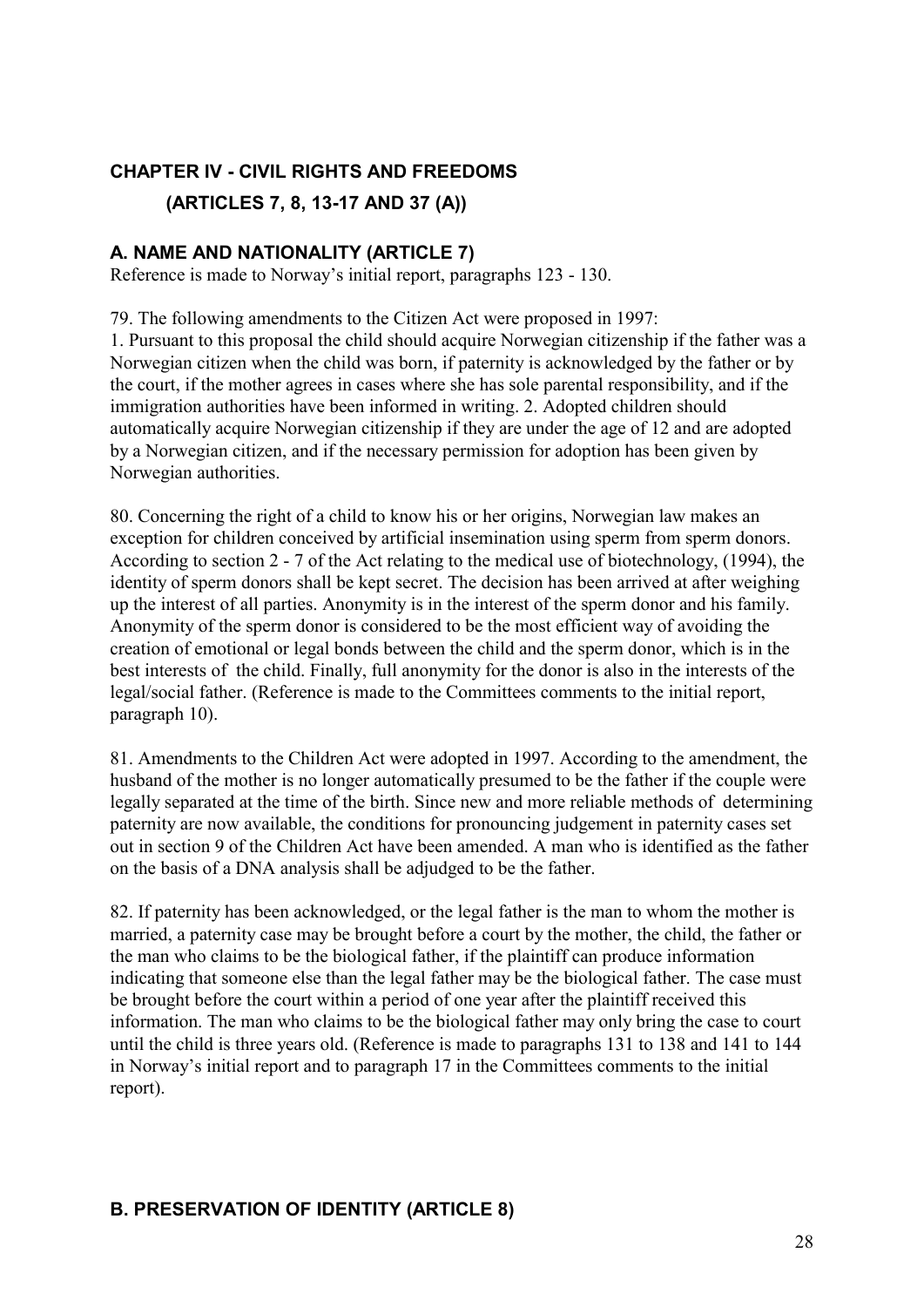Reference is made to Norway's initial report, paragraphs 131-136.

# **C. FREEDOM OF EXPRESSION (ARTICLE 13)**

Reference is made to Norway's initial report, paragraphs 137-140.

# **D. FREEDOM OF THOUGHT, CONSCIENCE AND RELIGION (ARTICLE 14)**

Reference is made to Norway's initial report, paragraphs 149-153.

83. A new common for the subject «Religions knowledge and Ethical Education» has recently been adopted by the Storting<sup>4</sup>. A pupil may be exempted from parts of the teaching if the parents apply in writing for such exemption on the grounds that these parts involve the practice of a religion or support for a particular philosophy of life. A pupil who has reached the age of 15 may himself or herself apply for exemption. In such cases, the school has a duty to try to arrange differentiated teaching during these particular lessons.

84. The rights and obligations provided by the exemption rule concerning elements of the teaching programme and differentiated teaching, should be interpreted and practised in accordance with binding international agreements to which Norway is a party. Thus, no one should be forced to go through receive instruction which is in conflict with their own religious or ethical convictions. Nor should the subject contain any elements of indoctrination or preaching. Consequently, the education programme should not promote one particular faith or philosophy of life. However, international agreements do not preclude obligatory teaching about religions and on the general history of religion and ethics.

85. The Ministry of Education, Research and Church Affairs stresses that any request from parents to have their children exempted from obviously religious activities (limited exemption), should be granted. In such cases the parents are not required to state why they wish for the exemption. If the parents wish for an exemption from more than obviously religious activities, they have to state their reasons. However, it should be taken into account that questions of belief are regarded by many parents as being within the sphere of privacy, and undo international human rights conventions the right to privacy is protected.

# **E. FREEDOM OF ASSOCIATION AND PEACEFUL ASSEMBLY (ARTICLE 15)**

Reference is made to Norway's initial report, paragraphs 154-158.

# **F. PROTECTION OF PRIVACY (ARTICLE 16)**

Reference is made to Norway's initial report, paragraphs 159-161.

 $\overline{a}$ 

<sup>4</sup>The Primary and Lower Secondary Education Act.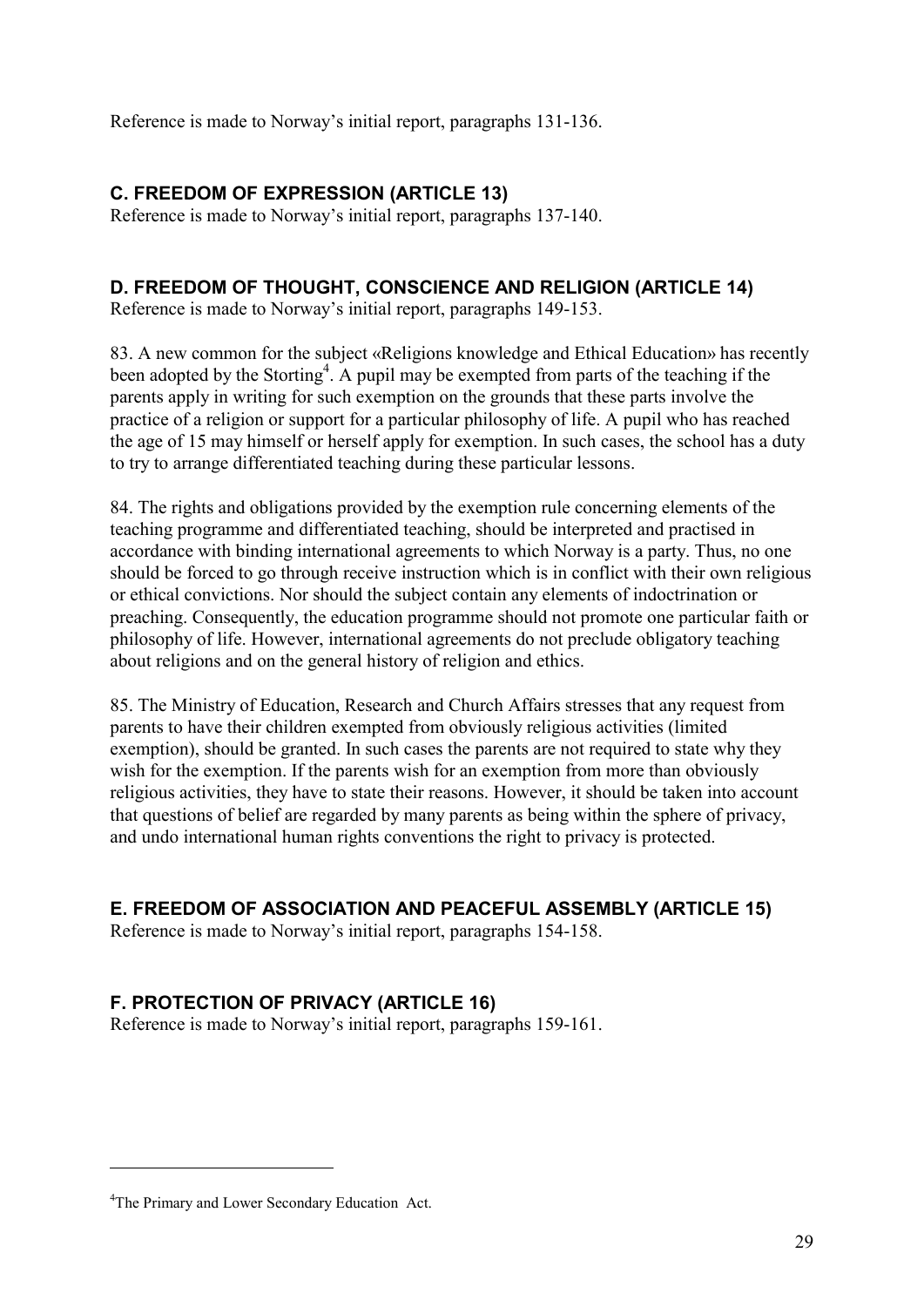# **G. ACCESS TO APPROPRIATE INFORMATION (ARTICLE 17)**

Reference is made to Norway's initial report, paragraphs 141-148.

86. Information about the child welfare services has been drawn up in various languages, directed particularly at children and families with immigrant backgrounds. Together with the Ministry of Health and Social Affairs, the Ministry of Children and Family Affairs is also in the process of adapting information material on parental guidance to parents with immigrant backgrounds.

87. Following the restructuring of the visual media and the mushrooming of a large number of new TV-channels and computer-based media, violence in the visual media has been defined as a problem that is increasingly affecting children<sup>5</sup>. A plan of action against violence in the visual media has been implemented from 1995 (reference is made to paragraph 296 of this report).

88. The Government has appointed a board of young people to make recommendations concerning the development of information technology. This is an example of how Norway tries to ensure that young people take part in policy-making at central level. This board deals with questions like access to information, the right to receive free information all over the country and the right of children and young people to receive instruction in the use of new technology. A number of youth information centres have been established in the largest cities. The libraries are also important as distributors of information to children and young people. In co-operation with UNICEF and UNESCO, Norway is planning an international workshop in the beginning of 1999. This will focus on questions regarding articles 13 and 17 of the Convention on the Rights of the Child.

# **H. THE RIGHT NOT TO BE SUBJECTED TO TORTURE OR OTHER CRUEL, INHUMAN OR DEGRADING TREATMENT OR PUNISHMENT (ARTICLE 37 (A))**

Reference is made to Norway's initial report, paragraphs 162-165 and to paragraph 15 of Norway's reply submitted on 2 august 1996 to the Committees comments to the initial report.

 $\overline{a}$ <sup>5</sup>Violence in the media is regulated by the Film and Video Act and the Penal Code.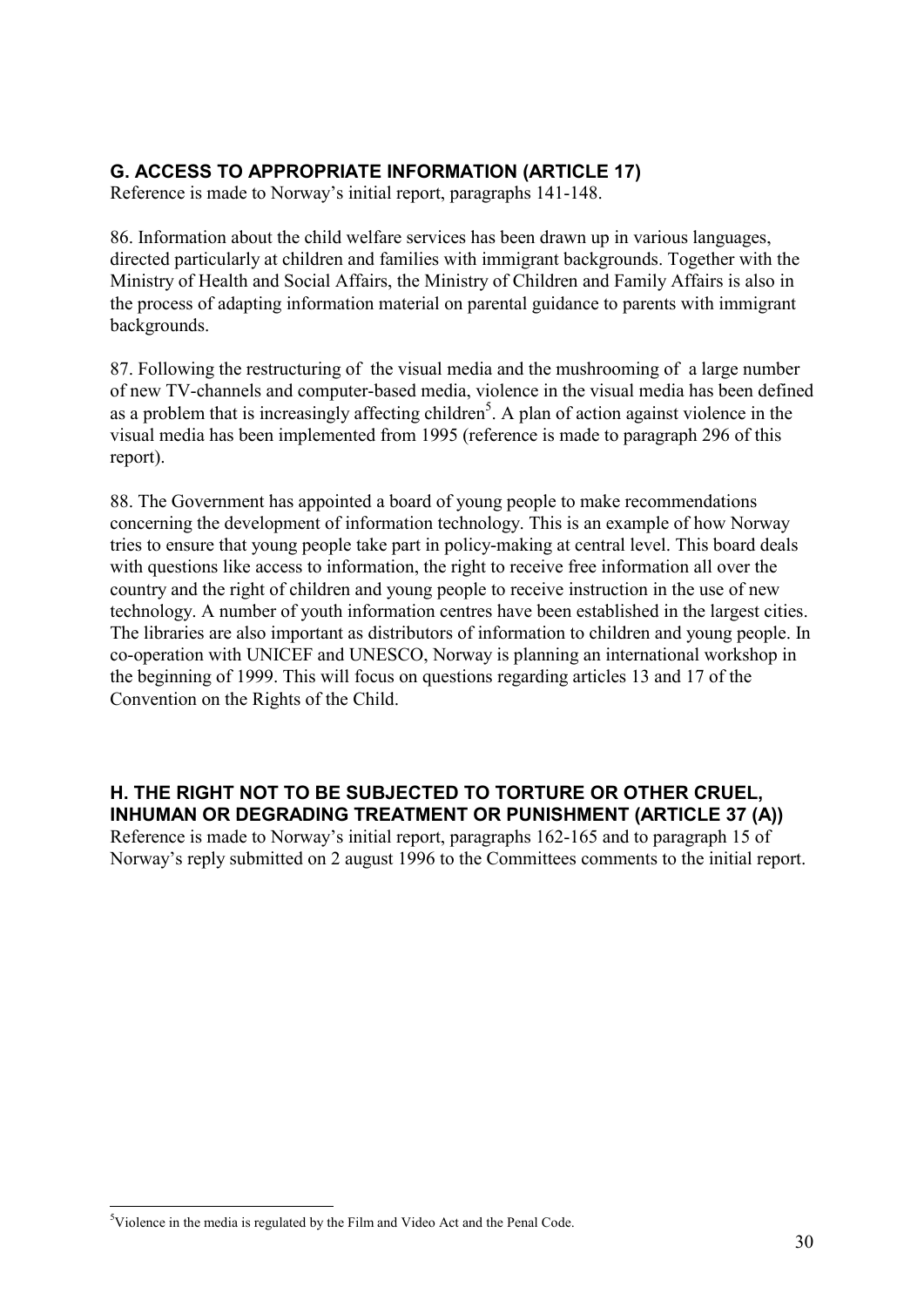# **CHAPTER V - FAMILY ENVIRONMENT AND ALTERNATIVE CARE**

### **(ARTICLES 5; 18, PARAGRAPHS 1 - 2; 19 - 21; 25; 27, PARAGRAPHS 4; 39; ARTICLES 9, 10 AND 11)**

Reference is made to paragraph 166 in Norway's initial report.

# **A. SINGLE PARENTS**

89. In 1995, 120 000 children aged 0 - 15 years (i.e. 13 per cent of all children in this age range) were living with a single parent. On average, this group scores low on socio-economic indicators, but living conditions vary widely within the group. Around 30 per cent of single parents received social security, while the corresponding figure for two-parent families was 6 per cent. In 1995, 67 per cent of the single parents were employed, as compared to approximately 85 per cent of the adults in two-parent families. One-parent families account for about one fifth of all Norwegian families with children, and a number of economic measures have been directed at this group in order to alleviate their situation.

# **B. PARENTAL GUIDANCE (ARTICLE 5)**

90. Guidance and support for parents are offered through different channels and are integrated in to the general health and social services. The municipal mother-and-child MCH clinics play a particularly important role in this regard (reference is made to Norway's initial report, paragraphs 167-173 and to paragraph 142 **of this report**).

91. Family counselling is provided by the Family Counselling Offices, of which there are 62 located throughout the country. This service is available in all the counties, and the agencies are organised as independent bodies providing assistance to families with relational problems. Half of the agencies are run by the Church, and half by the municipalities or counties.

92. A National Parental Guidance Programme was launched in 1995. The objective of the programme is to establish meeting places where parents can exchange views and discuss issues related to raising children. This strengthens the parents' role and prevent mental and social problems among children and adolescents. Particular emphasis is placed on promoting communication and social skills that encourage a mutually beneficial relationship between parents and children and between parents and professionals.

# **C. PARENTAL RESPONSIBILITY (ARTICLE 18, PARAGRAPHS 1-2)**

93. The Children's Act of 1981 regulates parental responsibility, permanent place of residence and the child's right of access to both parents. (Reference is made to Norway's initial report, paragraphs 175-193). The Ministry of Children and Family Affairs is aware of the fact that the Joint Custody Association of Norway submitted a report to the UN Committee on the Rights of the Child on 7 April 1997. The report includes the question of parental responsibility and the child's right to access to both parents.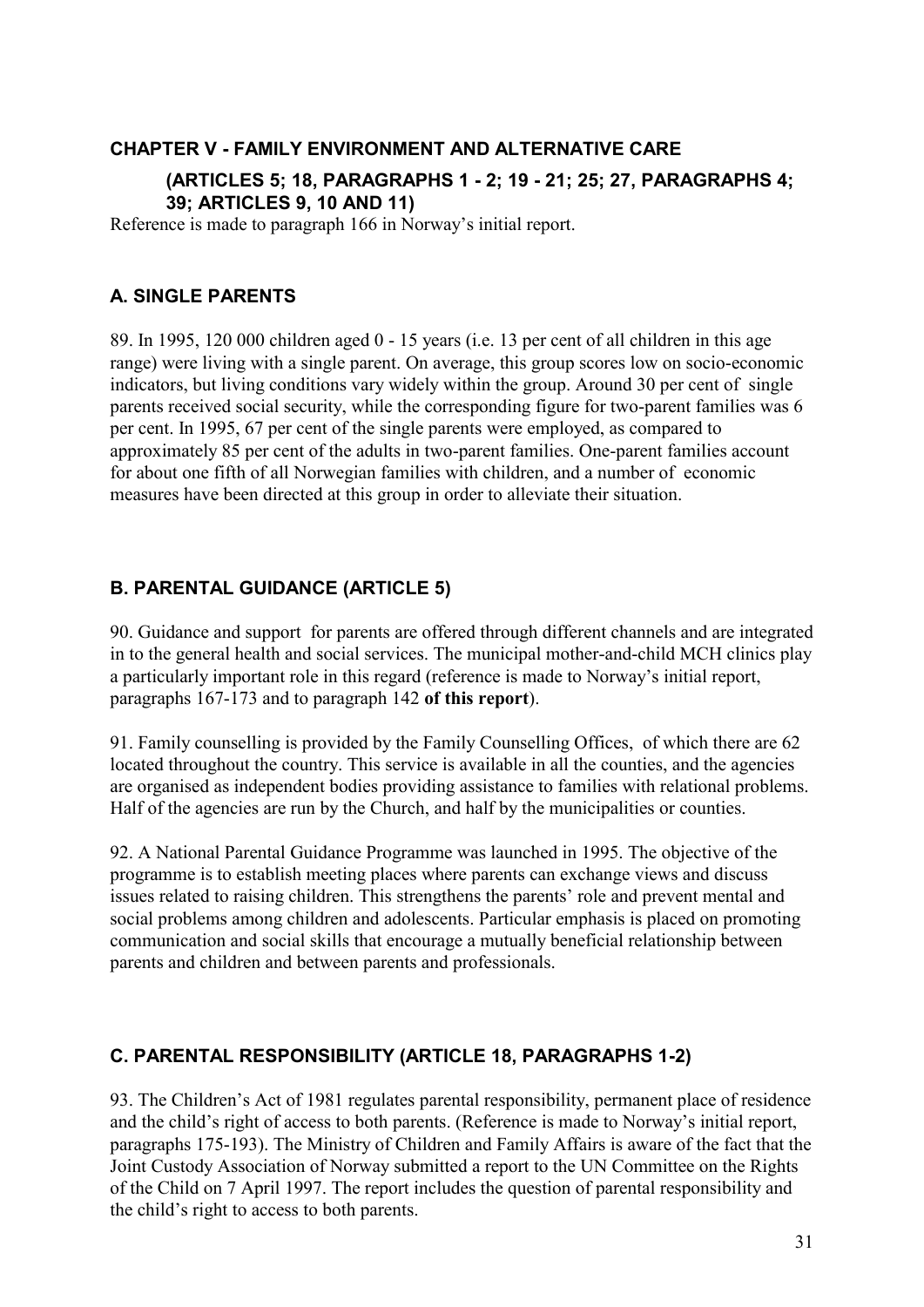94. Agreements between parents regarding parental responsibility, permanent place of residence and the child's right of access to both parents may now be submitted for approval to the County Governor, pursuant to the amendment to the Children Act of 13 June 1997. This means that these agreements can be enforced, which was not the case previously. The County Governor must take into account the best interest of the child when taking a decision. If the agreement is not in the child's best interest, approval will be denied. The County Governor's Office normally handles the required procedures more quickly than the courts, at no cost to the parties.

95. If one of the parents prevents the other from exercising his right of access, this right may be enforced by a coercive fine. According to the amended Act, the enforcement officer collects the coercive fee if this is requested by one of the parents. The usual fee required by the Court of Enforcement does not apply in cases regarding the right of access.

96. A parent with sole parental responsibility has the right to move with the child to another country. The other parent's opinion should, however, be taken into consideration before such a decision is taken. If the parents share parental responsibility, both of them must consent to the child moving abroad.

97. The parent must bear the travelling expenses incurred in connection with exercising his or her right of access. However, the court or the County Governor may decide that the travelling expenses should be shared by the parents, or that the other parent should bear the expenses.

# **D. SEPARATION FROM PARENTS (ARTICLE 9)**

98. Concerning the right of a child to maintain personal relations and direct contact with both parents in cases where they live with one of the parents, reference is made to paragraphs 93-97 in this report and to paragraphs 201-216 in Norway's initial report.

# **E. FAMILY REUNIFICATION (ARTICLE 10)**

99. The Immigration Act and the amended Immigration Regulations contain extensive provisions regarding family reunification. The closest family members (normally children, parents and spouses) of a foreign national who is granted lawful residence with a settlement permit or a work/residence permit that may constitute a basis for a settlement permit, have on application the right to a work/residence permit.

100. If the principal person has been granted asylum or a residence permit on humanitarian grounds this is extended unconditionally to the spouse and children, or, if the principal person is a child, to the parents and unmarried sisters and brothers under the age of 18 who are living together with the parents. All the applicants must live together with the child.

101. If the principal person has not been granted asylum or a residence permit on humanitarian grounds, it is a prerequisite that subsistence is ensured, unless the principal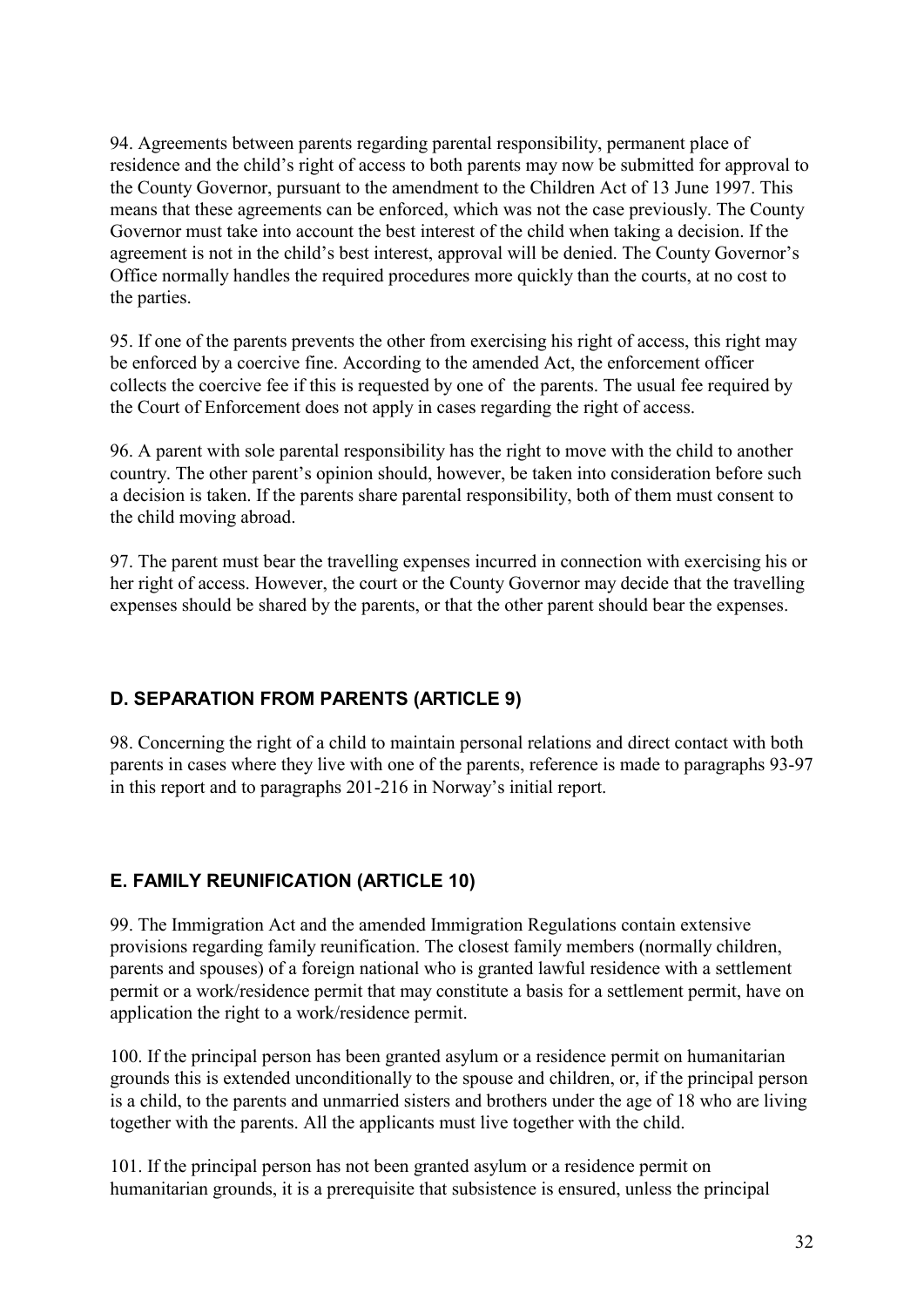person has been granted a settlement permit (normally after three years of continuous residence in Norway with a permit without restrictions).

102. Applications for a work/residence permit in Norway for the purpose of family reunification have to be submitted from abroad (the nearest Norwegian foreign service mission). The Directorate of Immigration decides upon the applications in the first instance, and in this process inquiries may be made of the family in Norway. The police are responsible for interviews. If an application is rejected, an appeal may be submitted to the Ministry of Justice.

103. As regards processing time, applications from children or from parents seeking to be reunited with their children are given high priority at all levels. In cases where the parents and the child reside in different countries and family reunification does not take place, short-term visitor's visas for a maximum period of three months may be issued (if a visa is required) so that the family members may maintain personal relations. In general a visa applicant must remain outside Norway for six months before a new visitor's visa will be granted.

104. In general, a foreign citizen in Norway is free to leave the country to visit family abroad, including in his/her home country. (An exception is made when a visit to the home country is deemed incompatible with the alien's residence status in Norway, for example when the alien has status as a refugee due to persecution or the risk of persecution in his home country. However, in these cases family members will be granted a visitor's visa for Norway.) A person with a settlement permit may stay abroad for a period of up to two years without losing his permit.

105. In 1996, 1339 children aged 0-11 years, 455 aged 11-15 years and 559 aged 16 to 19 years were involved in family reunification cases.

# **F. ILLICIT TRANSFER AND NON-RETURN (ARTICLE 11)**

(Reference is made to Norway's initial report, paragraphs 232-235. Reference is also made to paragraph 33 in this report, concerning the new Passport Act).

106. In 1996, Norway received 28 applications pursuant to the Hague Convention on Civil Aspects of International Child Abduction of 25 October 1980 and the European Convention on Recognition and Implementation of Decisions concerning Parental Responsibility and Recovery of Parental Responsibility of 25 May 1980. Among these cases were applications to secure the exercise of rights of access.

107. The number of children abducted from Norway is almost equal to the number of children abducted to the country. In about 70 per cent of the abductions from Norway (1996 figures), the mother of the child was the abductor. The abducted child was in most cases under 10 years old. About 20 per cent of the cases in 1996 were solved voluntarily. Some cases are solved within a few weeks. The most common reason for delay is the use of oral hearings in the courts, in particular if the decision is appealed. The cases are usually solved in accordance with the objectives of the conventions mentioned in the paragraph above.

108. Norway has entered a reservation according to Article 42 of the Hague Convention provided for in article 26, third paragraph. The applicant's legal costs may be covered through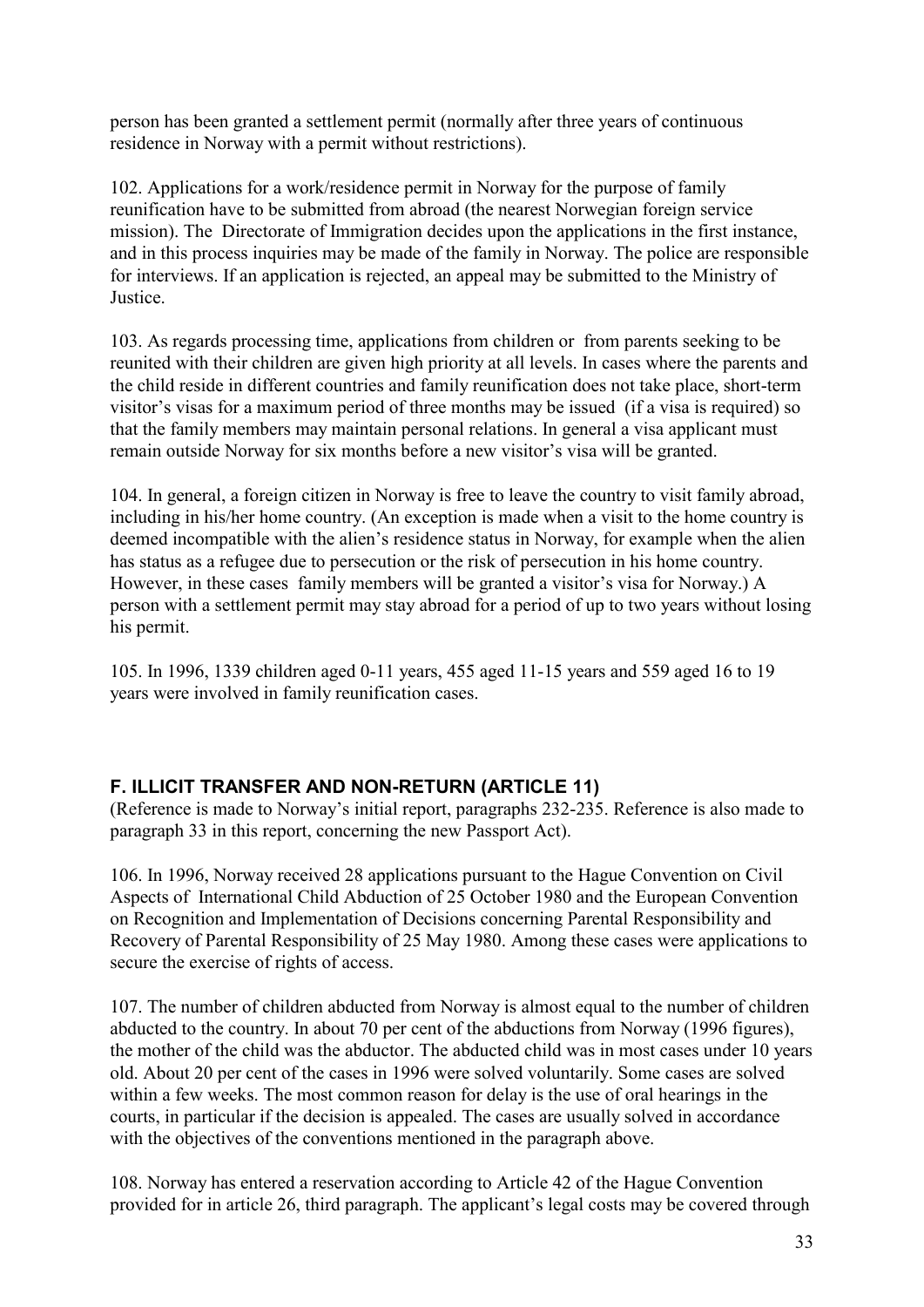the Norwegian free legal aid system. Free legal aid may in these cases be granted to those whose capital and income are below certain specified limits.

# **G. RECOVERY OF MAINTENANCE FOR THE CHILD (ARTICLE 27, PARAGRAPH 4)**

Reference is made to Norway's initial report, paragraphs 194-200.

109. The State provides advance maintenance payments for children who are not living with both parents. The advance payment - as from 1 June 1997 NOK 1,050 per month per child must be refunded by the parent without custody. If paternity has not been established, or if the parent without custody is not financially able to pay an equivalent amount, the advance payment is provided as a benefit.

110. The recovery of maintenance payments in Norway has been improved and is now fairly efficient. The recovery of maintenance payments from debtors resident in other countries is, however, less satisfactory. The results vary considerably between countries, even between countries which are parties to international conventions aimed at facilitating cross-border recovery. Norway is currently investigating the possibility of improving the recovery rate from abroad through bilateral contacts.

111. A general rule applies in regard to maintenance payments: unless otherwise agreed between the parties, payments shall correspond to 11 per cent of the contributor's gross income for one child, 18 per cent for two children, 24 per cent for 3 children and 28 per cent for four or more children. The issue of maintenance payments has been subject to considerable debate for several years and is currently under revision.

# **H. CHILDREN DEPRIVED OF THEIR FAMILY ENVIRONMENT (ARTICLE 20)**

112. According to the Act relating to child welfare services, it is a public responsibility to ensure the establishment of various care measures that are adapted to children's needs. The most common of these measures are foster homes, emergency homes and various types of institutions, such as emergency/short-term institutions, long-term institutions and institutions for parents and children.

113. In Norway, 80 per cent of the children who are placed outside their biological family homes, live in foster homes. The remaining 20 per cent are placed in institutions. Decisions on placement are based on the best interest of the child, his or her personality and the need for care in a stable environment. As a result of increased contact between the child welfare system and children and families with an immigrant background, the need for more varied care measures has become increasingly pressing.

### CHILD WELFARE STATISTICS

114. The number of children covered by child welfare measures increased considerably in the early 1990s, largely as the result of the channelling of increased resources through the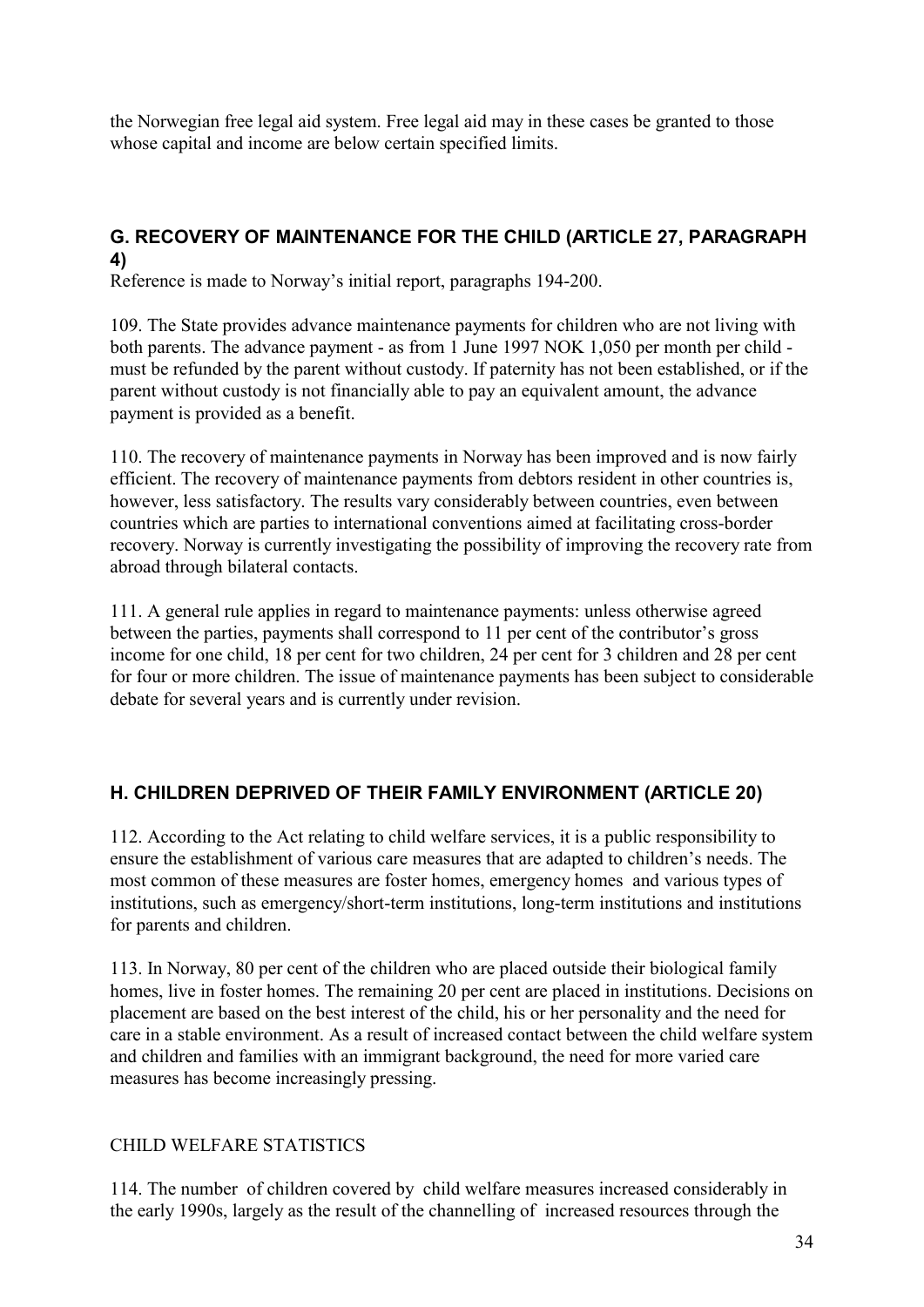National Development Programme for child welfare (reference is made to paragraphs 8-14 of this report). The backlog of previously untreated cases was eliminated and greater opportunities were provided to conduct investigations, clarify needs and provide service for children and their families. The total number of child welfare cases has, however, continued to increase somewhat since the termination of the programme in 1993. This is due to the increased use of measures for children who are still living with their biological families. The number of children and adolescents being placed outside their biological families, has been gradually reduced in recent years. Despite the increase in the number of cases, only 2 to 3 per cent of all children receive child care measures at any given time.

115. By the end of 1995, 21,142 children were registered as recipients of child welfare measures. Of these, approximately 75 per cent received assistance while still living with their parents. Approximately 25 per cent, i.e. 5,095 children, were placed outside their homes, of whom 4200 were in foster homes, 400 in children's or youth homes and 450 in other types of institutions. In 1995, children receiving child welfare measures constituted 27.8 per 1000 of all children in Norway. 31.1 per 1000 were boys and 25.2 per 1000 were girls.

# **I. ADOPTION (ARTICLE 21)**

Reference is made to Norway's initial report, paragraphs 222-231.

116. The number of adoptions has been relatively stable since the early 1980s, at around 800 - 900 per year. In 1995, approximately 600 children of the total number of 900 were adopted from a foreign country. The majority of domestic adoptions were adoptions of a stepchild.

117. The Norwegian authorities follow the provisions of the Hague Convention of  $23<sup>rd</sup>$  May 1993 on Protection of Children and Co-operation about International Adoptions in matters relating to international adoption. The Convention was ratified by Norway in 1997 and entered into force on 1<sup>st</sup> January 1998.

118. The ratification of the Hague Convention has not necessitated any amendments to the Norwegian legislation that was in force at the time of the ratification. Marginal changes in administrative routines have been the only consequences of ratification. The Norwegian system ensures strict and thorough administrative procedures with regard to advance consent to adoption from another country.

119. A discussion on different aspects of domestic and international adoption was recently initiated. A particular issue in this discussion has been the legal regulation of adoption, in particular international adoption. This and related matters will be the subject of a public hearing in 1998. A systematic review has been made of existing knowledge and experience of international adoptions for the further improvement of adoption routines. An assessment of the role of the County Governors in domestic adoptions has also been carried out, and a discussion has begun on the current guidelines for adoption. Various information measures directed at the parties in adoption cases have been initiated.

120. According to the Adoption Act, an adopted child has the right to information about his or her biological parents on attaining the age of 18. A judgement in 1995 confirmed that this right also applies to adoptions that were carried out before the current Adoption Act of 1986 was passed.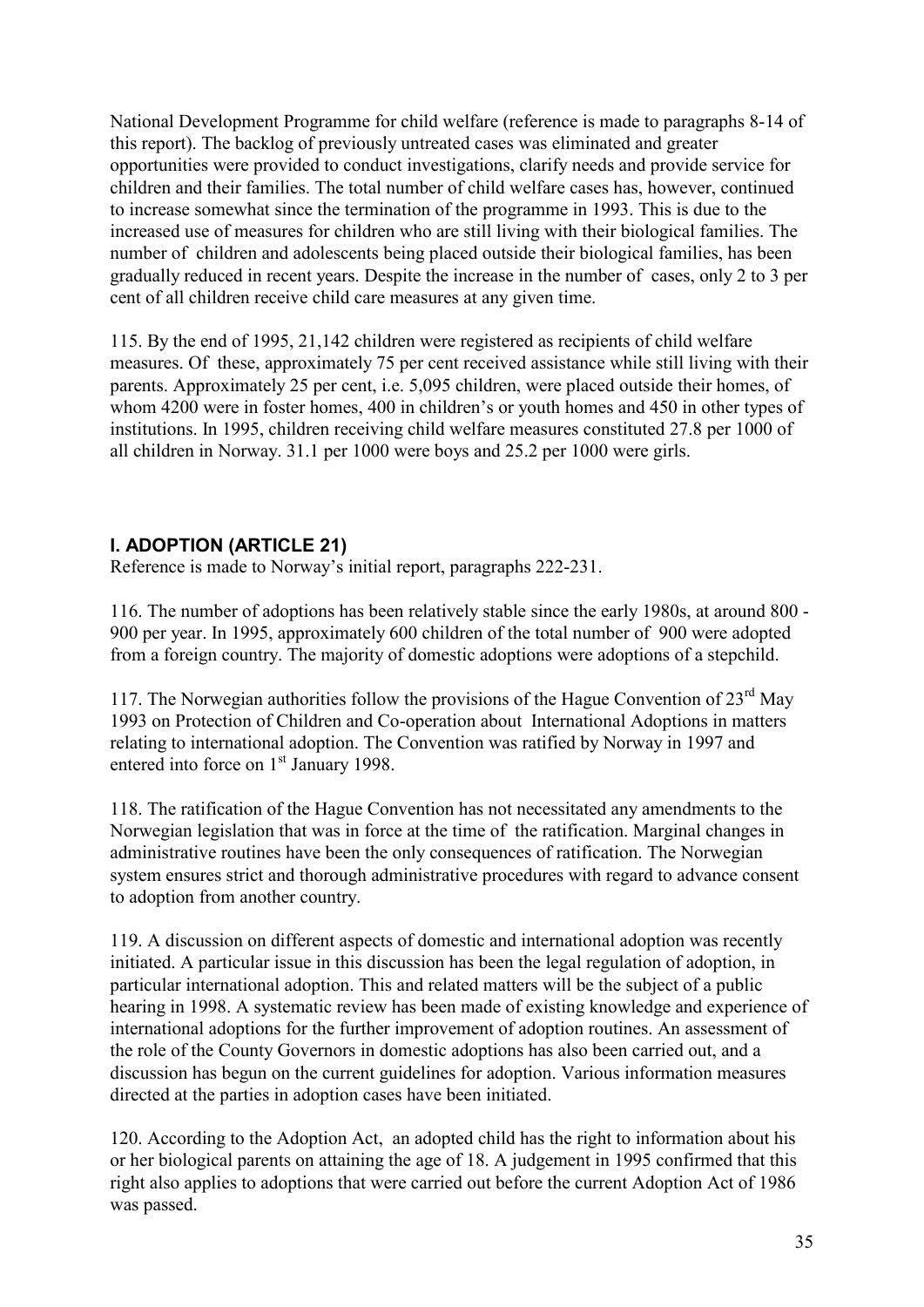121. Parents who adopt have, with minor exceptions, the same social security rights and leave rights as biological parents. The costs related to the adoption itself must, however, be borne by the new parents. Families who adopt children from abroad receive a lump sum grant of NOK 22,000 per child (1998).

122. Amendments to the Citizen Act are currently under consideration, and may have consequences for adopted children who are not Norwegian nationals. These amendments may give these children Norwegian nationality more quickly and automatically than previously (reference is made to paragraph 79 in this report).

## **J. PERIODIC REVIEW OF PLACEMENT (ARTICLE 25)**

Reference is made to Norway's initial report, paragraphs 251-255.

123. In 1996, a trial project on internal control in child welfare institutions in four counties was implemented. The objective of the project was to improve the quality of the supervision, legal protection, and conditions for both residents and staff. A joint standard for the internal control system has been developed for the four counties. A report on the project will be made available to all the counties in 1998.

# **K. ABUSE AND NEGLECT (ARTICLE 19), INCLUDING PHYSICAL AND PSYCHOLOGICAL RECOVERY AND SOCIAL REINTEGRATION (ARTICLE 39)**

Reference is made to Norway's initial report, paragraphs 236 and 238-250.

124. Civil servants and relevant professional groups, except for priests, have a statutory duty to report to the child welfare service any suspicions they may have with regard to abuse or neglect. In the Act relating to child welfare services, this is described as any situation indicating that a child is being abused or neglected at home, or when a child has shown consistent and serious behaviour disorders. Private organisations and individuals who work for the State, the counties or the municipal authorities are also obliged to report to the child care service. Medical doctors, psychologists, dentists, nurses, midwives, physiotherapists, and other health professionals work<sup>6</sup> all have a duty to report as described above. Comprehensive further education measures have been implemented for employees in the child welfare service, especially in relation to the investigation procedures.

125. According to the Day Care Institutions Act (1995), a certificate of good conduct from the police is mandatory for anyone who is employed to work in a day care centre. Persons who have been charged with, prosecuted for or sentenced for sexual violations against children are, according to the provisions of the Act, prohibited from working in a day care centre. An amendment to the Act relating to child welfare services that will introduce a corresponding mandatory certificate for employees in child welfare institutions and for foster parents, has been proposed.

 $\overline{a}$ 

 ${}^{6}$ Regulated by the Municipal Health Act, the Hospital Act, the Family Care Act and the Marriage Act.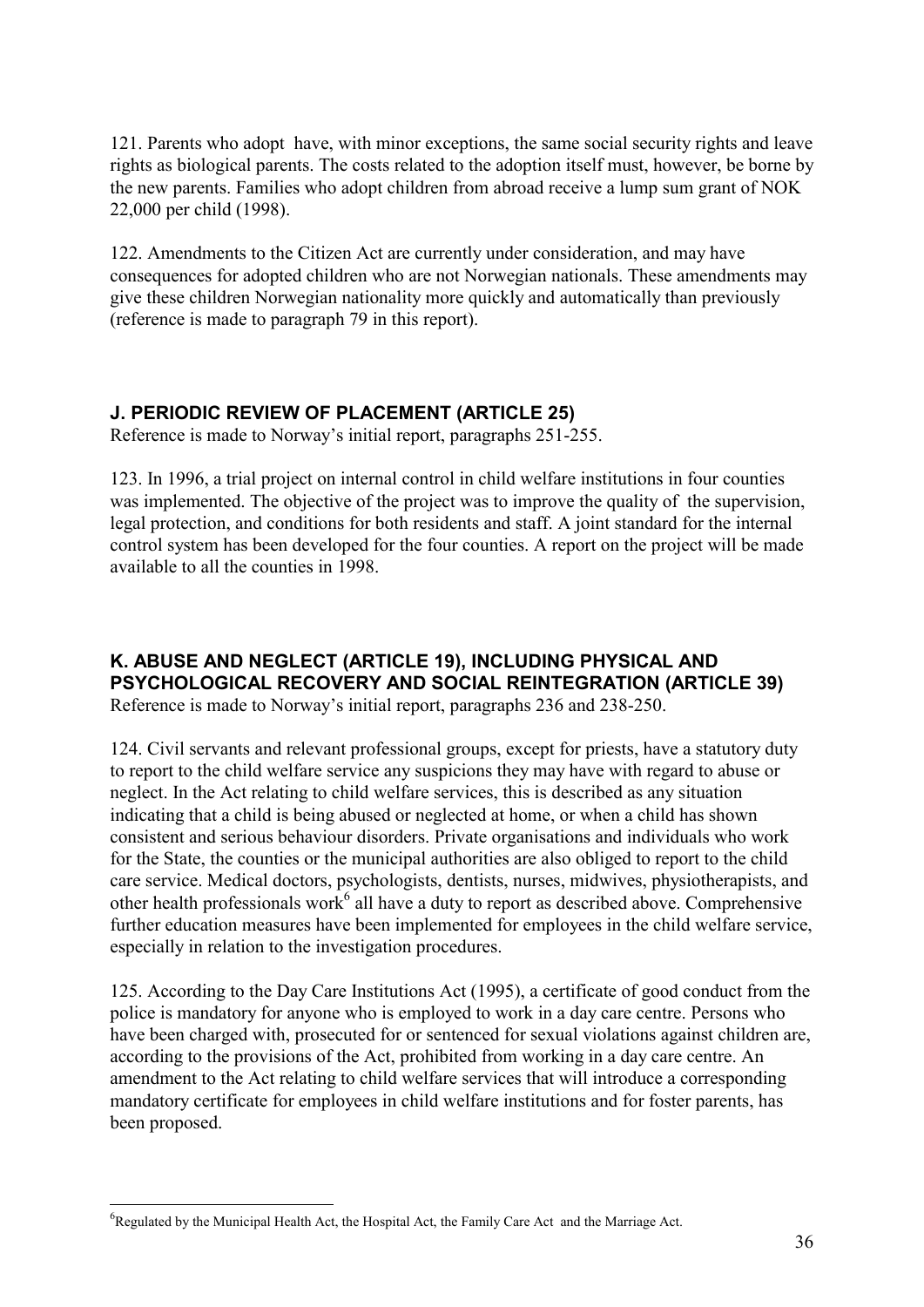126. Some researchers claim that approximately 5 per cent of all of children have experienced sexual abuse before they reach the age of 18 (reference is made to Norway's initial report, paragraph 238 and to Chapter VII in the present report), while others have suggested higher figures. The majority of abused children are girls. No surveys on other forms of abuse or neglect have been undertaken. Recently there has been a greater focus on the problem of children with parents who use drugs (reference is made to paragraphs 290-291 in this report. With regard to child labour, reference is made to Chapter II in Norway's initial report and to paragraph 28 in the present report).

127. A Report to the Storting on sexual abuse of children (reference is made to paragraph 292 in this report) was presented in 1993, which emphasise the importance of increasing the level of expertise among relevant professional groups and to improving the co-ordination of services. Cross-disciplinary training and further education on sexual abuse in children have been implemented in all counties. A National Resource Centre for Sexually Abused Children has been established (reference is also made to paragraph 292 in this report).

128. In recent years, efforts have been made to improve services available to children and adolescents with serious behaviour disorders. In the long-term Programme for 1998-2001, the Government decided to formulate a plan of action specifically for this group. The plan, presented in 1997, aimed at improving these services through the further development of institutions and other measures, developing advisory services at county level, clarifying areas of responsibility, improving collaboration between the administrative levels, implementing research, and raising the level of expertise in these services.

129. Since their inception in Bergen (Norway's second largest city) in 1986, child welfare emergency teams have been organised in a number of municipalities, primarily in the largest cities. A fundamental idea underlying this model was to develop a close collaboration between the child welfare services and the police. In some cities, this is organised through a 24-hour service which is run by a team of child welfare workers and is situated at the main police station. After more than 10 years of experience, local evaluations indicate that the model has an important preventive effect by involving the child welfare services at an early stage.

130. Confidential helplines have been organised, where children can ring up and talk about abuse and neglect. Most of these services are offered on a voluntary basis, and they have varying degrees of public funding. The Wanda Centre (reference is made to paragraph 291 in this report) and the helpline for children and adolescents (reference is made to paragraph 20 in this report) are targeted specifically towards children, while other services target the population in general, including children.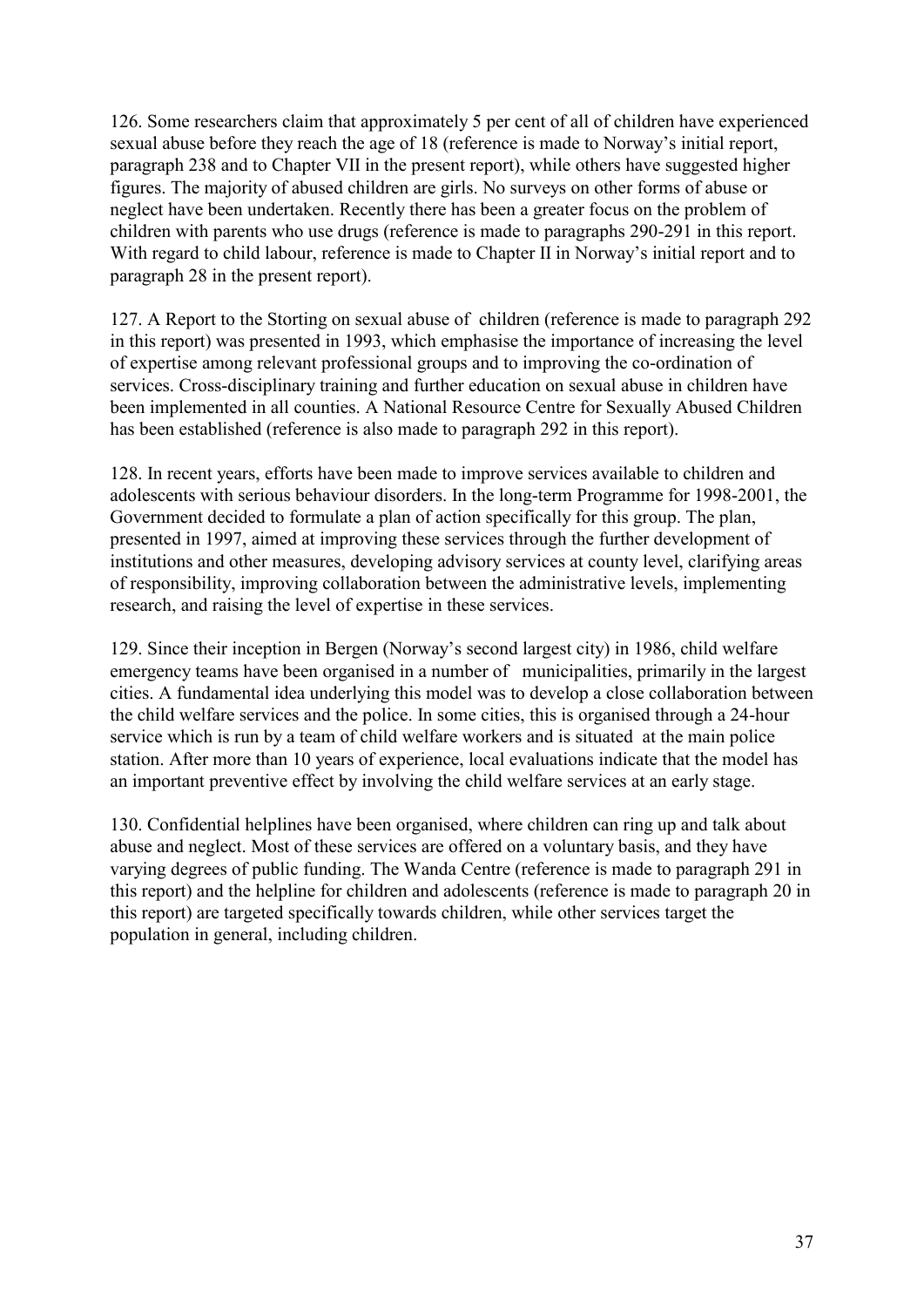# **CHAPTER VI - BASIC HEALTH AND WELFARE (ARTICLES 6, 18, PARAGRAPHS 3, 23, 24, 26, 27, PARAGRAPHS 1-3)**

#### **A. DISABLED CHILDREN (ARTICLE 23)**

Reference is made to Norway's initial report, paragraphs 288 and 289.

131. One important result of the first plan of action for people with disabilities (1990-93) was the appointment of a committee of state secretaries to monitor policy on disability, to strengthen the co-ordination between different ministries and to follow up with a second plan of action (1994-97). In general, the measures in the second plan are intended to improve the opportunities for disabled people to participate fully and equally in everyday life. A revised plan of action will be launched during 1998.

132. Parallel to the reform for the mentally disabled, a comprehensive restructuring of special schools has taken place. Most of these schools have been transformed into 20 resource centres. Thirteen of these are national centres, specialising in different fields, like sight, hearing, language/communication, social and emotional difficulties. Seven of the centres are regional and these have specialised in complex learning disabilities.

133. The main purpose of the resource centres is to develop educational expertise for children with particular needs, to disseminate information and specialised knowledge through guidance and counselling, to offer courses and further education, and to conduct research and development.

134. In addition to the 20 resource centres, there are four national resource centres with functions that are related to mentally disabled. These centres have specialised in physical rehabilitation, autism and diagnosis.

135. NOK 3 million was allocated in 1997 to arrange physical activities for the disabled and to establish sports schools for the mentally disabled. The Ministry of Cultural Affairs will continue these measures in order to achieve the goal of full participation and equality for the disabled. Summer games for the mentally disabled have been arranged every year since 1967 and attracted 700 participants in 1997.

136. According to the Day Care Institution's Act (1995), children with disabilities must be given priority in admissions to day care institutions subject to an expert recommendation that the child will benefit from attending. The expert assessment has to be undertaken in consultation with the parents, who take the final decision. The Act of 1995, has strengthened the rights of disabled children in this respect, and in 1997, most children with disabilities attended day care institutions.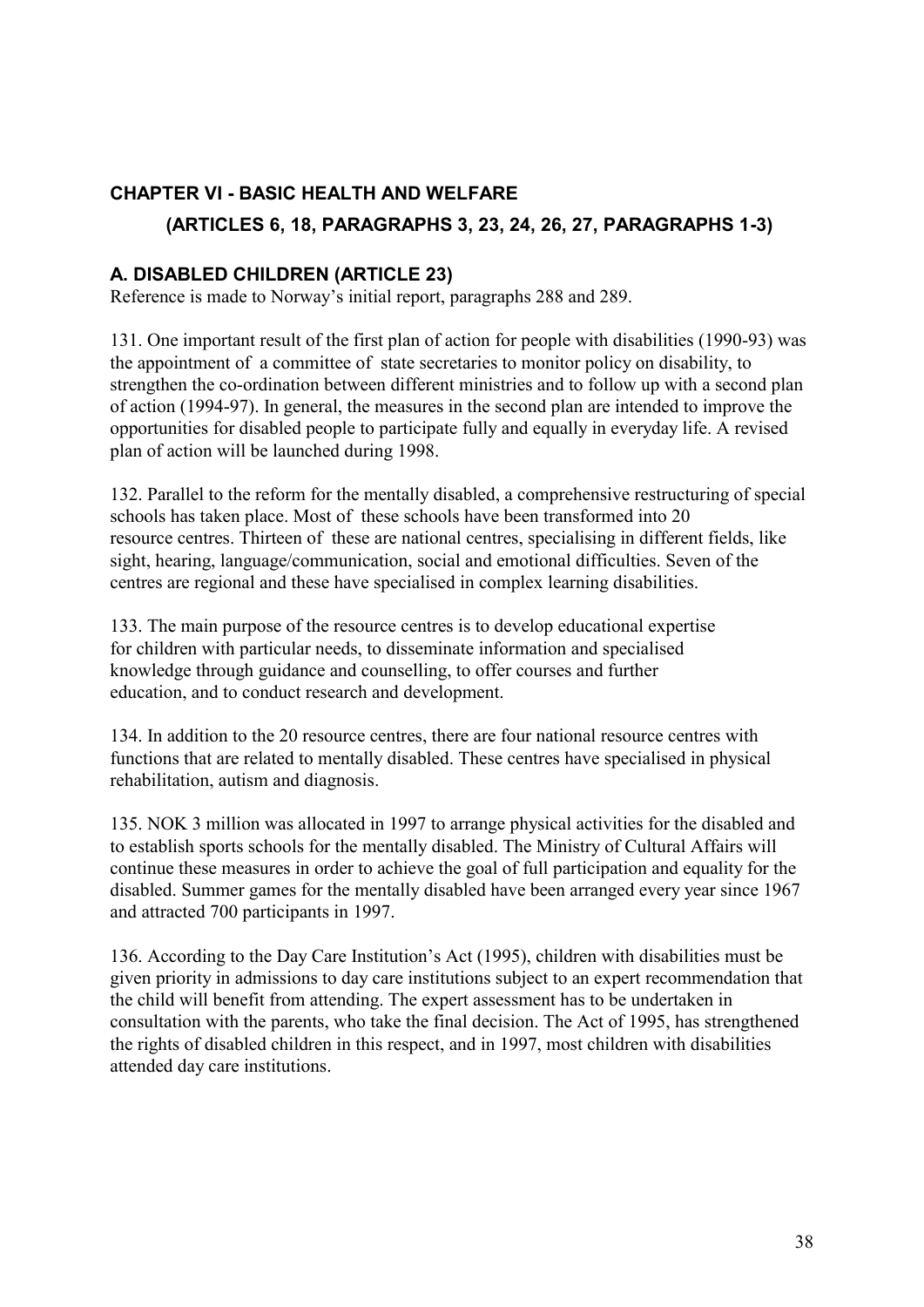# **B. HEALTH AND HEALTH SERVICES (ARTICLE 24)**

Reference is made to Norway's initial report, paragraphs 298 - 303

137. In 1994, expenditure on health and health services in Norway amounted to 7.3 per cent of GDP, of which 6.9 per cent was public expenditure. The figure for public expenditure is relatively high compared to other European (EU) countries, while the total expenditure (including private expenditure) is somewhat below the European (EU) average. The Cost of health and social service (including the national insurance scheme) amounted in 1994 to approximately NOK 5800 per inhabitant.

138. The public health system in Norway ensures that access to facilities for treatment and rehabilitation is universal and based on medical needs. All children and adolescents requiring hospital treatment receive this free of charge.

139. All pregnant women have access to pre-natal and post-natal health care, and to hospital for delivery. In 1996, there were 61.185 births, of which 268 took place at home. Women can choose to give birth at home with the assistance of a midwife, but only a small number of midwives are available for such deliveries. The municipalities are not required to incorporate such a service in the municipal health service.

## HEALTH STATISTICS

140. A number of different agencies and institutions are responsible for health statistics in Norway. The most important of these are as follows:

- Statistics Norway: general statistics on health and health personnel, population surveys, national register on mortality and causes of death.
- University of Bergen: The National Birth Register.
- National Register of Hospital Research: Somatic and psychiatric hospitals in Norway.
- National Institute of Public Health: disease surveillance, particularly communicable diseases. The institute is also responsible for the National Injury Register and will start risk surveillance of new-born children.
- The Cancer Registry.

In addition, some of the larger hospitals are responsible for the registration of different medical procedures.

PLAN OF ACTION TO REDUCE INFANT MORTALITY (ARTICLE 24.2.A)

Table 1. Trends in infant mortality.

|  | Deaths per 1 000 live births |                |
|--|------------------------------|----------------|
|  | $0 - 4$ weeks                | birth - 1 year |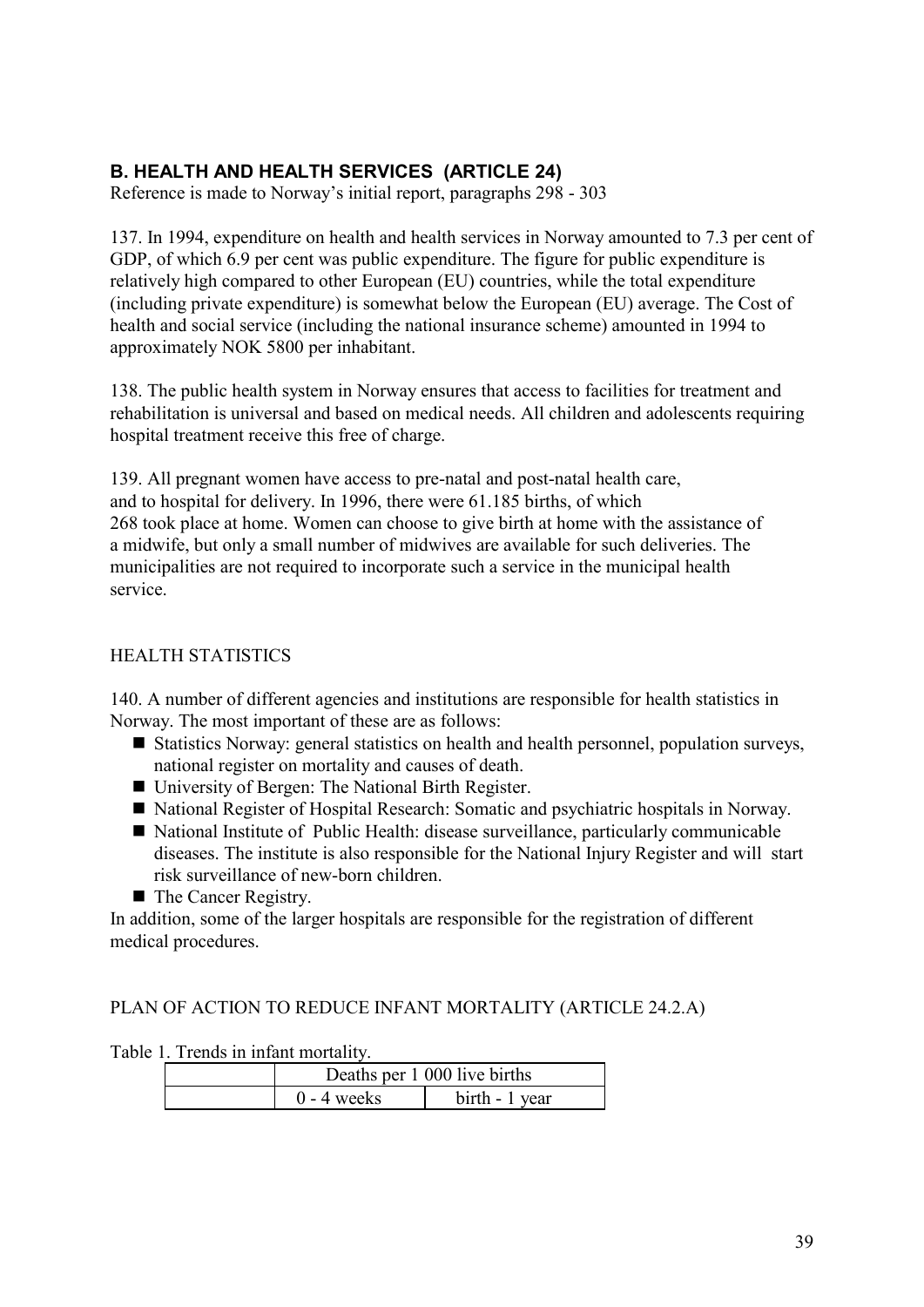| $1976 - 80$ | 5.9 | 9.0 |
|-------------|-----|-----|
| 1981 - 85   | 4.6 | 8.1 |
| $1986 - 90$ | 4.2 | 7.8 |
| 1988        | 4.5 | 8.0 |
| 1989        | 3.9 | 7.8 |
| 1990        | 3.9 | 6.9 |
| 1991        | 3.7 | 6.2 |
| 1992        | 3.8 | 5.8 |
| 1993        | 3.5 | 5.0 |
| 1994        |     | 5.2 |
| 1995        |     | 4.0 |
| 1996        |     | 4.0 |

(Source: Statistics Norway)

141. A plan of action to reduce infant mortality was adopted in 1991 and implemented as from 1992. Sudden infant death from unknown causes (cot deaths) have been reduced the most. A research program on cot deaths and infant mortality (1992-96) has been carried out under the auspices of the Research Council of Norway. Extra grants have been given to the hospitals with the highest number of premature children and infants most in need of nursing (NOK 20 million). NOK 13 million was allocated to development projects in the municipalities and to national projects within the framework of the plan of action. These grants were given in the period 1992-95.

Table 2. Incidence of cot deaths

| Year | Number of deaths              |  |
|------|-------------------------------|--|
| 1989 | 142                           |  |
| 1991 | 74                            |  |
| 1993 | 37                            |  |
| 1994 | 34                            |  |
|      | $(0.7$ per 1000 births)<br>41 |  |

142. An evaluation of the projects that have been carried out following the plan of action concluded that most of the projects have helped to strengthen the services offered by the mother and child health-clinics (MCH clinics) and the midwives. The projects judged to be most successful dealt with collaboration in various forms.

143. Municipal midwife services are mandatory pursuant to the Municipal Health Care Act. The midwife provides advice on family planning together with a physician at MCH clinics and at doctors' surgeries that are attached to the municipal health service.

144. Primary health care in the municipalities is of paramount importance in ensuring that children receive the necessary medical assistance and health care, including the diagnosis of ailments that require hospital treatment. Pursuant to the Municipal Health Care Act of 1982 these services comprise ordinary doctor's surgeries, physiotherapy, midwifery, community nursing, school health services and MCH clinics, The municipalities have twenty-four-hour emergency medical services which in many municipalities are the result of inter-municipal co-operation.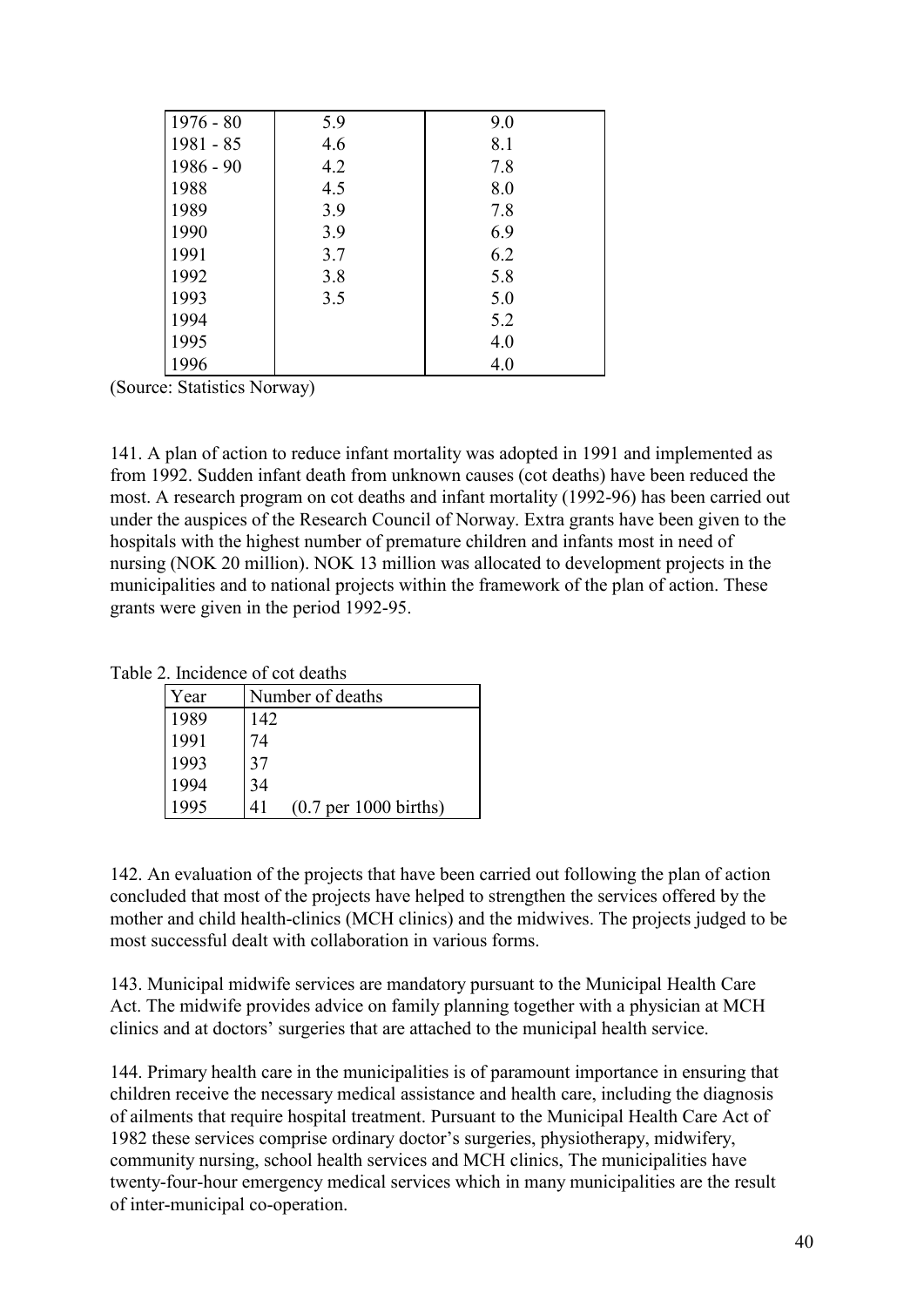145. The fact that the primary health care system is municipal ensures access to these services throughout the country. Although topographical features and variations in population density in the 452 municipalities do create differences with regard to access, these are largely a matter of travelling distance and not of quality.

146. For children above the age of seven, a consultation fee is charged, which is the same as for adults. For physicians within the public health system, this fee represents partial payment. If the total cost of health services for a child in one calendar year exceeds NOK 240, the surplus is refunded through the national insurance system.

147.

| Table 3. Personnel statistics - the municipal health service, 1996 |  |  |
|--------------------------------------------------------------------|--|--|
|                                                                    |  |  |

|                        | Per 10 000  | Per 10 000 | Per $10$ | Range (highest) |
|------------------------|-------------|------------|----------|-----------------|
|                        | inhabitants | births     | 000      | and lowes       |
|                        |             |            | children | county level    |
| All professions        | 18.8        |            |          | $23.8 - 15.2$   |
| Medical doctors        | 7.5         |            |          | $11.1 - 6.3$    |
| Physiotherapists       | 7.3         |            |          | $10.2 - 5.1$    |
| Midwives               |             | 36.7       |          | $80.4 - 19.4$   |
| Health visitors (1995) |             |            | 49.6     | $62.2 - 36.2$   |

Source: Statistics Norway

All the figures given in the table have shown a moderate upward trend during the last 10 years.

147. Babies and infants are offered five examinations by a doctor, in addition to examinations by a public health nurse. Municipal MCH clinics are easily accessible, and they are consulted by almost 100 per cent of those who are eligible. Home visits are a priority area for public health nurses, so that contact can be made with those families that, for some reason or another, do not attend the clinics. MCH clinics are also responsible for co-ordinating measures for disabled children and pre-school children who have a need for special services.

## UNIVERSAL IMMUNISATION SYSTEM

Table 4.Vaccinations that are offered to infants and babies by the MCH clinics:

| Feil! Bokmerke er ikke   Vaccination against |  |
|----------------------------------------------|--|
| definert. Age of the                         |  |
| child                                        |  |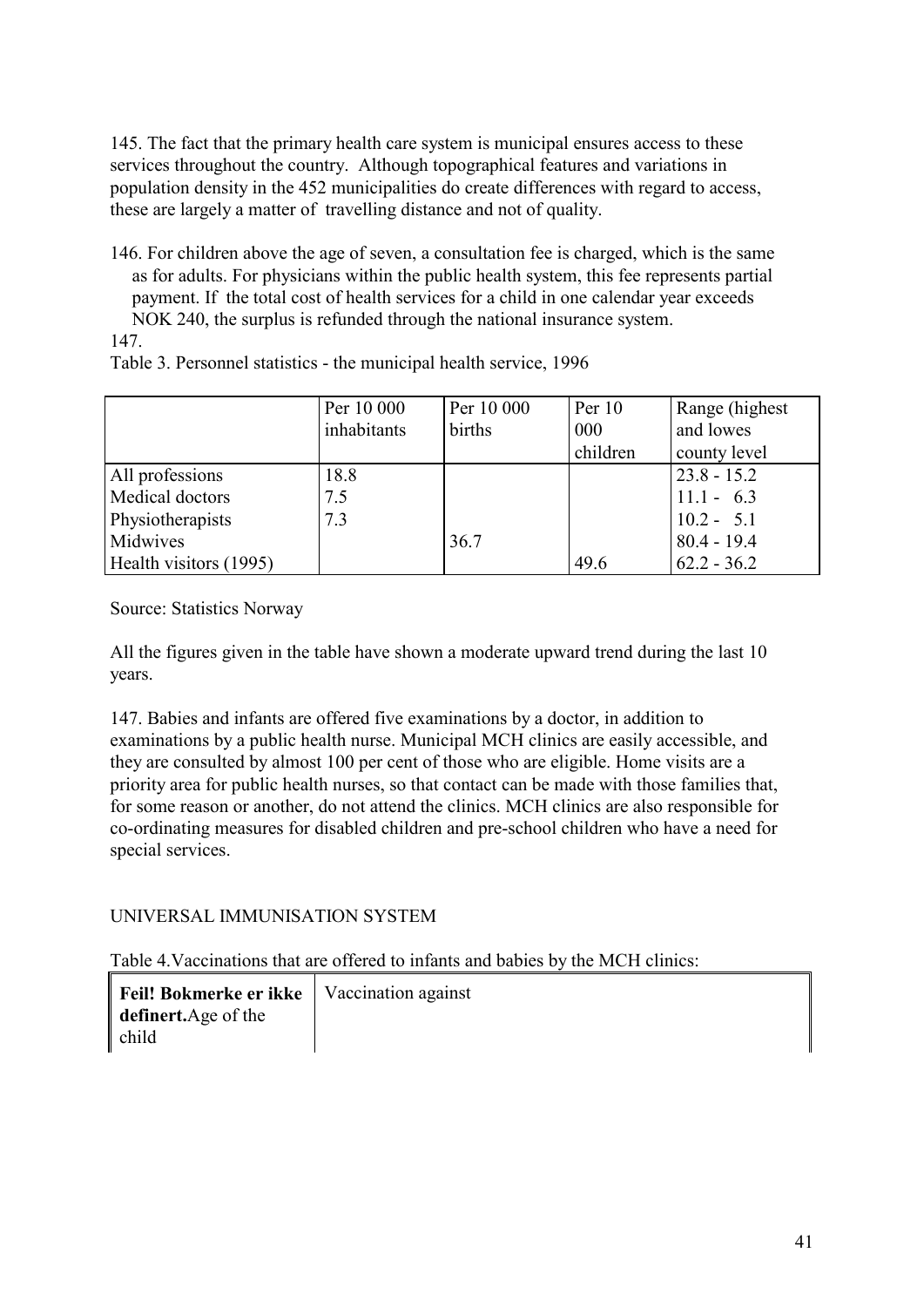| 3 months         | Diphtheria, tetanus, whooping cough. Hib (Haemophilus<br>influenza B) and poliomyelitis |
|------------------|-----------------------------------------------------------------------------------------|
| $\vee$           | Diphtheria, tetanus, whooping cough, Hib and poliomyelitis                              |
| $11-12$ months   | Diphtheria, tetanus, whooping cough, Hib and poliomyelitis                              |
| 15 months        | MMR (Measles, mumps, rubella)                                                           |
| 6 years (school) | Poliomyelitis                                                                           |
| $11-12$ years    | Diphtheria, tetanus                                                                     |
| $12-13$ years    | <b>MMR</b>                                                                              |
|                  | BCG and poliomyelitis                                                                   |
| $13-15$ years    |                                                                                         |

148. The BCG vaccination ceased to be mandatory as from 1<sup>st</sup> January 1997. Boosters for all of these vaccinations are administered in the primary and lower secondary school. Vaccination against tuberculosis is offered to children in the  $5<sup>th</sup>$  grade.

149. Small children and school children are among the healthiest groups in the population. The pronounced reduction in cot deaths in recent years has contributed substantially to reducing infant mortality (see paragraphs 136-137 in this report). The prevalence of a number of child diseases has been reduced due to the vaccination programs, for instance against polio and Hib. Following the reduction in infectious diseases, increased attention has been paid to psychosocial problems among children and adolescents, i.e. conditions like eating disorders, maladjustment, increasing tendency to use violence, bullying and general failure to thrive.

#### EATING DISORDERS

150. In Norway it is estimated that between 25,000 and 35,000 young people between the ages of 15 and 25 suffer from anorexia nervosa and/or bulimia nervosa. This constitutes 4-6 per cent of the children and youth population in this same age group. 2.5 per cent of girls and 0.9 per cent of boys in upper secondary school were found by the «Ungkost» research programme (1993) to have been treated for some kind of eating disorder (74 per cent of those who reported they were treated for eating disorders were girls, 26 per cent were boys). Corresponding percentages for the  $7<sup>th</sup>$  grade were lower, 0.6 per cent and 0.3 per cent (67 per cent of those who reported they were treated for eating disorders were girls, 33 per cent were boys). 6.2 per cent of girls and 3.7 per cent of boys would have appreciated professional help to cope with their eating disorder. It is important to stress that this research does not indicate the exact number of young people suffering from eating disorders. These figures, however, confirm the assumption that many young people have a complicated relationship to their body and weight and to food.

151. In Norway the prevention of eating disorders has been a medical and political issue for some years. A nation-wide educational program was introduced in 1993, focusing on a prevention model. This educational program is now undergoing revision and is being developed with a more general approach. It is now addressing issues like self-esteem, selfassertion, positive and negative coping strategies, stress management and puberty-related problems.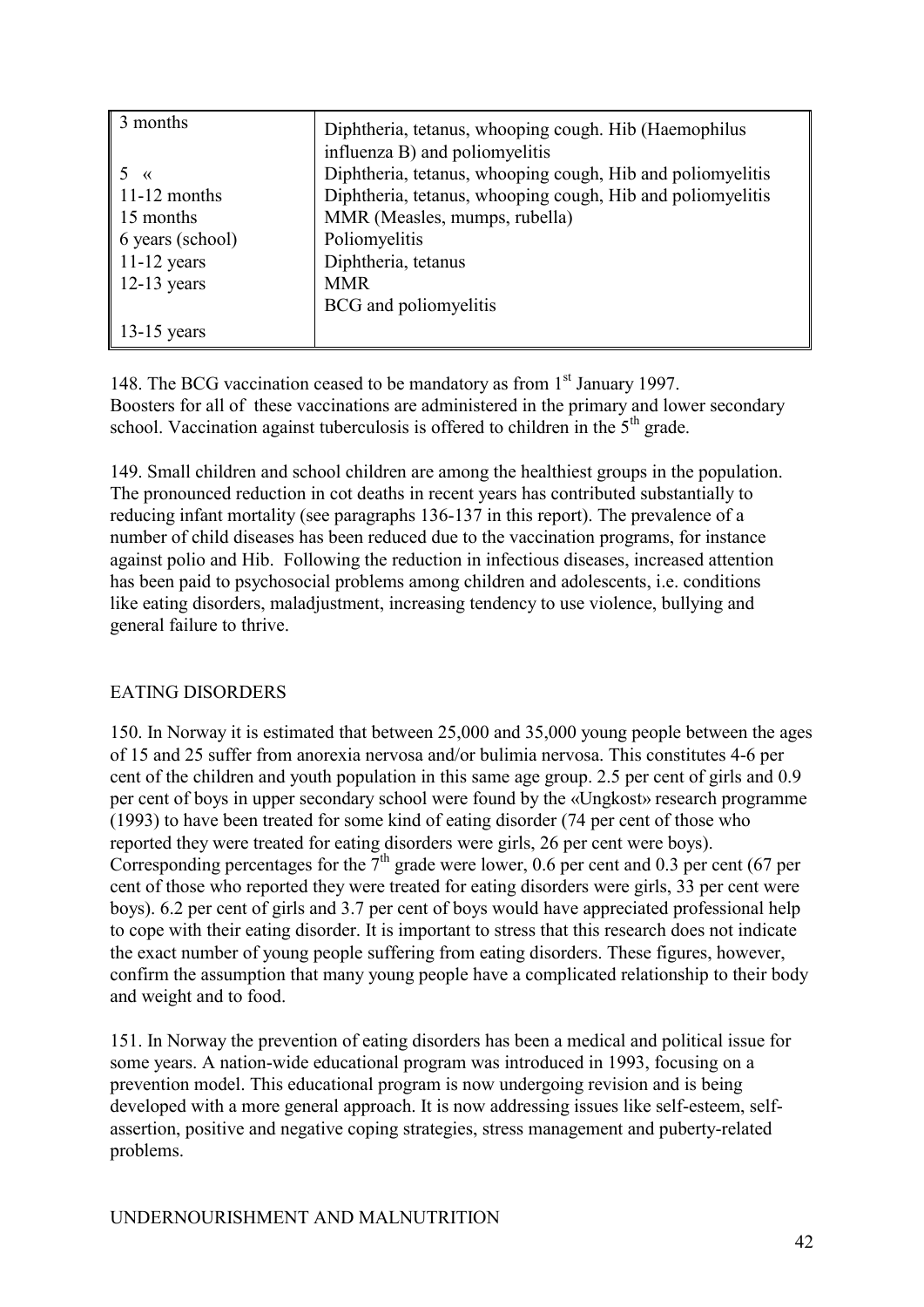152. Five per cent of the Norwegian population are immigrants. In recent years, a number of immigrants have come from countries in the third world where undernourishment and malnutrition are prevalent, and immigrant children have been admitted to hospital with deficiency diseases like rachitis (due to lack of Vitamin D) and anaemia (lack of iron). It is thought that not all children with such deficiencies are diagnosed.

153. There is no survey of diet and related health problems among immigrants to Norway, but a few small-scale diet surveys have been conducted among children with Turkish, Pakistani and Somali backgrounds. These surveys have indicated that 90 - 100 per cent of the children in these groups were given Vitamin D supplements, i.e. a larger proportion than the corresponding Norwegian child population. The surveys also revealed that 9 per cent of Turkish and Somali one-year-olds and 25 per cent of Pakistani one-year-olds had anaemia due to iron deficiency. The level of iron was in general low among the surveyed children.

154. The National Nutrition Council is in the process of planning a survey of diet and nourishment among children with Norwegian and immigrant backgrounds (1997-99). There is a recognised need for further development of the advice given to immigrants at the MCH clinics on these issues.

MOTHER AND CHILD HEALTH CLINICS (ARTICLE 24.2) Reference is made to Norway's initial report, paragraphs 304-307 and to paragraph 147 of the present report.

SCHOOL HEALTH SERVICES (ARTICLE 24.2) Reference is made to Norway's initial report, paragraphs 309-311.

FAMILY PLANNING (ARTICLE 24.2.F) Reference is made to Norway's initial report, paragraph 313.

155. Family planning is part of the syllabus in grade 10, in lower secondary school.

156. With regard to abortion, reference is made to paragraph 314 of Norway's initial report. The abortion figures have been relatively stable since the Termination of Pregnancy Act entered into force (1979), with declining figures since 1984. The number of abortions has been reduced in all age categories, although the reduction among the youngest, i.e. between 15 and 19 years of age, has been less pronounced.

157. A Report on experiences of the Termination of Pregnancy Act was presented to the Storting on  $15<sup>th</sup>$  December 1995. The reduction in the rate of abortions has coincided with intensified preventive efforts. A plan of action to reduce the number of abortions was implemented in 1991-94.

158. The plan of action 1995-98 for the prevention of unwanted pregnancies and abortions follows the previous plan. Evaluations of previous efforts have shown that prevention strategies tailored to fit, well-defined target groups are the most efficient, and this has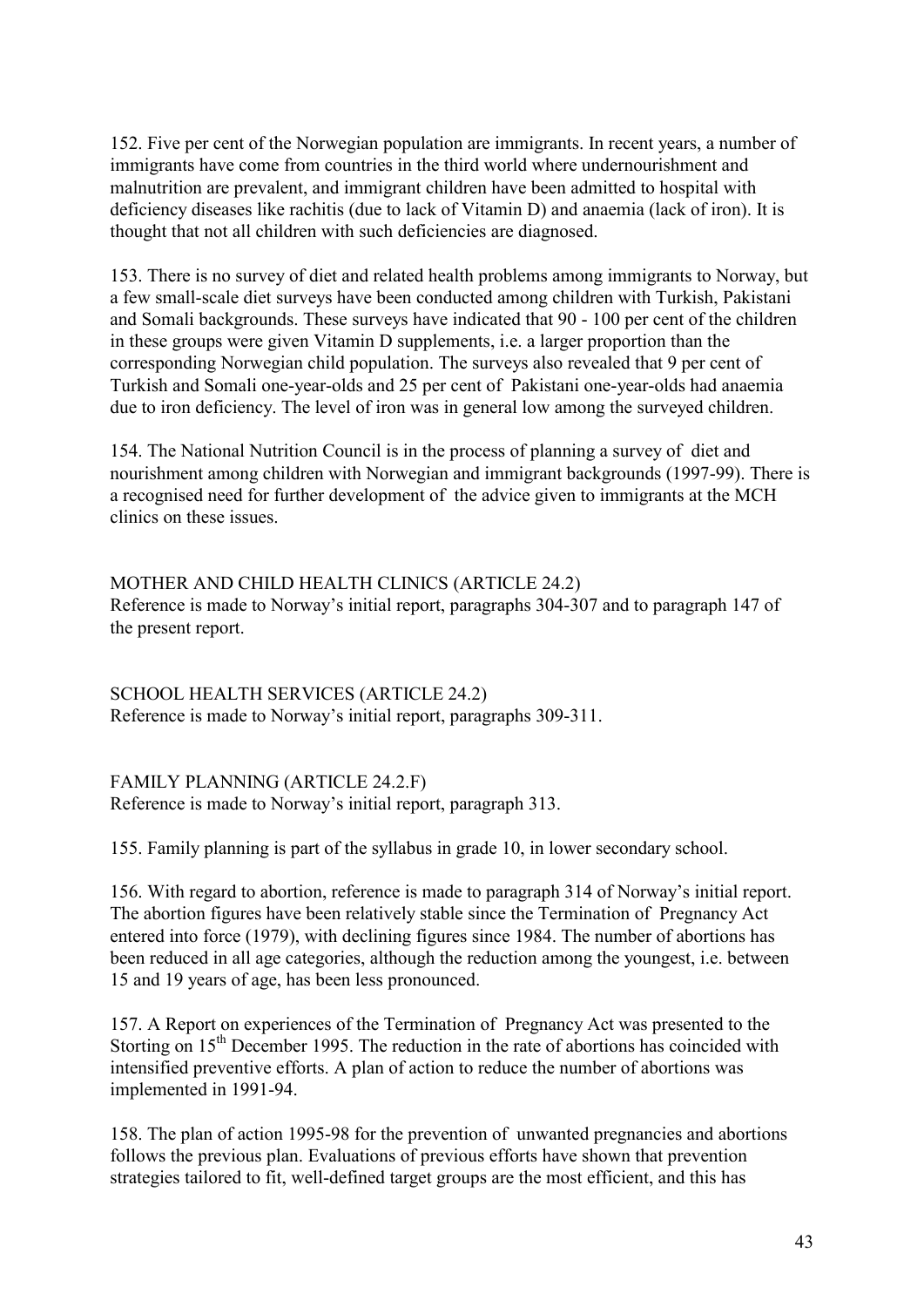influenced the strategy for the present plan of action. Most efforts have now been targeted at young people in the counties with the highest abortion figures.

159. In 1997, the Ministry of Health and Social Affairs will carry out a project involving free distribution of contraceptives to women below 25 years of age in selected municipalities. The main aims of the project are to increase the availability of contraceptive pills for young women, to increase confidence in contraceptive pills and to improve information and guidance about sexuality and contraception.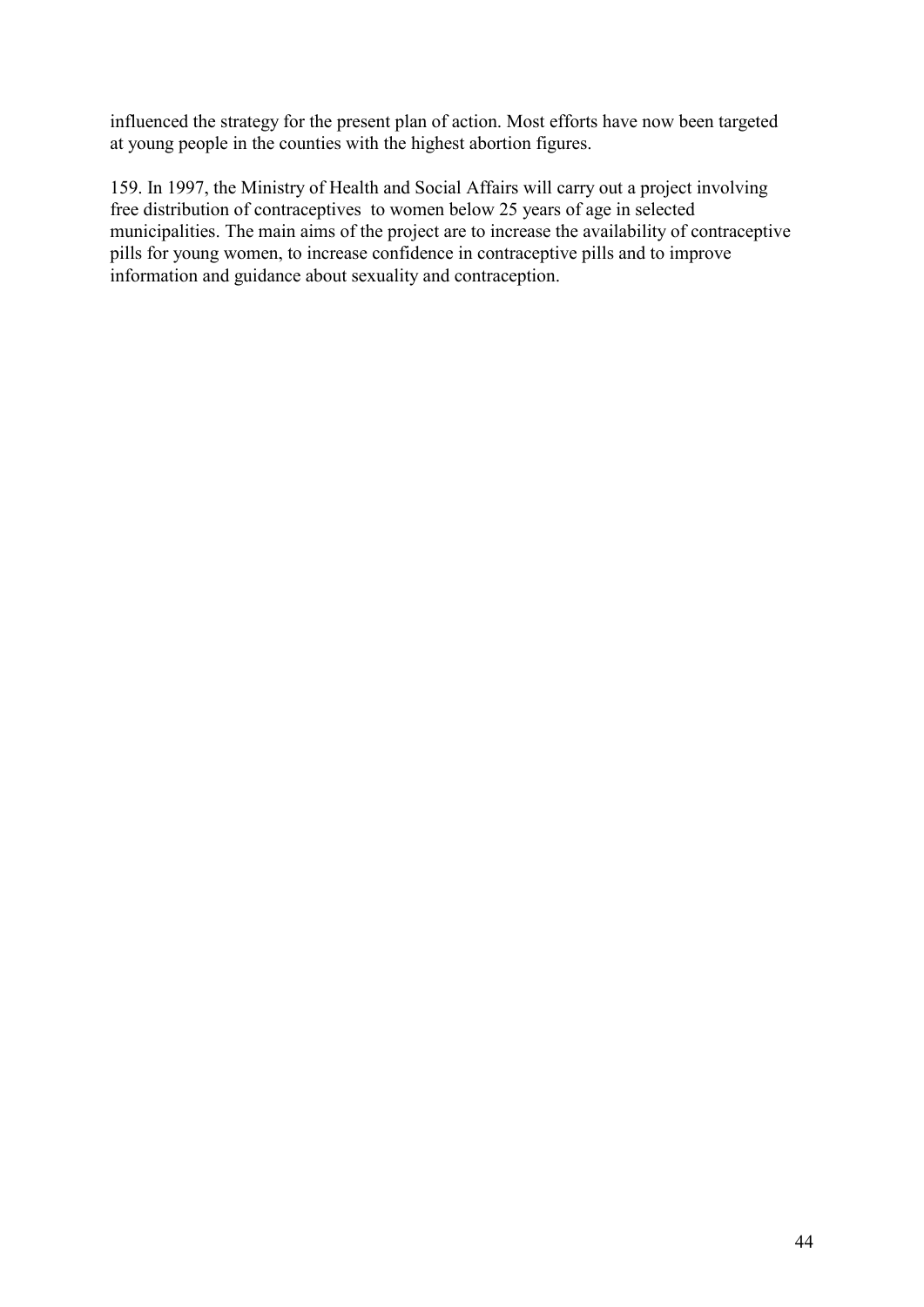#### HIV/AIDS AND PREVENTION

160. As of 31 December 1996, there were 1686 registered HIV positive individuals in Norway, the majority of whom were men (approximately 75 per cent). Approximately 50 per cent lived in the capital, but by 1996 cases had been registered in every county. The cumulative rate per 100 000 inhabitants varied between counties, from 1.8 (Sogn og Fjordane) to 176.6 (Oslo). Twelve children (0.7 per cent of the HIV positive individuals) were registered as having been infected by their mothers during birth, i.e. from 0 to 3 cases every year since 1986. The transmission rate from mother to child is estimated to be around 8 per cent in Norway. This reduction from a previous 20 per cent is due to improved medical treatment.

161. The Ministry of Health and Social Affairs has recently put forward and is now implementing the third plan of action in these field for the period 1996-2000 in co-operation with the Norwegian Board of Health and the National Institute of Public Health. This plan of action sets out the same framework and scope of activities as former plans and builds on cooperation with the NGOs representing high-risk groups and people living with HIV and AIDS.

#### TRADITIONAL PRACTICES PREJUDICIAL TO THE HEALTH OF CHILDREN (ARTICLE 24.3) Reference is made to Norway's initial report, paragraph 320.

162. An act prohibiting circumcision of women was adopted on  $30<sup>th</sup>$  June 1995. The Norwegian Board of Health has formulated guidelines for health personnel covering the medical and legal aspects of the problem.

163. According to amendments to section 16 of the Marriage Act passed by the Storting on 24 June 1994 each of the spouses can initiate proceedings to have the marriage declared null and void if he or she has been forced into contracting marriage. A person who forces anyone into contracting a marriage can be prosecuted according to section 222 of the Penal Code. It does occur that a girl is taken against her will to the country of origin (often the parents' country of origin) to be married, but we know little about the extent of the problem and how it affects the lives of young girls with immigrant backgrounds. Boys with an immigrant background are also forced into marriage, but there is so far little knowledge of the extent of this practice. Under the plan of action for children and adolescents with immigrant backgrounds (reference is made to paragraph 16 in this report), a research project on forced marriages among children with immigrant backgrounds was started in 1997.

#### THE NEEDS OF DEVELOPING COUNTRIES AND INTERNATIONAL CO-OPERATION REGARDING CHILDREN AND HEALTH STANDARDS (ARTICLE 24.4).

164. The strategy for Norwegian development assistance to children was adopted in 1992. One of the targets for this strategy was that bilateral development assistance should focus more on children's needs. Norway has chosen to target areas of particular importance for children, especially health and nutrition. Most of the contributions are channelled through international organisations such as UNICEF, WHO, UNFPA and IPPF. Norway places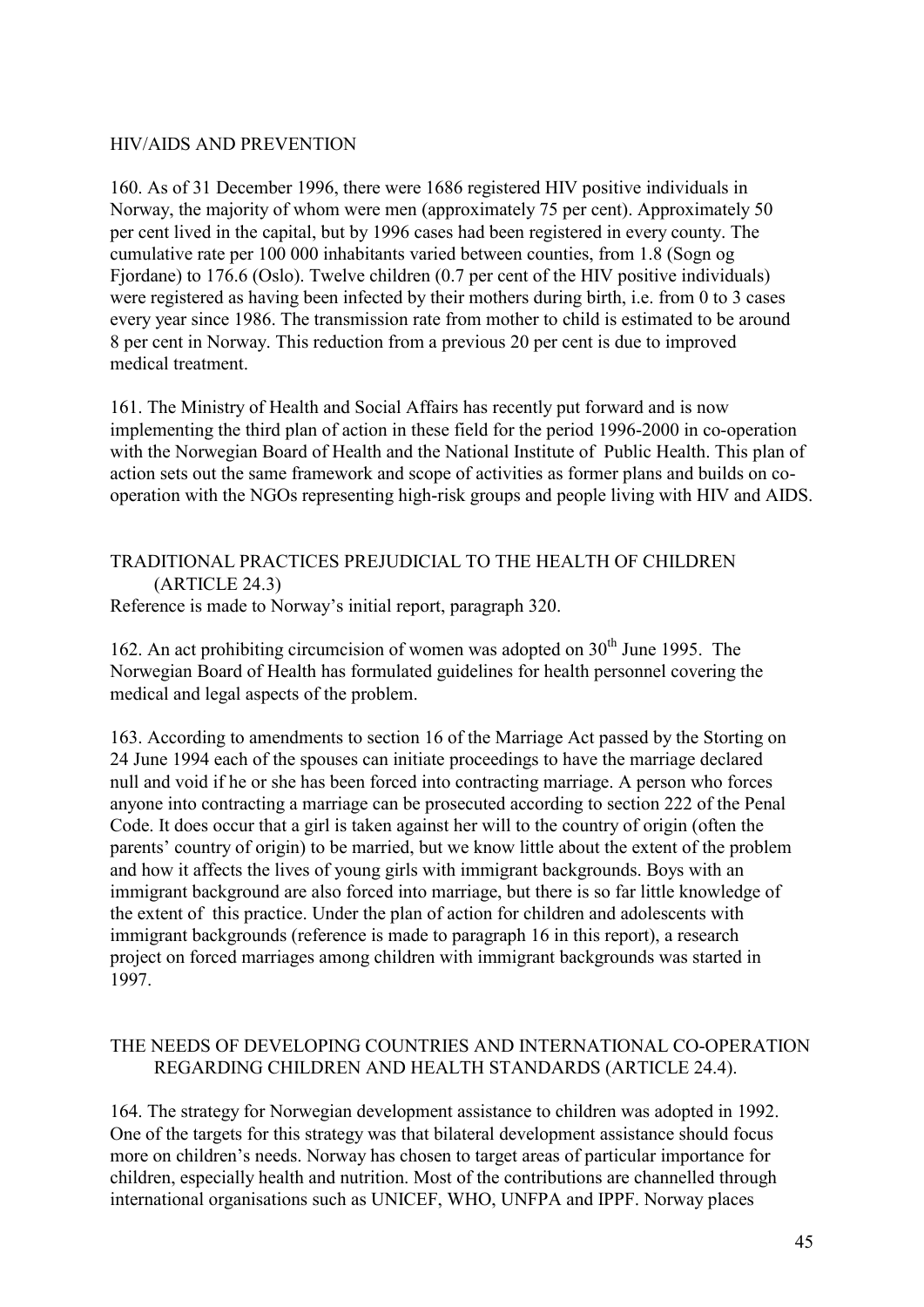special emphasis on the development of primary health services and services aimed at mothers and children. Norway's total budget for bilateral and multilateral development assistance in 1996 was NOK 8 472 million, approximately 1 per cent of GDP. Of this, 9 per cent (NOK 536 million) was allocated to the health sector and 6 per cent (NOK 361 million) to the social sector.

165. In 1993, NORAD (the Norwegian Agency for Development Co-operation) drew up a plan for implementing the strategy for children adopted in 1992. This plan emphasises a more precisely targeted process for integrating children into development assistance. The objective is to target support for the social sector (health and education) more specifically towards children, particularly girls. The plan mentions NGOs and the Norwegian Volunteer Service as particularly suitable channels for assistance to children.

166. With regard to bilateral development assistance in the field of health and nutrition, children benefit mainly from support for primary health care, including family planning. Specifically child-related Norwegian assistance in the health sector is also carried out in a number of programme countries in both Asia and Africa.

167. Groups of children at risk have long been given priority by NGOs and the Norwegian Volunteer Service, and support for a number of projects for specially vulnerable groups of children has been channelled through these organisations. A substantial part of the programme agreement between NORAD and Norwegian Save the Children, which totals NOK 65 million, is devoted to helping these groups. Other organisations such as the Norwegian Association of the Disabled, Norwegian Church Aid, the Norwegian Confederation of Trade Unions, the Salvation Army, and the Norwegian School Agency for International Development and Co-operation also run projects for street children, children with AIDS and/or disabled children.

168. The NGOs that receive public grants have estimated that three quarters of the allocations are given to projects focusing on children, a quarter of which are directly targeted at children. The projects supported by Norwegian organisations are mainly concerned with health and education measures. In addition to the building and rehabilitation of schools, these include supplying equipment, educational programmes, financing of teachers and institution-building.

169. About 35 % of the funds of the Norwegian Volunteer Service are directly targeted at children or adolescents below the age of 18. The Volunteer Service has invested in measures targeted at children orphaned by AIDS and traumatised children, and areas such as mother and child health, nutrition and the physically and mentally disabled.

170. At the multilateral level, Norway's support for mother and child health is primarily channelled through UNICEF, the WHO, the UNFPA and the multilateral banks. The FAO and WFP are important for improving children's nutrition. The majority of multi-bilateral assistance to UNICEF has been devoted to measures in the health sector. In the last few years measures to combat AIDS have been given greater priority. Since the World Summit for Children, the WHO has given greater emphasis to measures targeted at children: the EPI, CDD, ARI, programme for women's health and since 1993 the Integrated Management of the Sick Child initiative.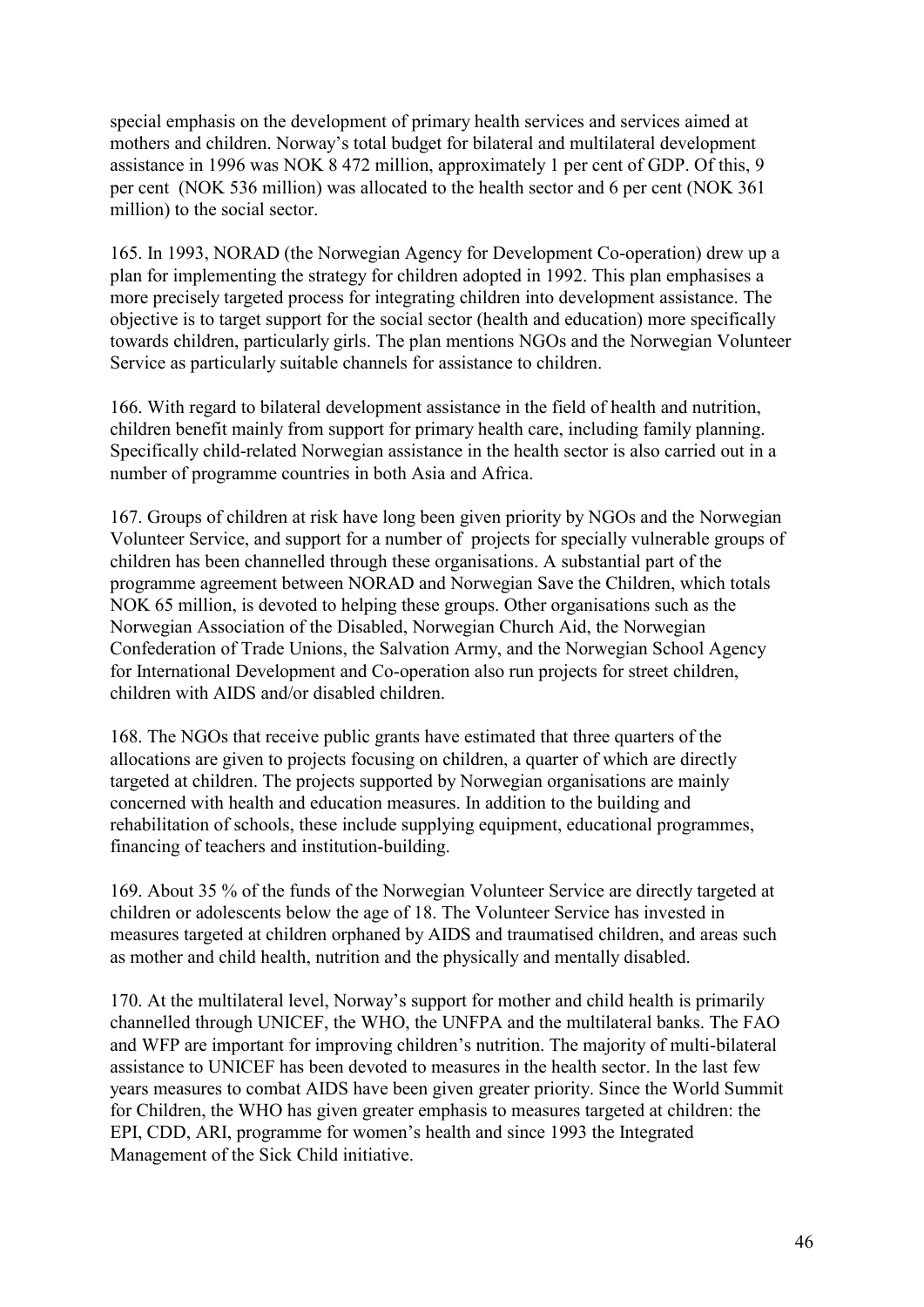#### PLAN OF ACTION FOR THE IMPROVEMENT OF MENTAL HEALTH CARE AND MENTAL HEALTH

171. From 1990 the Norwegian Ministry of Health and Social Affairs has implemented a series of measures with the aim of strengthening child and adolescent psychiatric health care as well as mental health in general, and in 1991 a plan of action for psychiatric health care and mental health was started. In 1997 the Ministry of Health and Social Affairs submitted a report to the Storting regarding psychiatry and in 1998, the Ministry will step up the process of expanding the necessary services for the mentally ill.

172. The child and adolescent psychiatric services have grown during the last 10 years, and the proportion of the child population that received some form of service has increased from 1 per cent in 1987 to 1.95 per cent in 1995. The number of man years has doubled, from 900 to approximately 1800 in the same time period. Psychiatric centres for children and adolescents have been established in three out of five health regions, and certain centre functions have also been established in the remaining two regions. A further expansion of these services is needed and will be carried out in the near future.

#### PREVENTION OF INJURIES AT HOME, AT SCHOOL AND DURING LEISURE TIME

173. A plan of action to prevent injuries at home and school and in connection with recreation will be implemented from 1997 to 2002, involving nine ministries. Among the targets for the plan is the prevention of injuries at school, in day care centres and in playgrounds.

174. In addition to the plan of action, legislation and information are the main preventive measures against injuries caused by various products. The Product Control Act provides for general safety measures and regulations pursuant to the Act have been laid down for specific product areas, e.g. toys, inflammatory properties of clothing, personal protective equipment, skateboards, etc. Manufacturers, importers and retailers of toys, child care products, etc., are required to follow these regulations.

175. In 1996, the Government adopted regulations on the safety of playground equipment, which regulates safety aspects of the design and installation of the equipment, and for the foundations as which it is installed. These regulations present a breakthrough with regard to the safety of children's physical environment, which is now more in harmony with the safety considerations at adults' workplaces.

#### ROAD TRAFFIC SAFETY

176. Road traffic is a serious threat to children's lives and health. In 1995, 13 children between the ages of 0 and 6 were killed as the result of road traffic accidents. The corresponding figure for the age category 7 to 14 was 6. The figures for fatal road accidents have declined for the population in general from the mid-80s. According to police statistics around 1000 children are injured in traffic accidents each year. In half of these accidents, children were either bicycling or walking. Accidents on the road to school account for between 10 and 20 per cent of accidents involving children.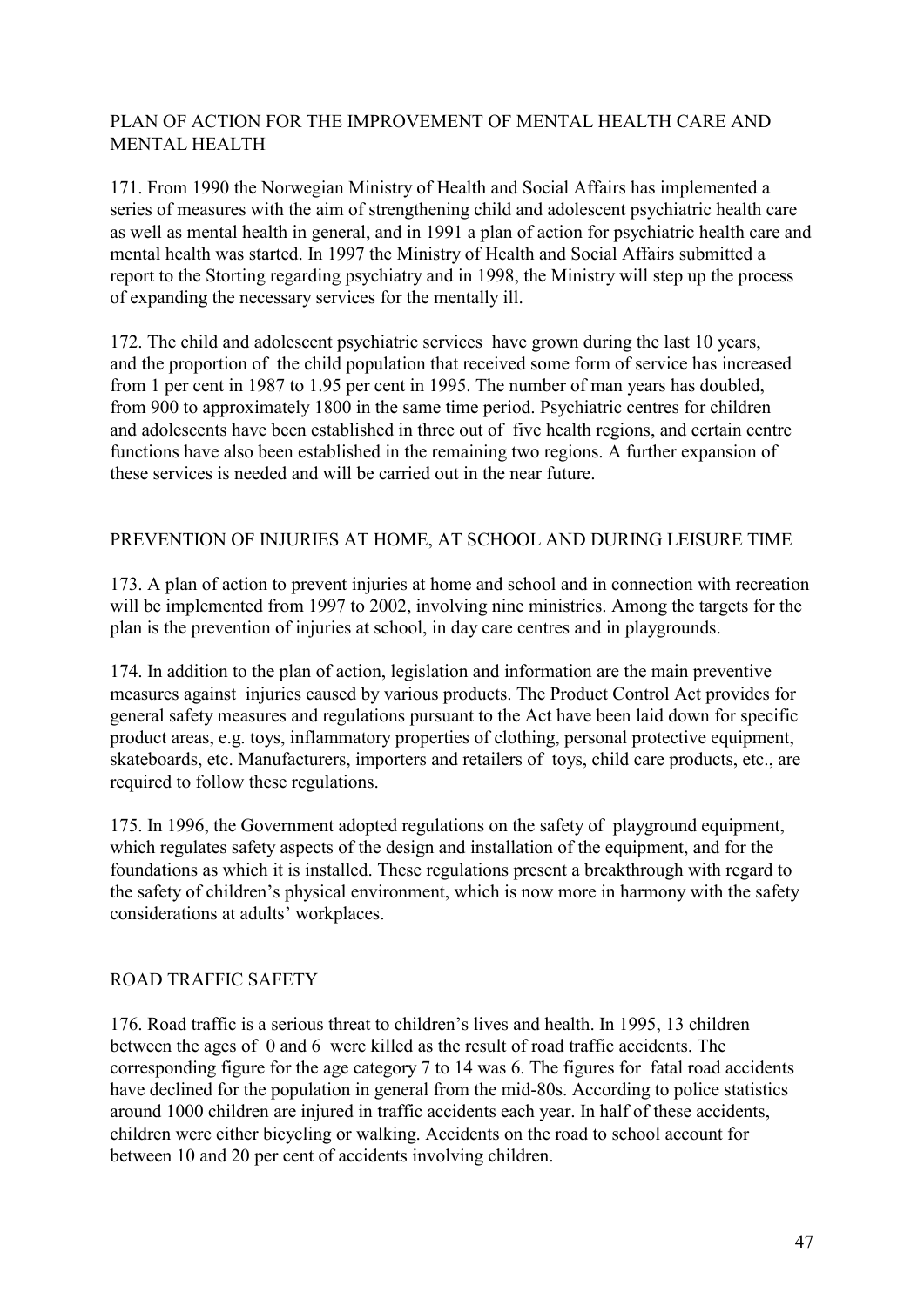177. The protect school roads programme, which was started in 1979, has provided funds for physical protection measures on county and municipal roads in the local environment. Since 1995, the program has been integrated into the general traffic safety measures.

#### POLLUTION AND ENVIRONMENTAL PROBLEMS Reference is made to Norway's initial report, paragraph 328.

178. In 1997, the Ministry of Health and Social Affairs presented its plan of action for the prevention of asthma, allergy and indoor climate diseases. This plan follows on from the plan of action for a good indoor climate 1993-1996, and will draw on the experience gained from the first plan. Its main targets are to increase knowledge about important risk factors causing asthma, allergy and indoor climate diseases in the general population, how to achieve good indoor climates in schools and day care institutions, and how to reduce outdoor pollution from various sources.

#### LIMIT VALUES FOR LOCAL AIR POLLUTION AND NOISE

179. People living in densely populated areas, particularly in larger cities, are exposed to unhealthy levels of air pollution and noise. Children and adolescents are among the groups which are especially vulnerable to air pollution. To reduce these problems the Norwegian Government introduced regulations pursuant to the Pollution Control Act with binding threshold limit values for local air quality and noise on 30 May 1997. Transport is the most important source of local air pollution and noise, and the new regulations apply to transport pollution as well as other kinds of pollution.

180. This is the first example in Norwegian environmental policy of binding threshold limit values for environmental pollution. In order to gain more knowledge about the air quality in local environments, the polluters in the most polluted areas are being required to register their contributions to air pollution and noise. This will be an important contribution to surveys of children's and adolescents' physical environment, especially in cities and other densely populated areas. Several municipalities already have systems for controlling air pollution, which now can be further developed.

#### **C. SOCIAL SECURITY AND CHILD CARE SERVICES AND FACILITIES (ARTICLE 26 AND 18, PARAGRAPH 3)**

Reference is made to Norway's initial report, paragraphs 331-356. Where the measures mentioned in the initial report have been adjusted, new information is given in this report<sup>7</sup>. With regard to benefits to single parents (unmarried, divorced or separated), reference is made to paragraph 194 of this report.

 $\overline{a}$ 

<sup>7</sup>The entitlement to social insurance benefits is laid down in the National Insurance Act, No. 19 of 28 February 1997, (which has replaced the Act of 16 June 1966).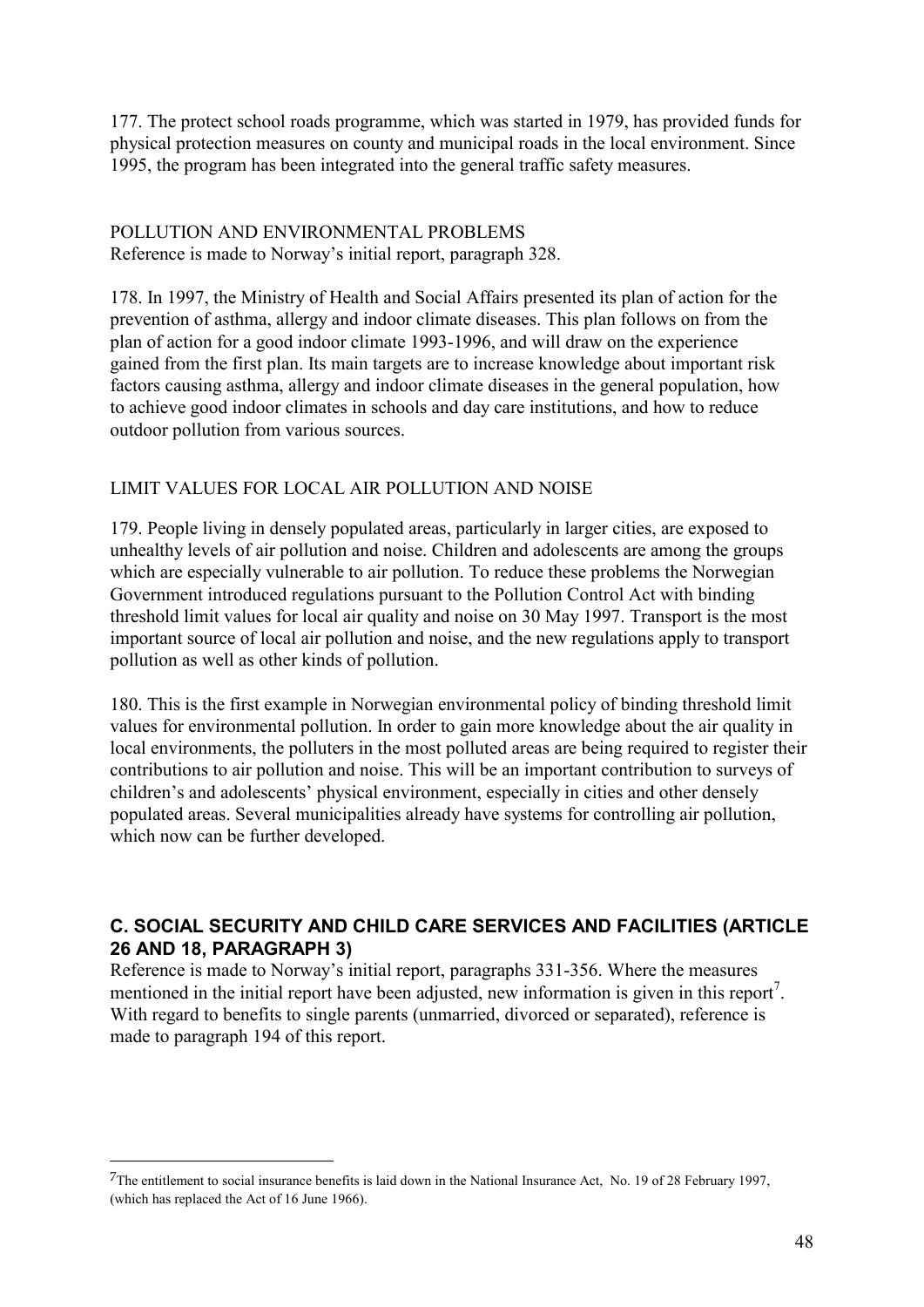#### FAMILY ALLOWANCE

181. Family allowances are paid for children under 16 years of age who are domiciled in Norway. Children are considered to be domiciled in Norway if they live here for more than 12 months. As a rule the children of asylum seekers or refugees are considered residents, and the allowance applies from the day after a decision is made to grant asylum or a residence permit. The allowance is paid to the bread winner or carer. Those with the everyday care of the child are considered to be the carers.

182. Family allowance rates increased by 40 per cent (real growth) from 1986 to 1992. As from 1992, the rates have been kept stable and increased to compensate for inflation. In 1997, family allowance payments amounted to approximately NOK 12.8 billion. Altogether 919 439 children were entitled to family allowances in 1997 (main figures).

| Feil! Bokmerke er ikke definert.1 child | NOK 11 112 |
|-----------------------------------------|------------|
| 2 children                              | NOK 22 740 |
| 3 children                              | NOK 35 832 |
| 4 children                              | NOK 49 572 |
| 5 children                              | NOK 63 708 |
| For each additional child               | NOK 14 136 |

Table 5. Ordinary annual family allowance rates.

183. Single providers are entitled to an allowance for one more child than they actually have (extra allowance).

184. In 1997 an annual supplement (infant allowance) of NOK 7 884 is paid for children between the ages of 1 and 3. Single parents with children between the age of 0 and 3 are entitled pursuant to the Family Allowance Act to an allowance for one child more than they actually provide for and in addition to full transitional benefit pursuant to the National Insurance Act, and from 1998 to an extra annual supplement of NOK 7 884.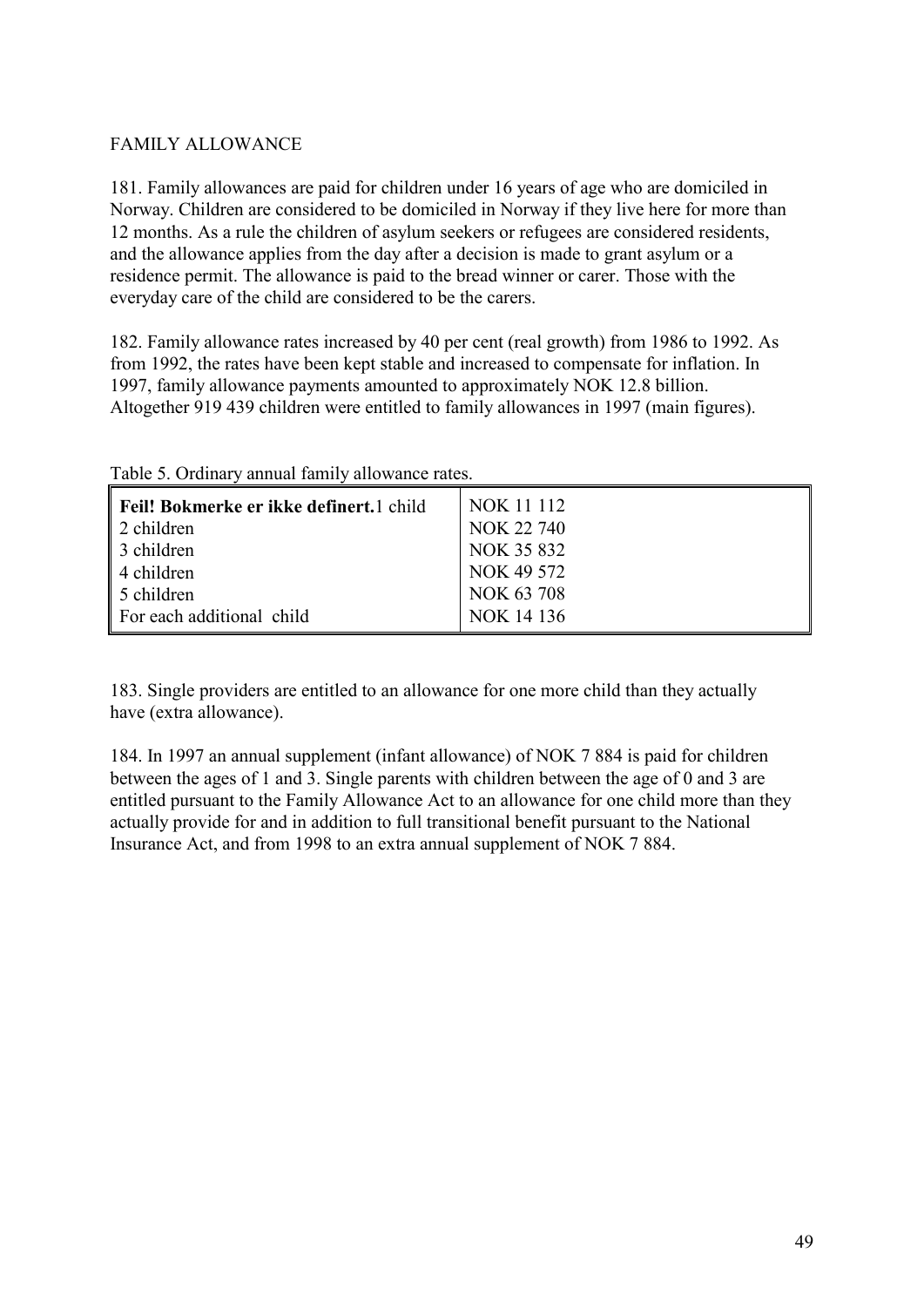185. In 1997, the supplement for recipients of family allowance residing in the county of Finnmark and in certain municipalities in the county of Nord-Troms amounted to NOK 3 792 for each child.

## OTHER CHILD CARE BENEFITS

186. An attendance benefit is granted to persons in need of extra attendance due to a disability. The benefit is granted regardless of whether or not there is a paid attendant. However, the need for extra attendance must be such that a paid attendant would have received a salary at least equal to the benefit. The standard benefit in 1998 is NOK 10 536 per year.

187. Various technical aids are provided to help overcome the effects of a disability and a basic benefit is granted to cover extra expenses due to the disability. The extra expenses must exceed a minimum level which corresponds to the lowest benefit rate.

188. Supplements are paid to a person on disability or old age pension when they support a child under the age of 18. The supplement is calculated on the basis of the pensioner's period of pension accruement (period of residence in Norway) and is means-tested. The full supplement is NOK 10 625 a year (1 January 1998).

189. Children's pensions are granted to children who have lost one or both parents (general age limit 18 years). The pensions are calculated on the basis of the parents' period of pension accruement under the National Insurance Scheme (period of residence in Norway and/or income from occupational activity and paid contributions).

## PARENTAL LEAVE

190. An insured woman who has worked for six out of ten months preceding confinement, is entitled to daily cash benefits (amounting to 100 per cent of her earnings) for 42 weeks (210 days) as maternity leave. If the parent's income is over 6 times the national insurance basic amount, parental or adoption benefits do not cover the excess amount. The period of paid leave may be prolonged to 52 weeks (260 days)at a reduced compensation rate (80 per cent of the woman's earnings). Benefits are payable from 12 weeks before confinement. Three weeks of this maternity leave must be taken out by the mother before the confinement and at least six weeks immediately following the confinement. If the mother resumes work before the period of paid maternity leave has elapsed, the father is entitled to daily cash benefits for the remaining period. Four weeks of the total cash benefit period are reserved for the father. A time account scheme makes it possible for employees and selfemployed persons who give birth to or adopt children to combine partial maternity/adoption benefits with reduced working hours for a longer period than the normal maternity leave. Parental leave and benefits are continually subject to revision, in order to strengthen the flexibility of the scheme and make sure it meets families' needs.

191. In the case of adoption of children under the age of 15, approximately the same rules apply as to maternity leave. In 1997, the period of leave was 39 weeks with 100 per cent compensation, or 49 weeks with 80 per cent compensation.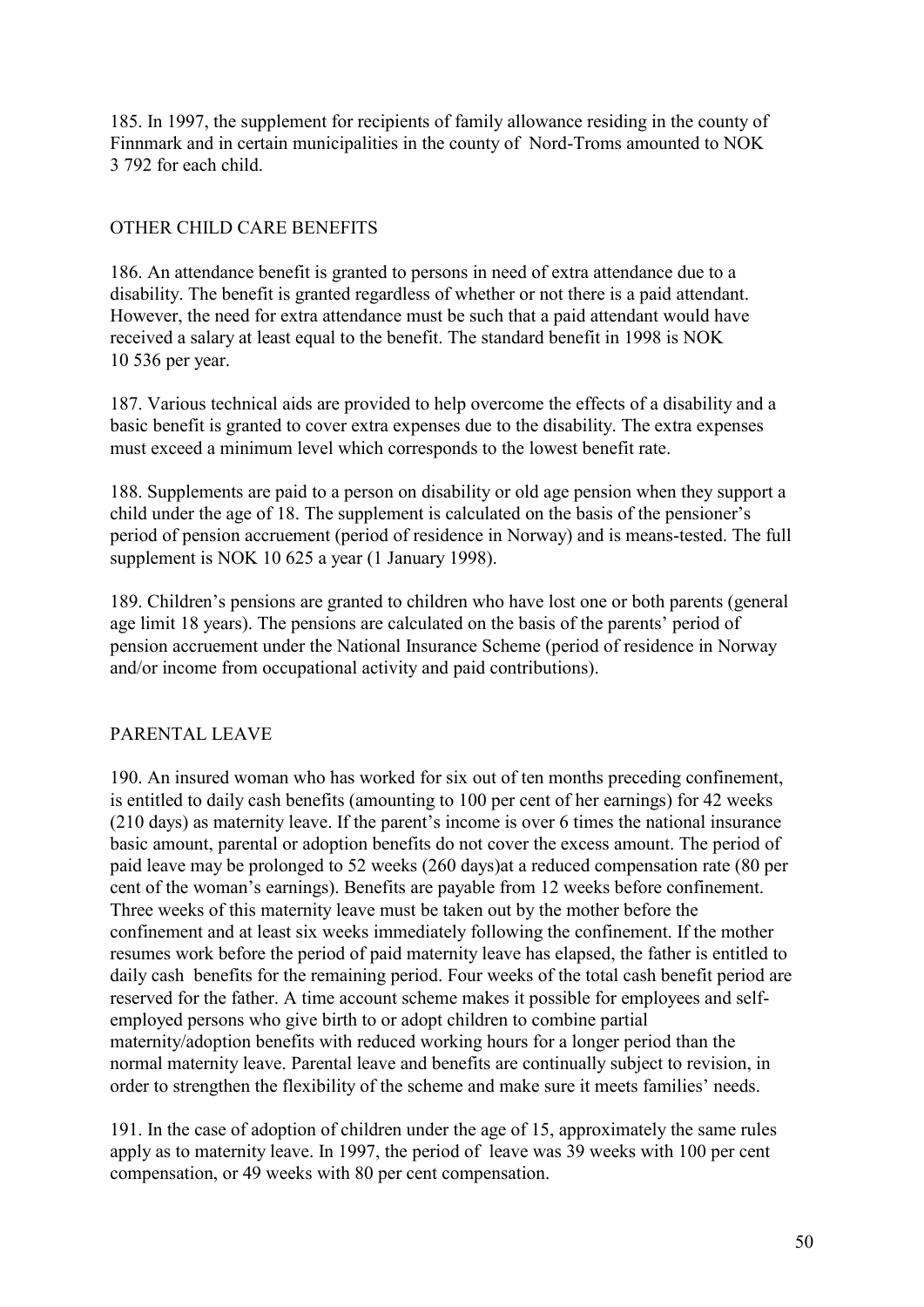192. Leave with pay is also granted when a child is ill. (Reference is made to Norway's initial report, paragraphs 344, 345).

193. There is also a lump-sum maternity benefit for women with limited or no leave entitlement, largely due to having low or no income. In 1997, this benefit amounted to NOK 32 138.

#### TRANSITIONAL BENEFITS FROM THE NATIONAL INSURANCE FOR SINGLE, DIVORCED OR SEPARATED PARENTS

194. Benefits to single parents (unmarried, divorced or separated) have been subject to a general revision since the previous report. The aim has been to encourage single parents to engage in gainful occupation or to qualify for the labour market through training. This reform involves substantial increases in transitional benefits and benefits to cover the cost of child supervision, and a reduction in the period of entitlement to transitional benefits. As from 1 January 1998 the transitional benefit is NOK 78 625 per year.

#### SOCIAL (ECONOMIC) ASSISTANCE

 $\overline{a}$ 

195. According to the Children Act, parents are responsible for supporting their children, in principle until they are 18 years old, but in practice usually until they have completed secondary school (normally at the age of 19).

196. Parents who cannot provide for themselves or their dependants through work or by applying for welfare benefits, (such as unemployment benefit), are entitled to social assistance<sup>8</sup>.

197. The right to social assistance ensures that all legal residents have a minimum standard of living ("safety-net"). The assistance normally covers basic needs such as housing, food, clothing, expenses for health services, dental care and personal hygiene, necessary housing equipment and furniture, local transport costs, newspaper and leisure activities within reason. For children, expenses related to child care and to upper secondary education (primary and lower secondary education is basically free) are also covered. The actual amount paid out is left to the discretion of the municipality, based on national and municipal guidelines and an evaluation of the family's specific needs and the total of its other income or assets.

198. Older children may apply directly for social assistance in special circumstances, where for some reason they are not receiving the necessary care/economic support from their parents.

199. In 1995, there were 24 800 single parents, mainly women, with children under 18 years receiving social assistance, and 18 700 couples with children under 18 years receiving such assistance. The total number of children under the age of 18 belonging to households receiving social assistance in 1995 was 76 800.

<sup>&</sup>lt;sup>8</sup>The individual's right to such assistance is set out in the Social Services Act of 13 December 1991.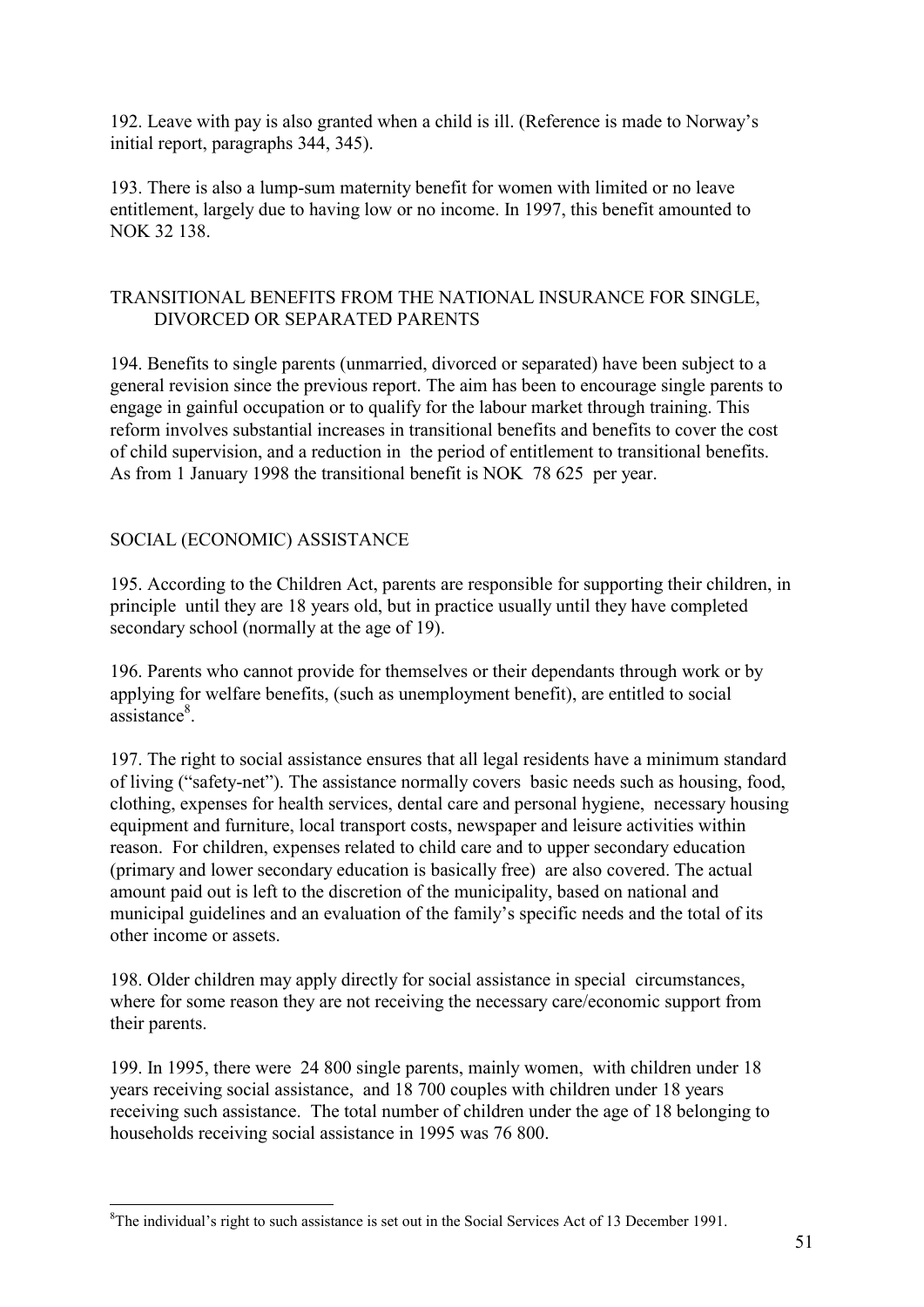200. Social assistance to the value of NOK 4 111 million was paid out in 1995, 1 per cent higher than 1994. The average assistance received per recipient in 1995 was NOK 24 000, a figure that varied significantly between the counties. The highest average disbursement per recipient was found in Oslo, with NOK 33 696, and the lowest in Finnmark, with NOK 14 838.

#### CHILD CARE SERVICES (ARTICLE 18.3)

Reference is made to Norway's initial report, paragraph 348-353.

201. In Norway children have no legal right to day care. There is still a shortage of day care institutions in most parts of the country, and the distribution of places is largely based on the needs of the individual child. It is the Government's goal to provide necessary day care institution places for all children by the year 2000. An amended Act relating to day care institutions entered into force in January 1996. The Government aims to implement a cash benefit scheme during the four-year period 1997-2001, which will give parents a greater choice of care for their children. It will initially apply to 1- to 2- years-olds.

202. There has been a steady increase in the number of places at day care institutions in recent years. In 1996 children in day care institutions constituted 53 per cent of the total age group 0-6 years, and 42 per cent of these were in a private day care institution. The Government provides grants to approved day care institutions in both the private and the public sector. Coverage is best for the older pre-school children; for example, 75 per cent of 5-year-olds, were in a day care institution. From August 1997, children are required to attend school from the age of 6 years, which means there are more places in day care institutions available for children in the lower age groups.

203. According to section 7 of the Day Care Institutions Act, «day care institutions for Sami children in Sami districts shall be based on Sami language and culture». The framework plan for day care institutions (1995) contains a chapter on Sami language and culture, providing guidelines and targets for these day care institutions without blocking possibilities for local adaptation. This chapter is also intended to be used to increase the knowledge of Sami culture.

204. The revised Day Care Institution Act contains provisions with regard to the quality of the day care institutions, quality assurance and the strengthening of parents' influence on the running of the day care institutions.

205. The supervision of day care institutions has been more precisely defined. The municipalities are responsible for the current supervision, and there are provisions enabling the County Governor to intervene if the municipalities do not fulfil their obligations in this respect.

STANDARD OF LIVING (ARTICLE 27. 1-3) Reference is made to Norway's initial report, paragraphs 357-359.

206. A general development during the 1990s has been an increase in real income for all groups, largely due to the international fall in interest rates. From 1986 to 1994, net income for families with small children (below school age) increased by 10 per cent and by 9 per cent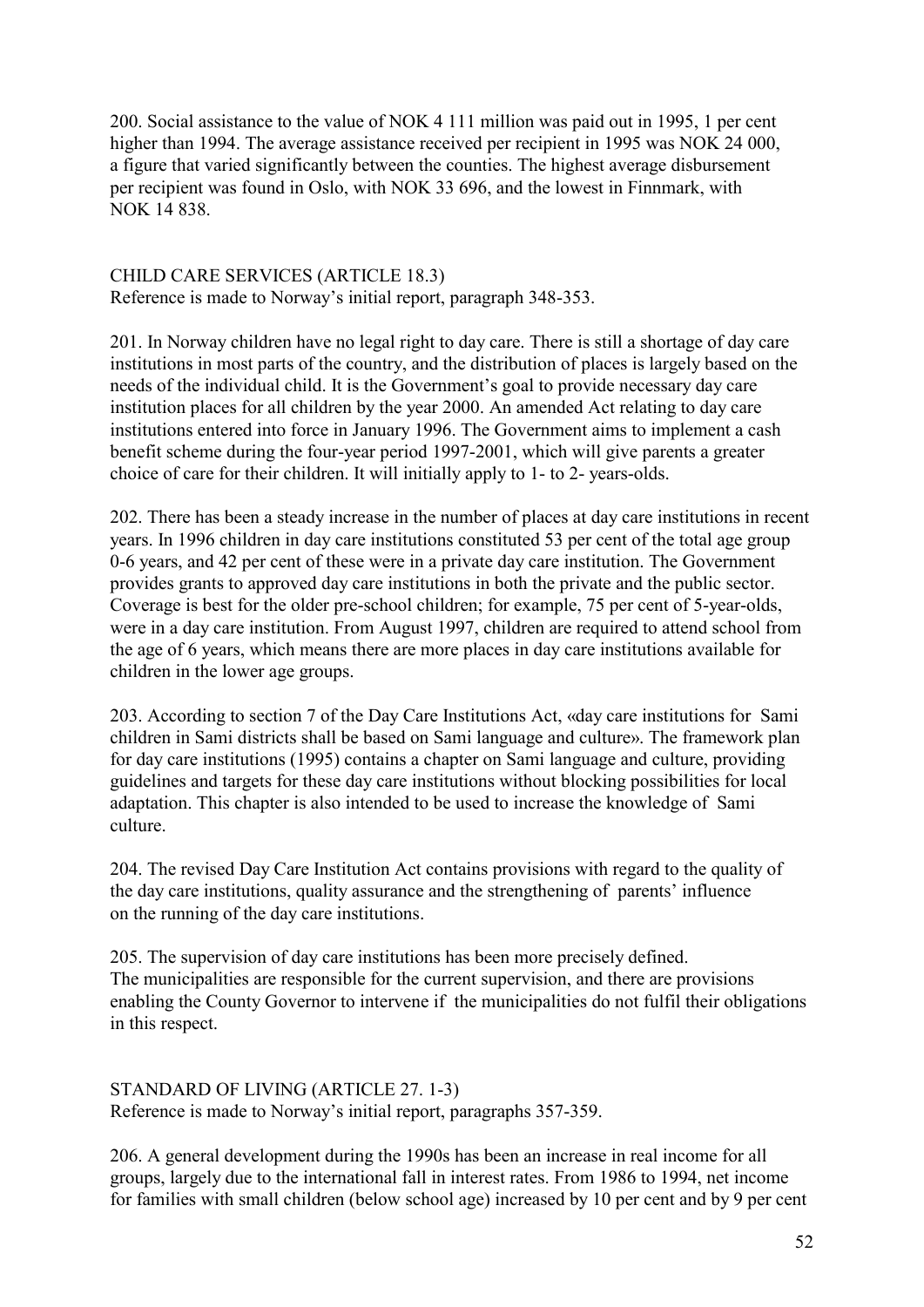for families with school age children. A recent inquiry (NOU 1996:13) has concluded that the economic situation of households with children does not on average deviate much from that of households without children.

207. Although families with children have on the whole shown favourable income trends, this is only part of the picture. Among families with children, the 25 per cent with the lowest incomes have had a smaller increase in net income from 1990 to 1994 than others, while the opposite was the case for the 25 percent with the highest incomes. Differences in net income between families with children thus appear to be increasing. Seven per cent of all households received social assistance from social welfare offices in 1994. Young singles and single parents were over-represented in this category.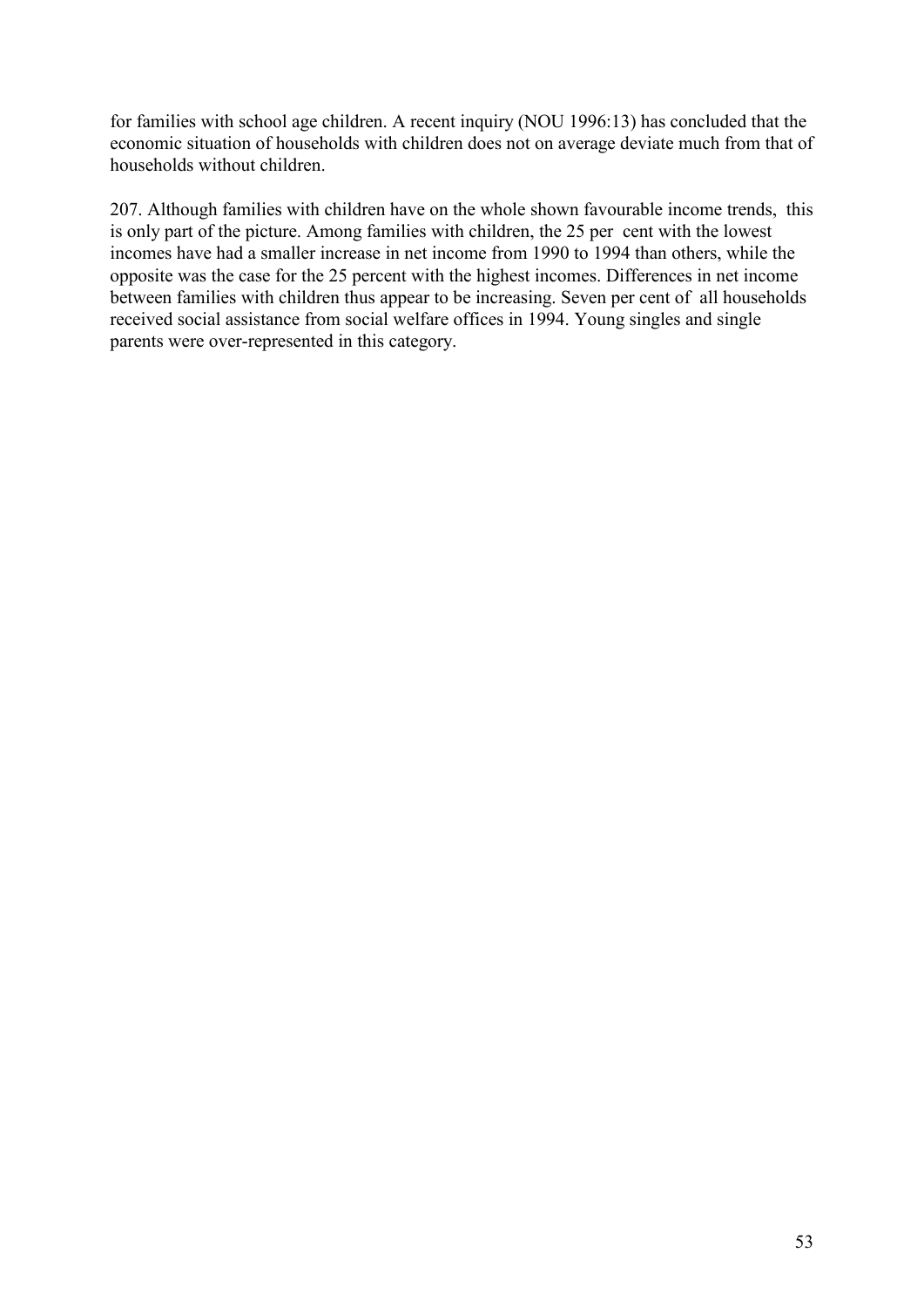# **CHAPTER VII - EDUCATION, LEISURE AND CULTURAL ACTIVITIES (ARTICLES 28, 29, 31 OF THE CONVENTION)**

## **A. EDUCATION, INCLUDING VOCATIONAL TRAINING AND GUIDANCE (ARTICLE 28)**

208. The Norwegian school system has undergone two major reforms since the initial report (1993): REFORM 94 and REFORM 97, which are described in the text below. (Reference is made to Norway's initial report, paragraphs 364, 367 and 369).

#### PRIMARY AND LOWER SECONDARY EDUCATION (ARTICLE 28.1.A)

209. Primary and lower secondary education is compulsory, and all children are entitled to education free of charge. The municipalities have the overall responsibility for providing such education. The Primary and Lower Secondary Education Act lays down certain principles concerning the organisation of the schools, standards for school buildings, teacher qualifications and main guidelines for the curriculum for primary and lower secondary schools.

210. Day-care facilities for school children is an optional arrangement for young school children in the first four years of primary school. For further details, reference is made to paragraph 260 in this report.

211. From 1997, children are required to attend school for ten years (REFORM 97), commencing the calendar year they reach the age of six.

212. Under REFORM 97, the national curriculum for primary and lower secondary schools has been revised. The new curriculum, which includes some new subjects, will be introduced over three years, starting in 1997 with grades 1, 2, 5 and 8.

213. The municipalities receive compensation from the state to meet extra costs related to investments in buildings, training of teachers, transport and day care (before and after school hours) for 6-year olds, and for new teaching material.

214. The vast majority of Norwegian children attend state schools. The Primary and lower Secondary Education Act authorises the establishment of private schools, and central government grants are available to such schools pursuant to the Private School Act. There are, however, relatively few private schools in Norway. Of a total of 3 287 schools with altogether 486 739 pupils in 1996/97, there were 67 private schools with 7 485 pupils.

215. The Primary and lower Secondary Education Act regulates the education of children from language minorities. In 1996/97, 5.8 per cent of all children in primary and lower secondary schools were given lessons in a mother tongue other than Norwegian. The future organisation of the mother tongue teaching for immigrants is currently under debate.

216. The Report to the Storting on immigration and multicultural Norway was presented in 1997 (Report no. 17 (1996-97) to the Storting). As a follow-up to this document, the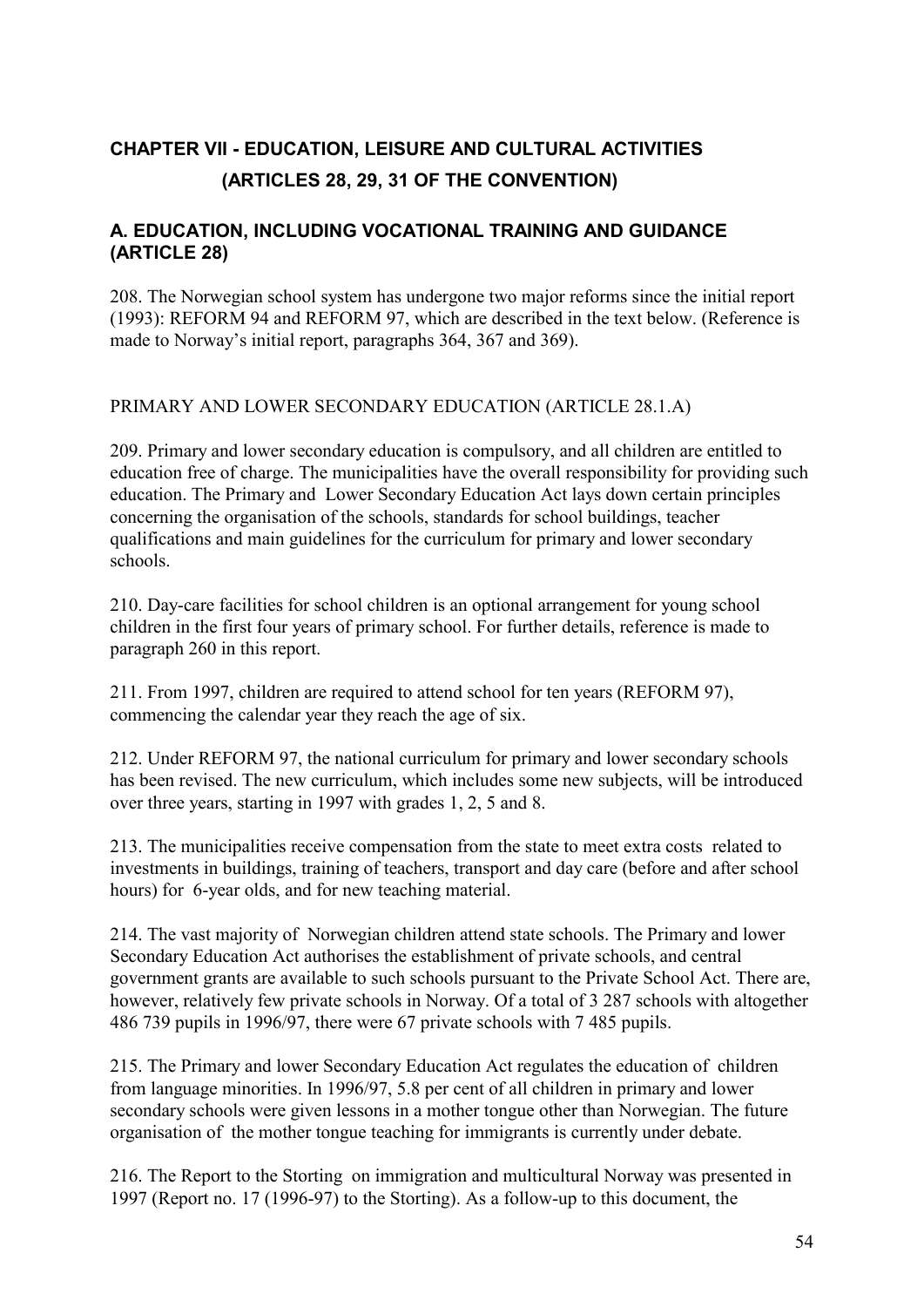municipalities will be given full compensation for primary and lower secondary level teaching of immigrants in the 16-20 age group.

217. Children of school age have an unconditional right to primary and lower secondary education regardless of their legal status in the country (see paragraph 38 of this report).

218. At ten schools in the core area for the Sami minority, 1 095 Sami children are taught in the Sami language with Norwegian as a second language. A Sami curriculum was introduced in primary and low secondary schools in the core area in 1997.

#### STUDENTS WITH SPECIAL EDUCATIONAL NEEDS

219. According to the education laws, students with special educational needs have a right to special education. The content and extent of special provisions are decided locally, based on professional assessment of the individual pupil. In 1995-96, about 6.4 per cent of pupils (approximately 31,000) at primary and lower secondary school received special education. Only 0.5 per cent were in special schools outside mainstream schools. For the majority of pupils with special needs, special education is provided at the school they normally attend, without as a rule separating the pupil from his or her classmates.

## UPPER SECONDARY EDUCATION (ARTICLE 28.1.B)

220. Upper secondary education is not compulsory. Apart from the textbooks, the education is free.

221. In August 1994, Norway launched one of its most comprehensive educational reforms in upper secondary education (REFORM 94). All 16-yearolds who complete their compulsory schooling (from 6 to 16 years of age from 1997) obtained a statutory right to at least three years' upper secondary education. This may lead either to a vocational that formally qualifies them for a job or to qualifications for higher education.

222. Special measures have been taken to meet the needs of disabled pupils and those at risk of becoming dropouts: 1. Disabled pupils have under certain conditions the right to their first choice of introductory course. They can also be given extra time to complete their schooling up to five years if necessary compared with non-disabled pupils, who have three years. 2. A statutory «follow-up» service keeps track of those who have difficulty in adapting to the courses offered and requirements set. The local education authorities are responsible for following up each individual pupil and offering them alternative courses or a combination of formal schooling and work. They carry out this responsibility in co-operation with business and industry and the health and social welfare services.

223. In the 1996/97 school year, more than 97 per cent of the 16 - 19 year olds entitled to upper secondary education received education or training. The follow-up service registered 7 per cent of the pupils as being in need of some form of help and follow-up. This figure seems to be relatively stable from one year to the next.

224. 1996 was the first year that upper secondary school students were entitled to apprenticeships under REFORM 94. 16 100 students applied, and 9 500 of them were offered an apprenticeship. Out of the 6 000 that were not offered apprenticeships, 3 000 accepted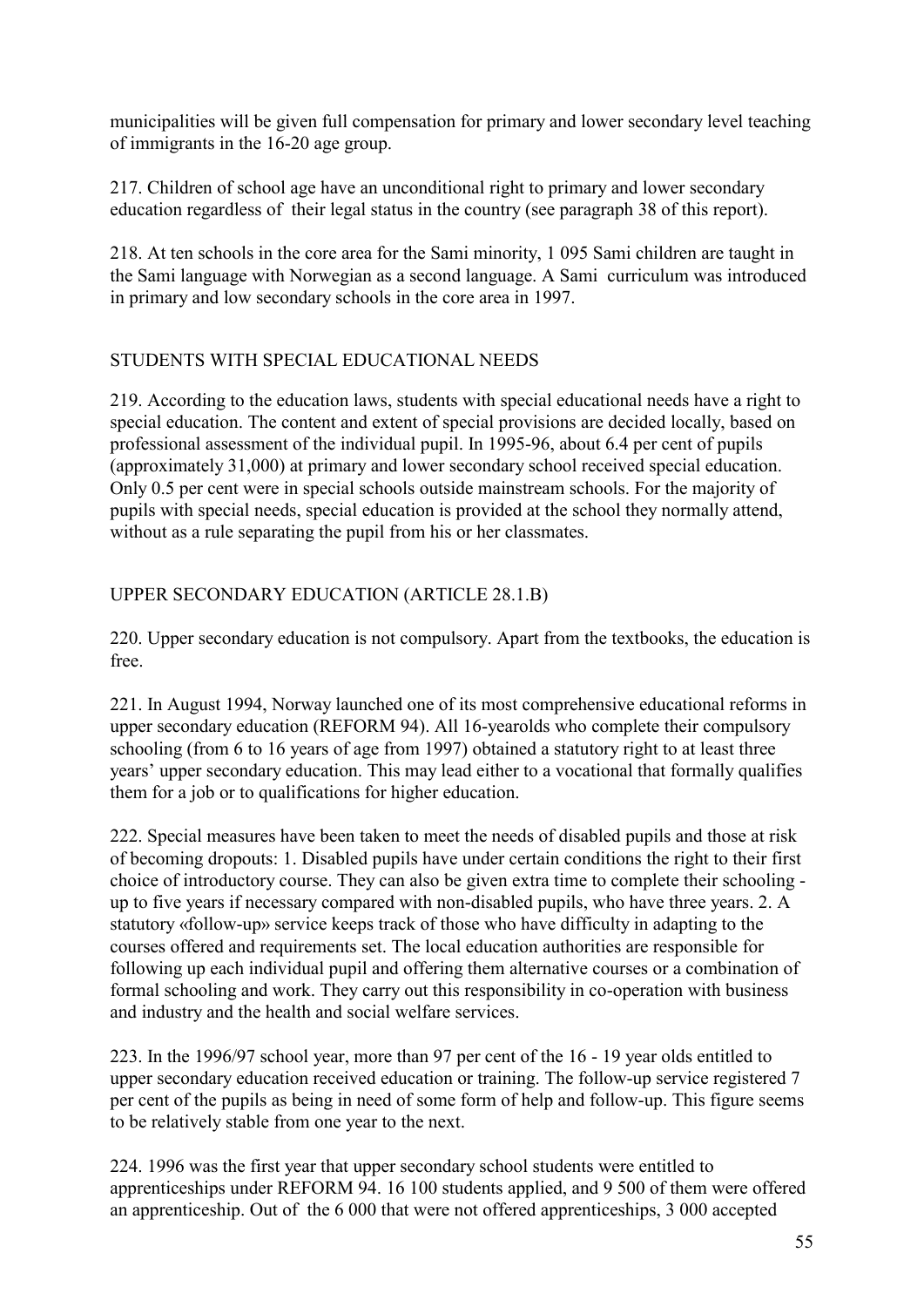alternative, school-based training/education. The lack of apprenticeship places was due to the popularity of certain trades, which had large numbers of applicants. Some of these trades were introduced with REFORM 94, and the situation is expected to improve when these trades become more established.

#### MEASURES TO MAKE HIGHER EDUCATION ACCESSIBLE TO ALL ON THE BASIS OF CAPACITY (ARTICLE 28.1.C)

225. In 1994/95, there were approximately 170,000 students attending regional colleges and universities, an increase of more than 50 per cent over the last 6 years. In 1995, 29 per cent of all women aged 19 - 24 years and 22 per cent of all men in the same age group attended regional colleges or universities. In 1996, 81 per cent of the qualified applicants (men and women) were admitted, and more than 50 per cent of the students were admitted to their first priority course of study. The State Educational Loan Fund is required to offer all students and pupils the opportunity to finance their education regardless of their parents' income. Reference is made to Norway's initial report, paragraph 382.

INFORMATION (ARTICLE 28.1.D) Reference is made to Norway's initial report, paragraph 383.

#### REDUCING THE NUMBER OF PUPILS WHO DO NOT COMPLETE EDUCATION PROGRAMMES (ARTICLE 28.1.E)

Reference is made to paragraphs 222-223 of the present report and to paragraphs 384-386 of Norway's initial report.

HUMANE TREATMENT IN EDUCATION PROGRAMMES (ARTICLE 28.2) Reference is made to Norway's initial report, paragraph 388.

#### INTERNATIONAL CO-OPERATION (ARTICLE 28.3)

226. The World Conference on Education for All in Jomtien, Thailand, and the Summit Meeting on Children in New York in 1990 were important events for multi- and bilateral development assistance in the education sector. Norwegian development assistance places great emphasis on children and their need for education. The amount of development assistance allocated for educational purposes has increased in recent years, and in 1996, 8 per cent (NOK 484.5 million) of all development assistance was allocated to educational programmes.

227. As part of the follow-up of the plan of action adopted by the World Conference on Education for All (EFA) in 1990, Norway has taken an active part in the dialogue on strategies and programmes for ensuring and enhancing the quality of education by participating in the EFA Forum and at meetings of the International Working Group on Education. Norway has also maintained a dialogue with UNESCO through the International Institute for Educational Planning (IIEP) and the Development of African Education (DAE).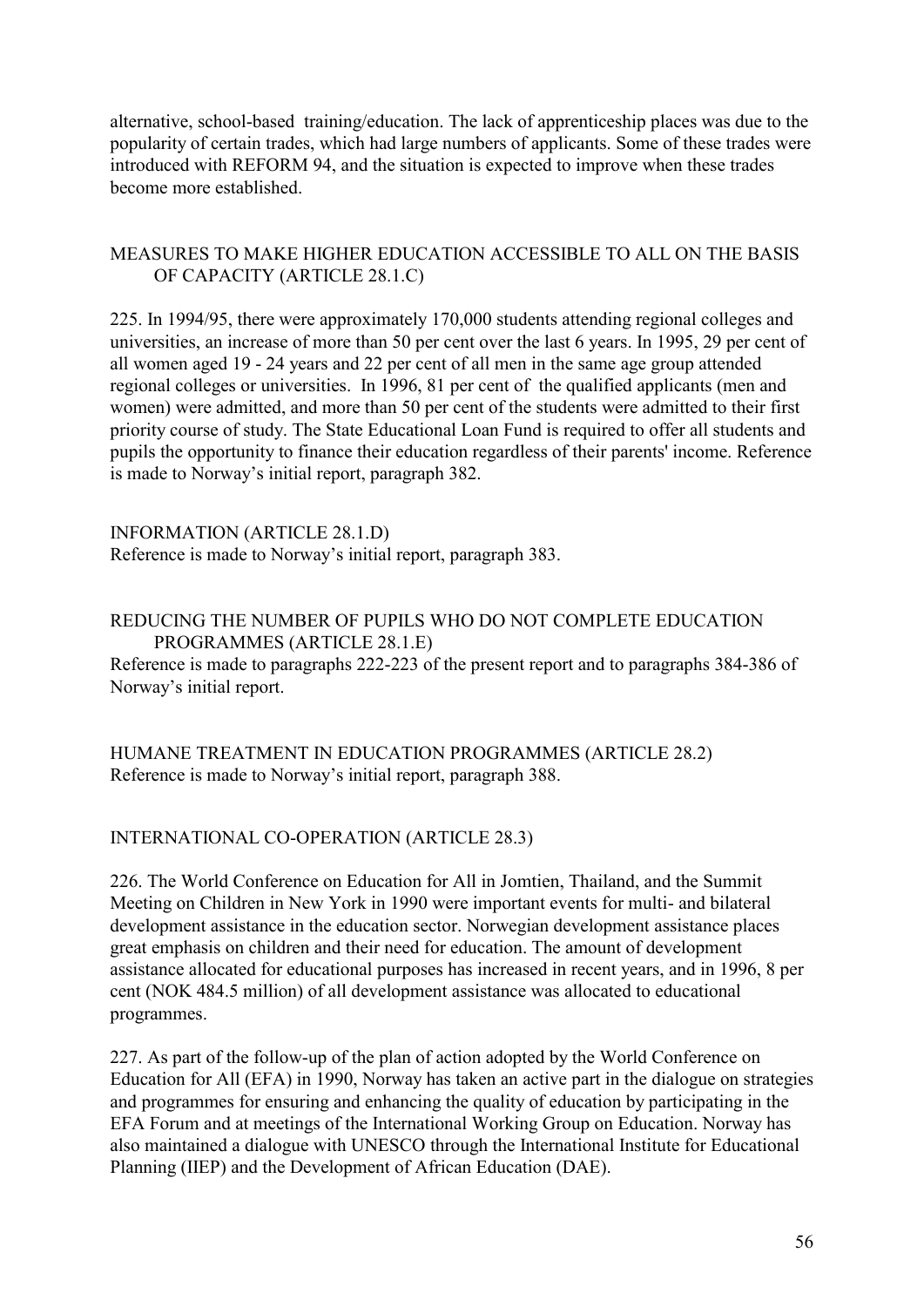228. A separate working group has been established under the DAE that focuses on girls and science teaching in Africa. Norway is co-ordinator for the group and is the head of a donor consortium that is financing the pilot project Female Education in Maths and Science in Africa (FEMSA). Norway has also supported programmes at undergraduate and graduate level in women's law at the University of Zimbabwe.

229. Norway's bilateral assistance to basic education is concentrated on Bangladesh and Pakistan, and the emphasis has been on primary education and education for girls. In 1995, Norway and Bangladesh strengthened their co-operation in this sector. Emphasis was put on increasing the number of girls permitted to attend lower secondary school and providing education for groups outside the normal school system, including support for special education, support for disabled children and improving educational and administrative aspects of educational institutions.

230. The NGOs that receive public grants and are engaged in development co-operation projects have estimated that three quarters of their allocations go to projects focusing on children. The projects supported by Norwegian NGOs are mainly concerned with health and education measures. In addition to the building and rehabilitation of schools, these include supplying equipment, educational programmes, financing of teachers and institution building. Children in children's homes, disabled children and street children are all regarded as important target groups by these NGOs. Other important targets are orphans, refugee children, child care institutions, child welfare, scouts and sports activities.

## **B. AIMS OF EDUCATION (ARTICLE 29)**

231. The aims of education are set out in the Primary and Lower Secondary Education Act, in the Upper Secondary Education Act, and in the national curriculum.

232. School education must foster human equality, intellectual freedom and tolerance, ecological understanding and international co-responsibility. It is intended to lay the foundation for higher education and for life long learning and provide a common basis of knowledge, culture and values for a high level of expertise in the population. Education must be adapted to the individual abilities of each child. Emphasis is put on the establishment of good working relationships between teachers and pupils, between school and home, and between school and work. In co-operation with the home, primary and lower secondary education must help to give the pupils a Christian and moral upbringing, develop their mental and physical abilities, give them a good general knowledge and enable them to become useful and independent human beings. Upper secondary education aims at developing pupil's skills, understanding and responsibility and assisting them in their personal development. It must contribute to increased awareness and understanding of Christian and humanist values, the national cultural heritage, democratic ideas and scientific thought and method.

233. A new curriculum for the subject «Religious knowledge and Ethical Education» has recently been adopted by the Storting (Reference is made to paragraph 83-85 of this report.)

## **C. LEISURE, RECREATION AND CULTURAL ACTIVITIES (ARTICLE 31)**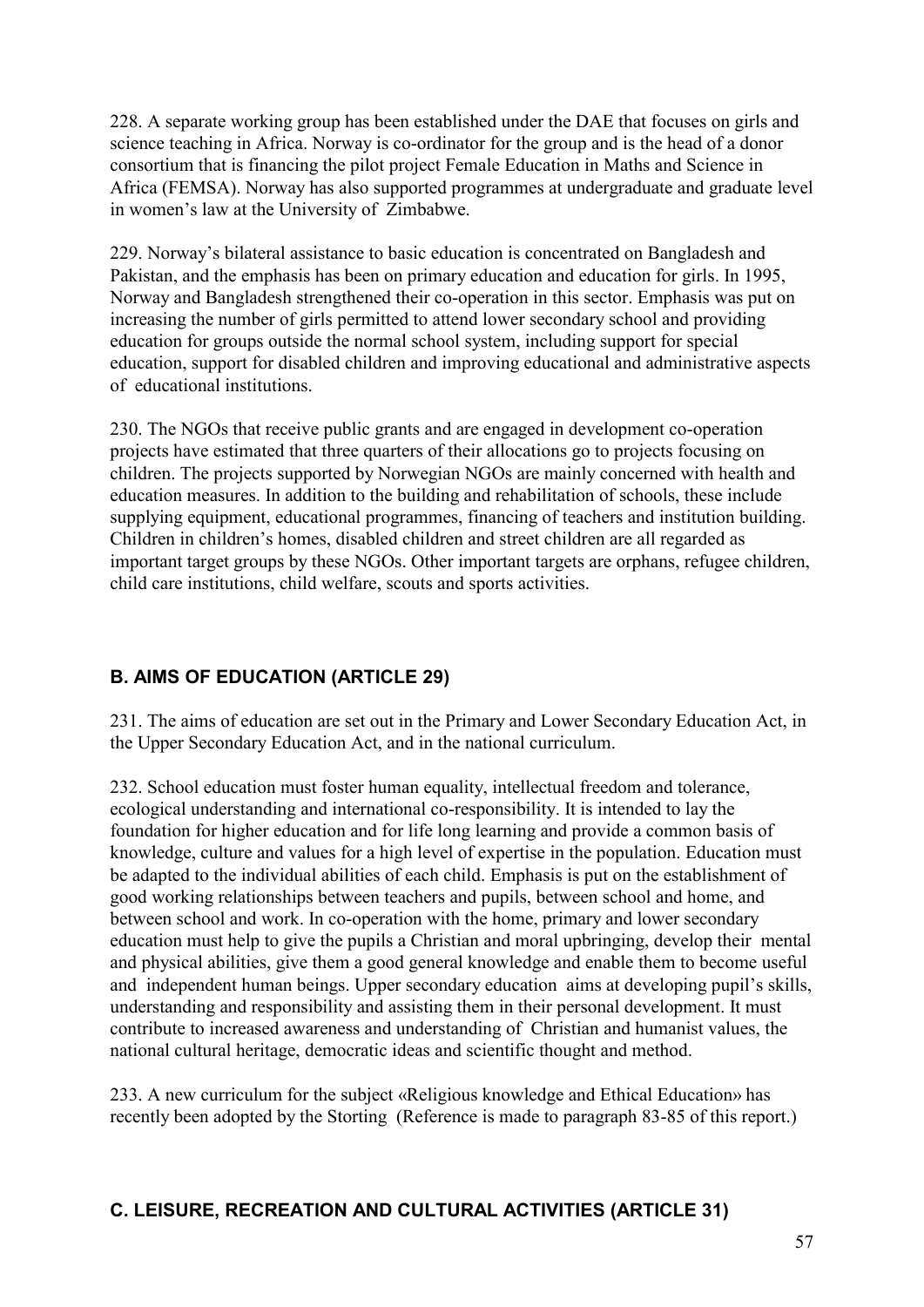Reference is made to Norway's initial report, paragraphs 400-401 and 405.

#### LAND USE PLANNING

234. Outdoor areas and facilities that are to be used by children and adolescents must be protected against pollution, noise, traffic and other health hazards. Outdoor areas must be provided where children can pursue their own interests and create their own playground in the local environment. The municipalities must ensure that day care facilities have adequately large and suitable outdoor areas. When rezoning areas that were previously designated as outdoor areas used for or suitable for play activities, or areas that have been designated as common areas, a fully equivalent replacement must be provided.

#### RECREATION, NATURE AND CULTURAL HERITAGE

235. The Act relating to open air recreation of 1957 provides for the right of access of the public to forests and uncultivated land. Pursuant to this Act, the municipalities are responsible for making such access possible for everyone. The Planning and Building Act is the main measure in this regard, and the national policy guidelines laid down pursuant to this Act for protecting the interests of children and adolescents, are an important measure for safeguarding green areas, trees, lakes, rivers in the neighbourhood as playgrounds and activity sites for young people. Organisations, families, schools and day-care facilities are important target groups for this work, which will be followed up under the Local Agenda 21 programme. The Norwegian Cultural Heritage year (1997) also focused on activities for children and adolescents.

236. The proportion of people who take part in outdoor recreation in Norway is high in all age groups, and outdoor recreation is still an important family activity during weekends and holidays. In a survey from 1992, 70-80 per cent of people aged 13-19 years said they had gone walking in the countryside, skiing or fishing in the course of the previous year. Later surveys, however, show changes in young peoples attitudes to and use of nature. All over the country children participate less in berry picking than before. Fishing is less common among adolescents in the Oslo region than in the northern parts of Norway. Cycling and jogging in the forest are more popular among adolescents than among other groups but interest in cross country skiing seems to be declining; young people seem to prefer alpine skiing.

237. The national programme for outdoor recreation (Report no 5-1996 from the Directorate for Nature Management) pays special attention to children and adolescents and various measures and activities are being implemented or planned to improve the conditions for participation in traditional outdoor recreation activities, such as fishing. The Act relating to salmonids and fresh-water fish etc. of 1992 provides for the right of children under the age of 16 to catch fresh water fish without a fishing licence. Grants are given to municipalities to improve the fishing conditions in rivers and lakes close to densely populated areas. A number of private organisations exists to promote open air recreation among the public, and families, children and adolescents are important target groups. These activities are supported by state grants.

238. State funds are also available for purchasing and management of special areas for outdoor recreation. As of 31 December 1996 1347 state supported areas had been set aside for outdoor recreation. About 30 per cent of these were purchased directly by the state, the remaining 70 per cent were purchased by municipalities or intermunicipal outdoor recreation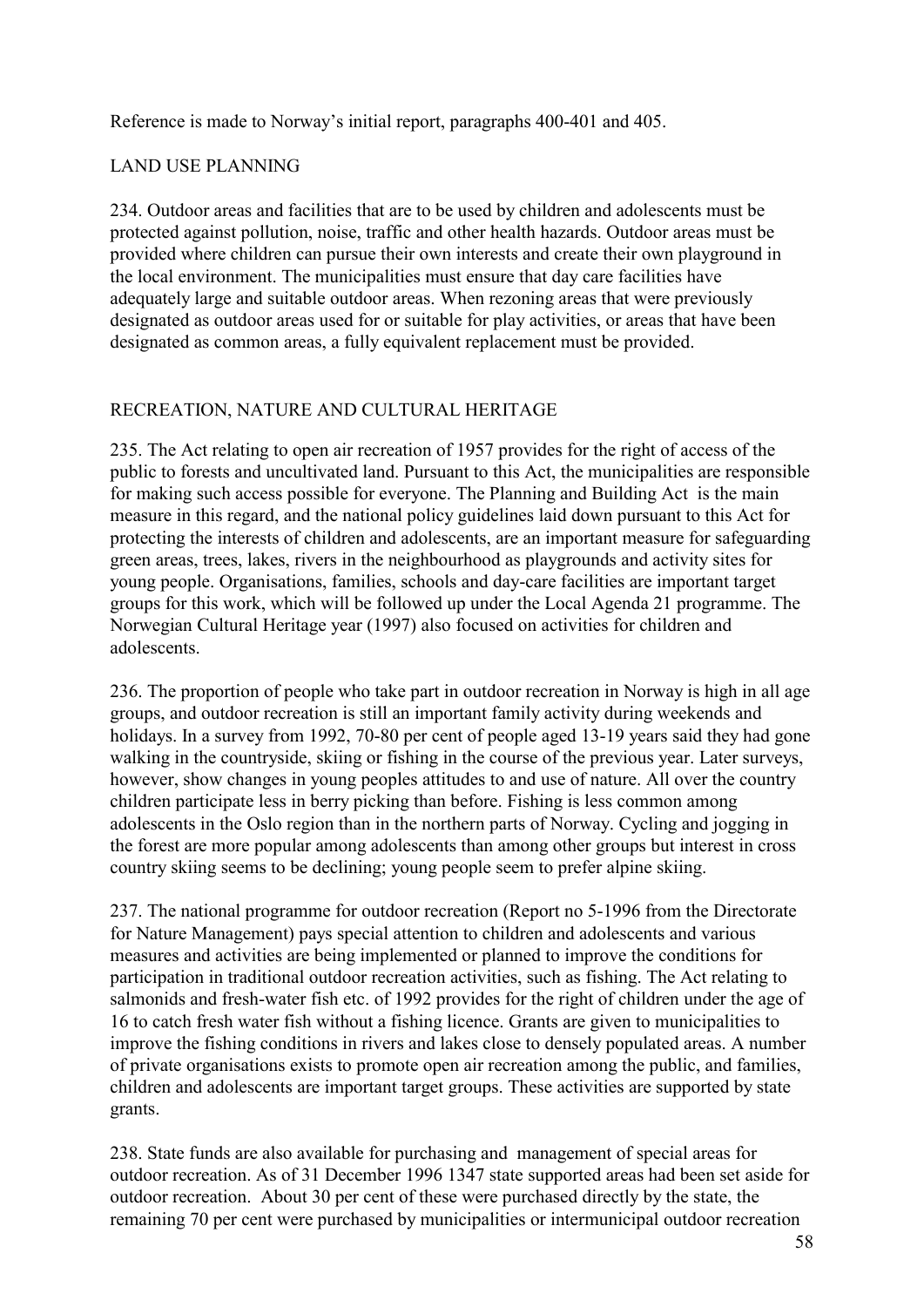committees receiving state grants. Most of the areas set aside for outdoor recreation are close to densely populated areas or in popular recreation areas. Along the south coast some 275 areas are specially protected as coastal parks.

239. Outdoor recreation provides a sound foundation for better health and a better quality of life. There are reports from day care facilities that increasing numbers of children have poor motor development, probably due to lack of outdoor play and physical activity. Experts hold that playing in natural surroundings will benefit the motor, intellectual and social development of the child. The health authorities have implemented a national programme to increase awareness among parents, health workers, teachers and politicians of the importance of giving children sufficient time and opportunity to play out of doors.

#### PARTICIPATION IN CULTURAL ACTIVITIES

Reference is made to Norway's initial report, paragraphs 402-421.

240. Children and adolescents are the most active participants in almost all cultural activities, and girls are more active than boys in all fields except sport. More than 65 per cent of all children between 9 and 13 years of age, and almost 50 per cent of the adolescents between 14 and 19, take part in one or more organised cultural activities. Sport is the most popular leisure activity. About three out of four in the age group 7 to 15 years participate actively in some form of sport.

241. There are also a large number of children and youth organisations with a wide range of activities. Nine out of ten 15 year olds are or have been members of a voluntary organisation. These organisations are important features of the cultural scene, and most of them are supported financially by the state. Boys and girls participate with approximately the same frequency in voluntary organisations. Approximately 20 per cent of all adolescents participate in choirs and music activities, which are the largest group of activities after sport.

242. Three out of four children between the age of 9 and 19 years use the public or school library. There are, however, social differences with regard to participation in cultural activities. Children of parents with a high level of education and a high family income participate more often than those having parents with a low income and a low level of education. In terms of the number of books borrowed, girls are more active users of public and school libraries than boys. Differences may also be caused by varying geographical access to cultural activities. The school is the most important cultural institution for children and adolescents, and it plays a major role in diminishing the social differences in the use of cultural facilities.

243. From 1997 a new curriculum, with more emphasis on art and culture, is being implemented in primary and lower secondary schools. From 1 July 1998 all municipalities also have to offer voluntary programmes in music and the arts for children and adolescents. 350 out of 435 municipalities already have such programmes. By introducing a plan of action for aesthetic subjects and the cultural dimension in schools, the state seeks to provide for increased co-operation between schools, their local community, and local institutions.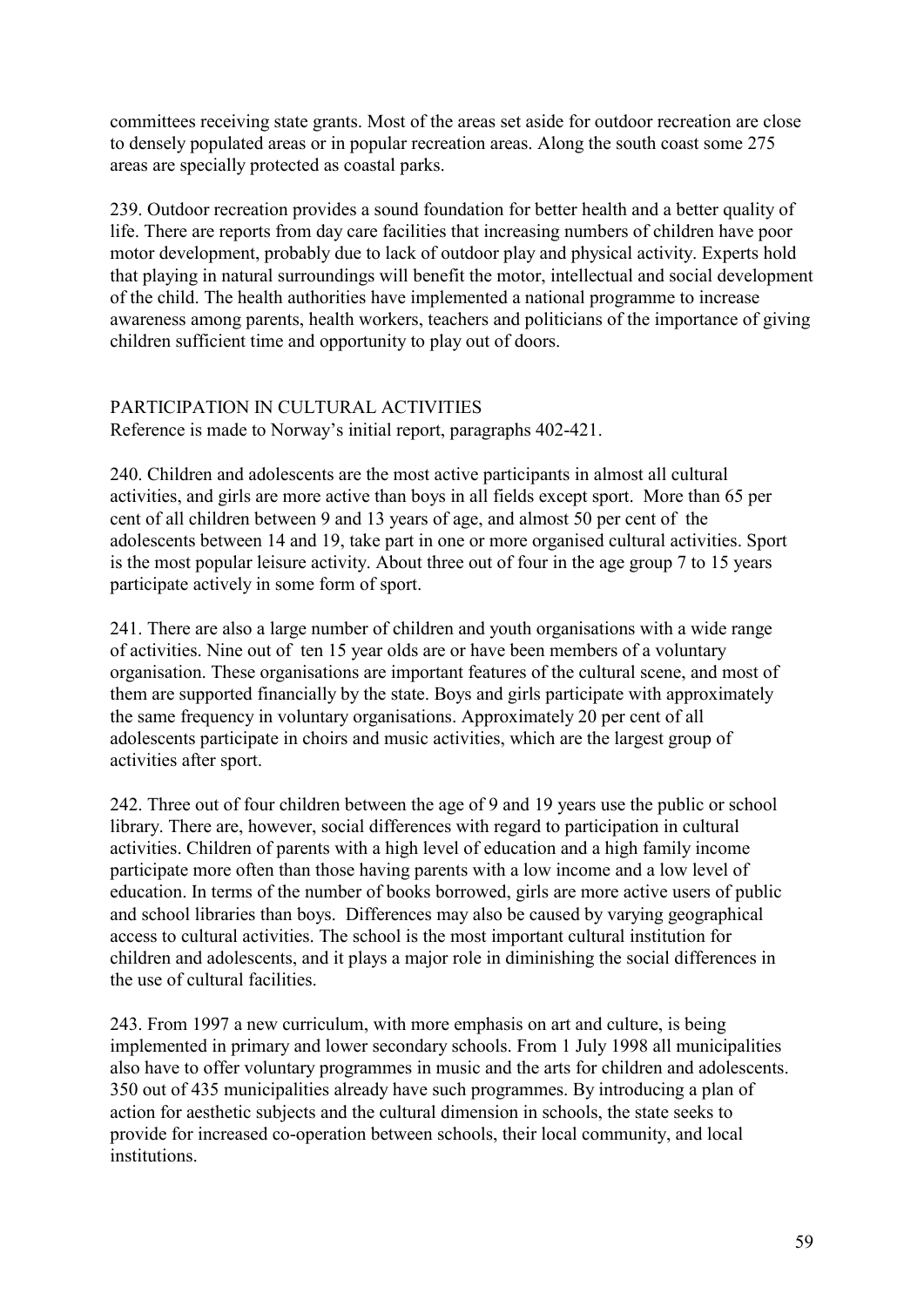244. The state employs various means to stimulate children's culture, which is one of the priority areas of the Norwegian Council for Cultural Affairs. The Council's main objective is to promote a creative environment for literature and art. In the following, various measures implemented in the cultural and media sectors are described.

#### RADIO AND TELEVISION BROADCASTING

245. There are special rules regulating radio and television commercials in relation to children and adolescents. It is prohibited by law to broadcast commercials in connection with children's programmes, or commercials having children as a target group. Children's and adolescents' programmes may not be sponsored by any natural or legal person whose aim is commercial.

246. Programmes which may have a harmful effect on children and youth may not be transmitted at hours when children and adolescents constitute a substantial proportion of the viewers.

247. The Norwegian Broadcasting Corporation (NRK), which is a state broadcasting company, produces its own programmes for children and adolescents. The number of radio and television programmes for children and adolescents has increased in recent years. The national commercial television channel, TV2, offers programmes for children during weekends.

## CHILDREN'S FILMS

248. Minimum age limits have been set for the public showing of films and videos. State grants are available for the writing of scripts and the production of children's films. Grants are also given for importing worth while children's films. Some 430 000 children attend school performances every year. There is a special state children's film consultant working in co-operation with the National Association of Municipal Cinemas.

249. In 1995 the Government launched a Campaign to combat violence in the visual media under the auspices of the Ministry of Cultural Affairs. The campaign involves on active collaboration with the most important organisations and institutions in the visual media field. The campaign disseminates information and enhances understanding of visual language, which is a basis for a more critical and conscious use of the media.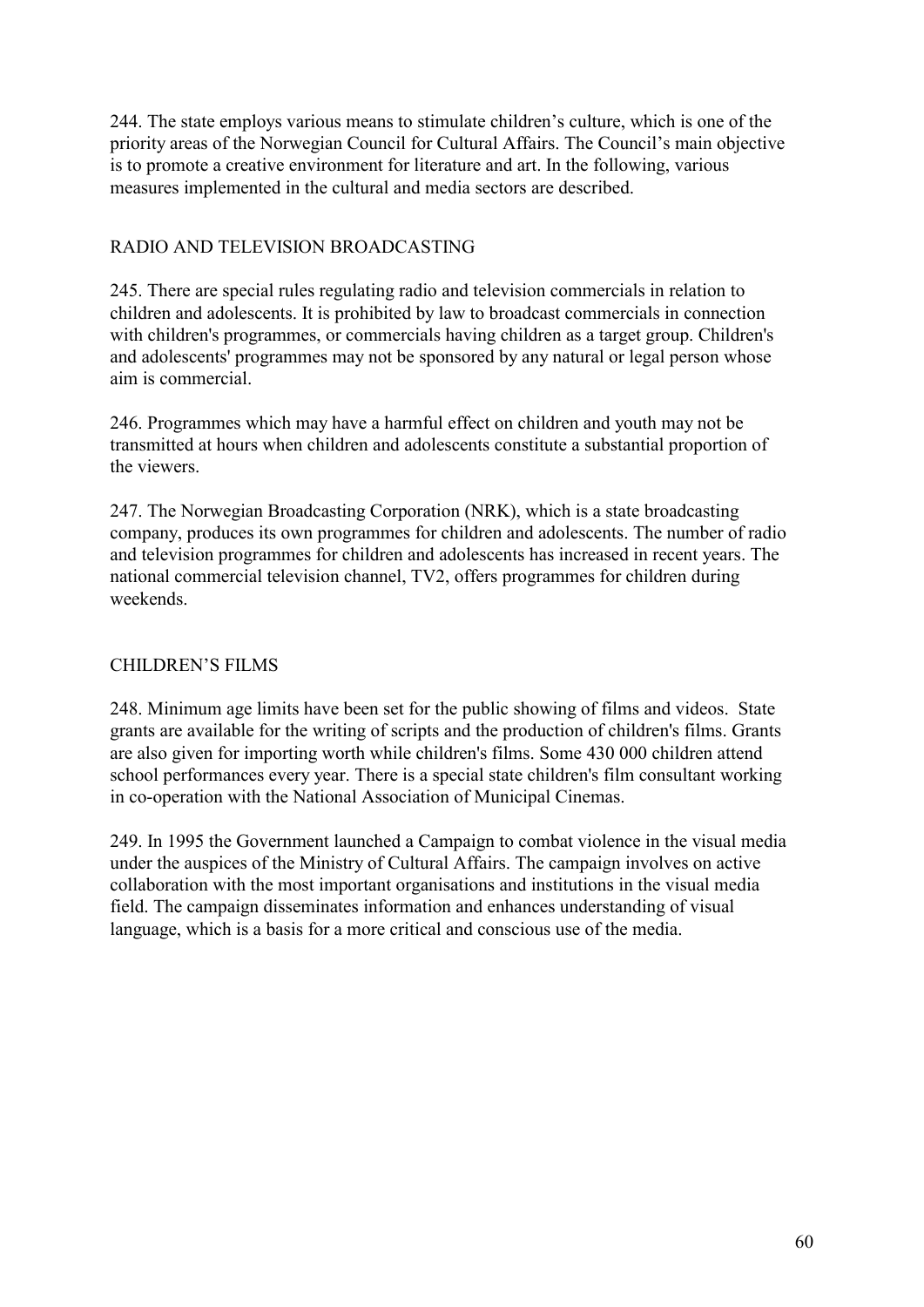#### PRODUCTION AND DISTRIBUTION OF CHILDREN'S BOOKS

250. There is a special purchasing programme for contemporary Norwegian children's books. Every year around 100 fiction titles and 20 non fiction titles are purchased and distributed to 1 550 libraries (1 000 public libraries and 550 school libraries).

251. Children and adolescents use libraries more frequently than any other age group. Books are borrowed free of charge. State funds are available for the production of illustrated children's books. Three Norwegian and one Sami children's magazines receive grants from the state. Funds are also granted for various projects focusing on books for children and adolescents, presenting Norwegian authors and contemporary literature and stimulating the use of libraries. The Directorate for Public and School Libraries arranges campaigns and competitions to promote the reading of books.

#### **MUSIC**

252. In 1995 two thirds of all the concerts arranged or supported by NorConcert (the Norwegian Concert Institute) were given for children and adolescents. 6 500 of such concerts, almost 30 per day, were held in schools and day care institutions. In 1995 almost 340 municipalities had their own music school. A number of children's choir and music organisations receive state grants, and state funding is also available for festivals and workshops for classical music.

## **MUSEUMS**

253. Norway has 800 museums, 340 of which receive public grants covering more than 70 per cent of the total expenses. Nearly 20 per cent of the visitors are children and adolescents, and some museums have special educational programmes for school children. In 1995 1.2 million children visited a museum; in the group 9-15 years of age more than 60 per cent. A growing number of the collections, exhibitions and educational programmes feature children's culture.

## THEATRE

254. All theatres supported by the state have performances for children and adolescents as part of their general repertoire. One third of the performances given by the regular theatres are for children and adolescents.

255. In 1995 half of the repertoire of the state Touring Theatre, and more than 60 per cent of the performances, were produced for children and adolescents, and many of them were performed in co-operation with schools. The Touring Theatre even has a special unit that produces theatre for adolescents.

256. Independent theatre groups receive grants from the Norwegian Council for Cultural Affairs. Almost 75 per cent of the plays put on by these groups are for children and adolescents.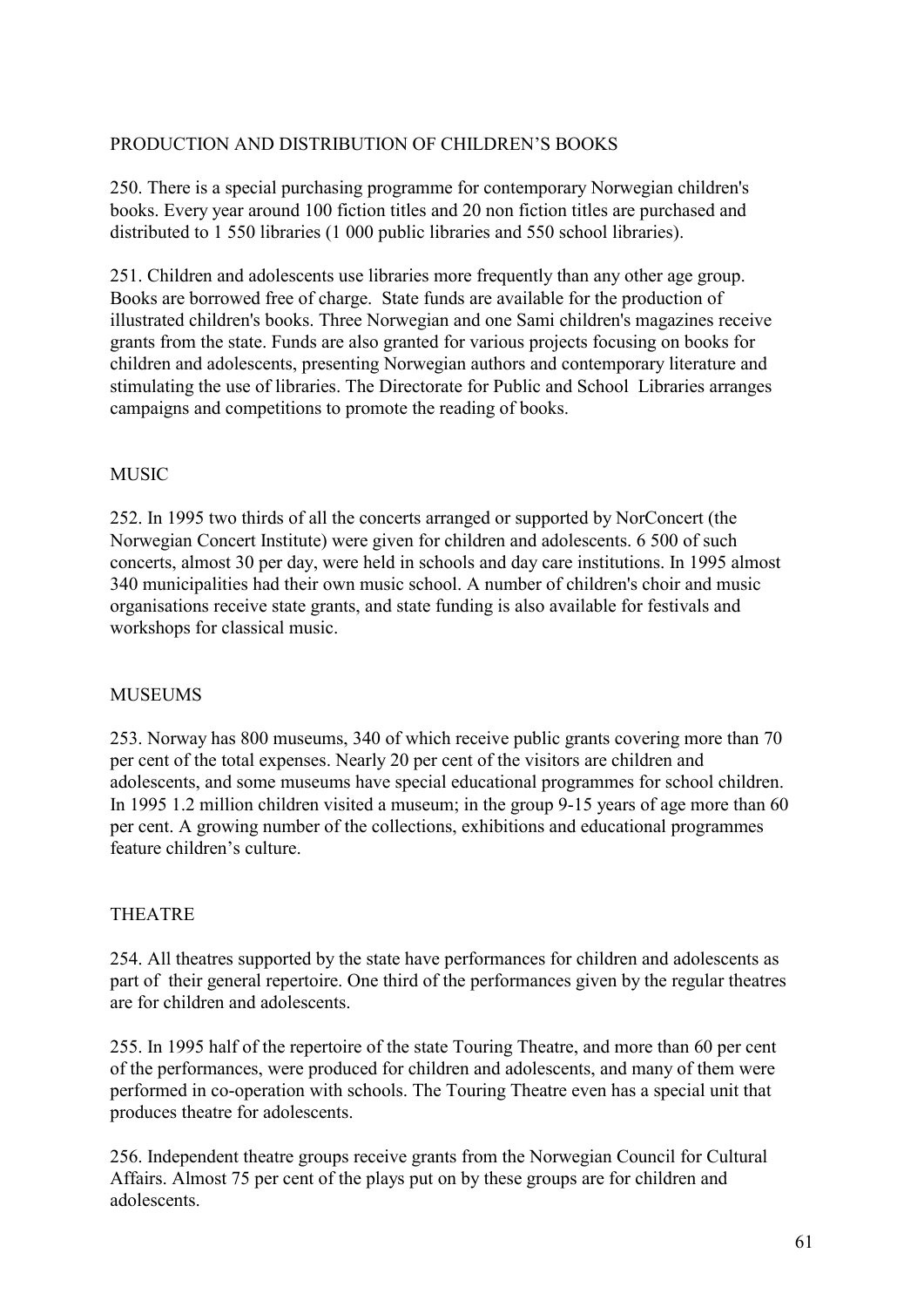257. The Norwegian Amateur Theatre Association, which is an umbrella organisation for all amateur drama in Norway, receives an annual grant from the state. A substantial proportion of these funds benefit children and adolescents since they are spent on individual drama associations, practical assistance to children's theatre groups and courses.

#### VISUAL ARTS, HANDICRAFTS AND DESIGN

258. State grants are available for museums and organisations in this field. Making visual works of art known to children and adolescents is a priority area. Approximately half of the exhibitions shown by the National Touring Exhibitions 1995 were especially intended for children and adolescents. The International Children's Art Museum, which was opened in Oslo in 1986, exhibits children's art from all over the world. The museum has also arranged world-wide drawing competitions that have been shown in many countries. The museum receives grants from the state.

#### STATE FUNDING FOR CULTURAL ACTIVITIES

259. More than one third of the grants from the most important state sources - the Norwegian Culture Fund and the Foundation for Audio-visual Productions - are given in support of cultural activities for children.

## DAY-CARE FACILITIES FOR SCHOOLCHILDREN

260. Day-care facilities are provided on an optional basis for school children in the first four grades of primary school. For children with special needs, this may be extended until the  $7<sup>th</sup>$ grade. In 1996, such facilities were available in 88 per cent of all municipalities, and approximately 62 000 children participated. Provision is made for play, cultural and leisure activities and homework.

RECREATION CLUBS AND OTHER LEISURE ACTIVITIES References is made to paragraphs 409, 412-414, 416 and 419 in Norway's initial report

261. The Ministry of Children and Family Affairs has increased its support for schemes for improving conditions for children and youth from 10 - 12 years up to 25 years of age growing up in the nine largest cities.

262. The Ministry of Children and Family Affairs wishes to increase opportunities for young Norwegians to gain international experience, particularly through youth exchange programmes and international co-operation between NGOs. Under the terms of the EEA (European Economic Area) agreement, Norway participates in the exchange programme «Youth for Europe». Through this programme, targeted at the 15- to 25-year age group, grants are given to stimulate contact and exchanges, training of youth leaders, contact between public and voluntary organisations that work with international youth issues, information to young people and research on youth issues.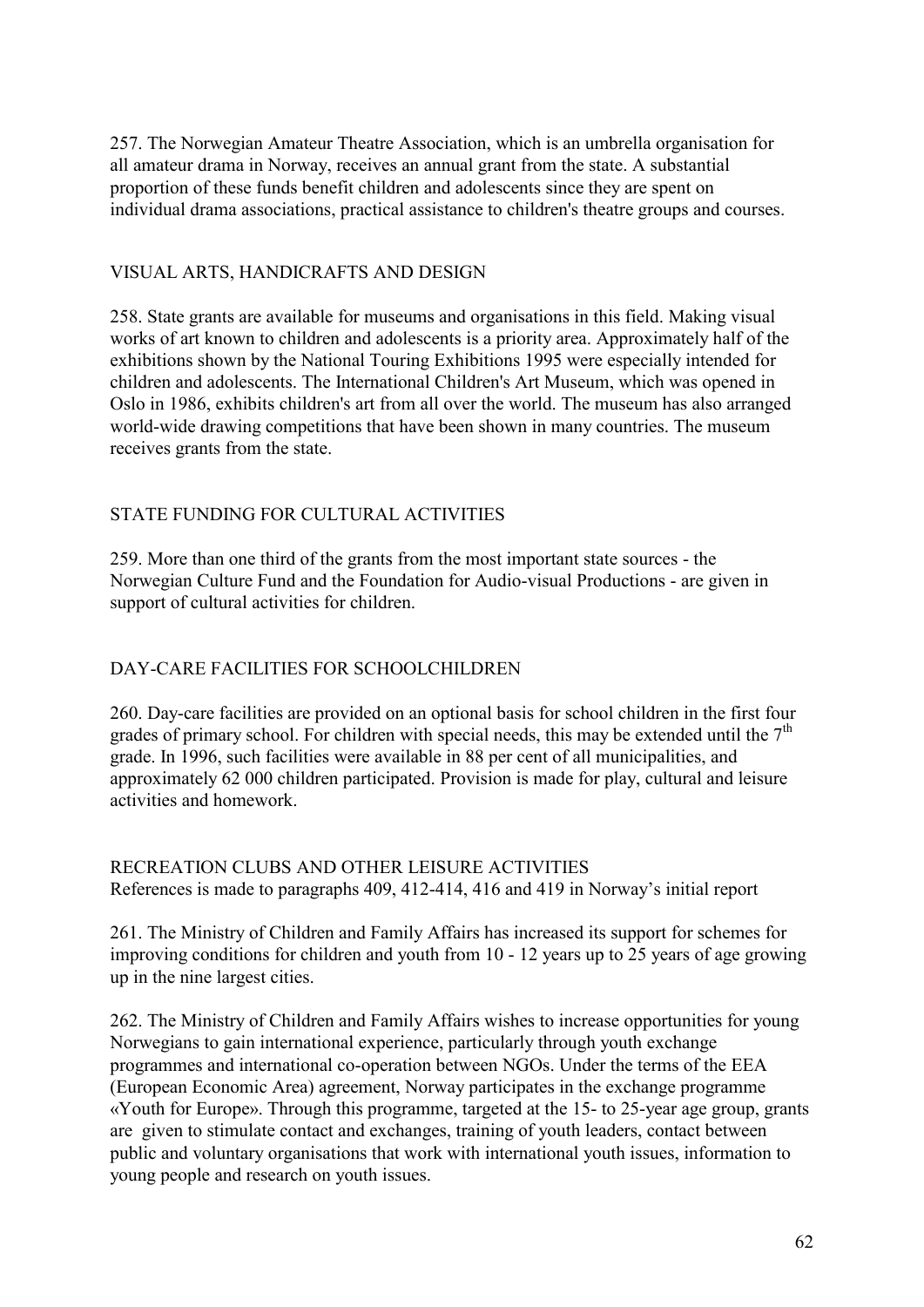263. The Nordic Youth Committee is the advisory body to the Nordic Council on child and youth policy issues, and is responsible for the development of Nordic collaboration in this area. Collaboration between youth researchers and a Nordic youth research program is a priority area and is presently under consideration. Another important area is democracy and participation. A Nordic network has been established for youth taking part in various participation projects. The Nordic Youth Committee is also responsible for Nordic coordination of youth policy at the European level. A Steering Group for Nordic Child and Youth Culture was appointed in 1996. These two bodies will join forces in developing collaboration between the Nordic and Baltic countries on projects and activities for young people.

264. In response to a Report to the Storting on voluntary child and youth organisations (Report No. 32 (1996/97) to the Storting), the Ministry has revised its guidelines for grants in 1997 and continues to give priority to independent organisations for children and adolescents that also encourage active participation from their members.

265. The Norwegian Sports Federation has prepared its own guidelines for sport for children which encompass all activities for children up to the age of 12. An emphasis is placed on allround activity and there are restrictions on competitions for the youngest age groups. All sports clubs are bound by these guidelines.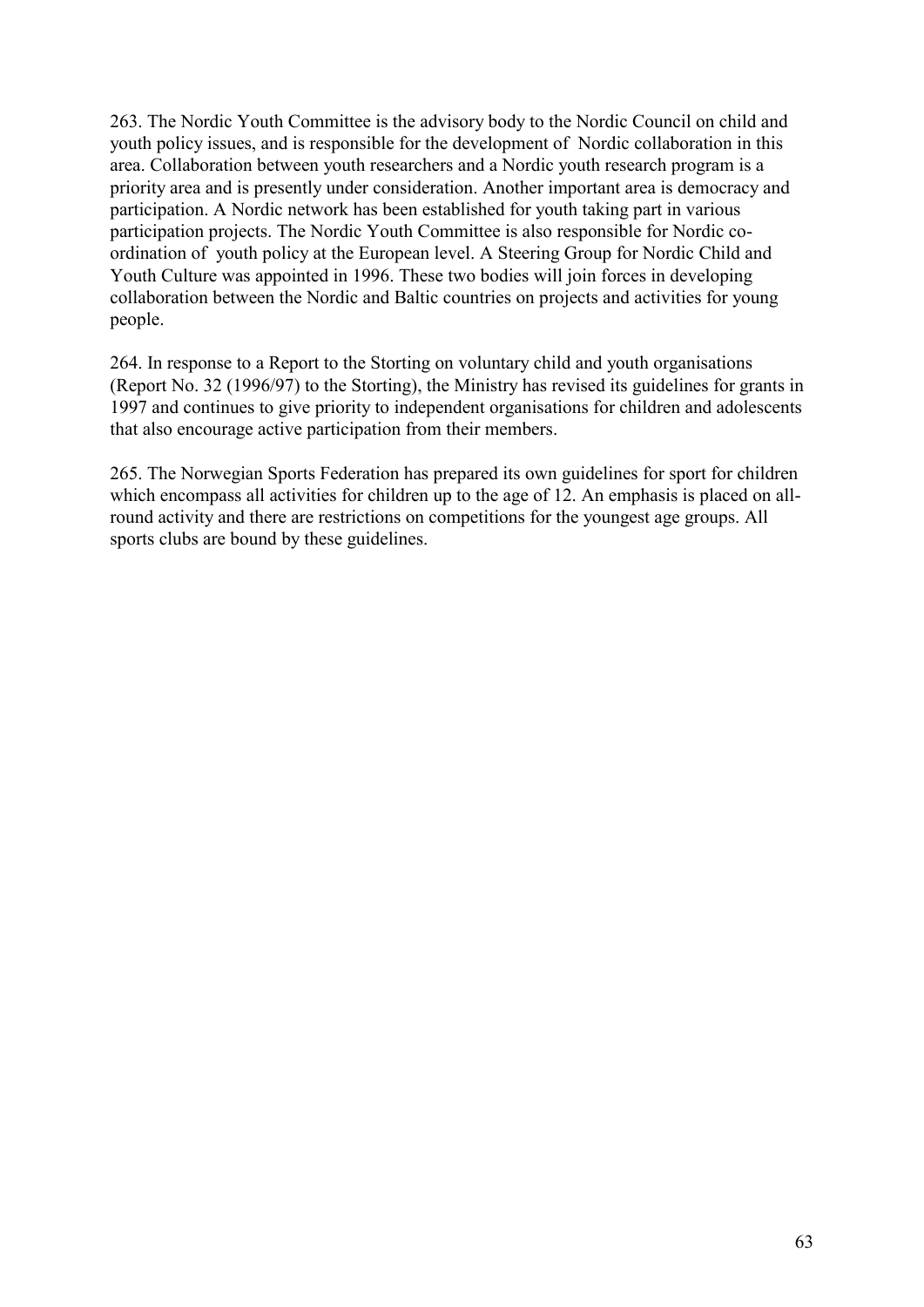# **CHAPTER VIII - SPECIAL PROTECTION MEASURES (ARTICLES 22, 38, 39, 40, 37 (b) - (d), 32 - 36 OF THE CONVENTION)**

## **A. CHILDREN IN EMERGENCY SITUATIONS**

#### REFUGEE CHILDREN

266. Children coming to Norway as asylum applicants or as refugees through the UNHCR (quota refugees) are mostly accompanied by their parents or other family members with parental responsibility. When adults apply for asylum or permission to stay in Norway, their children automatically have the same status whether the application is granted or refused. This reflects the view that it is in the children's best interest to be with their parents, regardless of the outcome of the application. It is also in line with the recommendations from the United Nations High Commissioner for Refugees. In recent years, the number of children in reception centres has been somewhat reduced, and as of 1 January 1998 there were 467 children in reception centres (25.5 per cent of all residents in the centres).

267. Some of the children and adolescents arriving in the country are unaccompanied minors applying for asylum. Unaccompanied minors are persons under 18 years old arriving in Norway without parents or other adults with a formal parental responsibility. From 1988 to 1995, a total of 1216 unaccompanied minors arrived in Norway. Of these, 1155 were granted asylum or permission to stay. Most of the unaccompanied minors were between 16 and 18 years of age. The youngest (under 7 years of age) seldom arrive alone, even if they are not accompanied by a parent of other adults with a formal parental responsibility.

268. In 1995, The Ministry of Local Government and Labour initiated and carried out a discussion on the experiences gained from and the status of the 1989 plan for reception of unaccompanied minor asylum applicants. As a follow-up to this report, six different ministries have come together and formulated a new strategy for dealing with this group of asylum applicants. There has been a marked reduction in the number of reception centres since 1994, and a corresponding strengthening of the expertise and capacity in selected municipalities.

269. The intention is to keep the time spent in a reception centre to a minimum for unaccompanied minors so that their life situations can be normalised as rapidly as possible. Legal assistance is provided and a guardian is appointed for each child. The length of time spent in reception centres has been reduced to 2.5 months. As from 1996, it has been possible to settle most unaccompanied minors before a residence permit is granted. A special subsidy was introduced for municipal councils that settled unaccompanied minors. This subsidy replaces a previous arrangement whereby the state reimbursed the municipalities for the actual expenses incurred for child welfare. The present subsidy is paid up to and include the year the child turns 18 years of age. The subsidy for 1996 was NOK 80 000 per child per year.

270. The municipalities are responsible for meeting the needs of unaccompanied minor asylum applicants when they are transferred from a refugee reception centre. The Directorate of Immigration offers guidance to the municipalities, and efforts are made to raise the level of expertise in this field among the relevant personnel at all levels.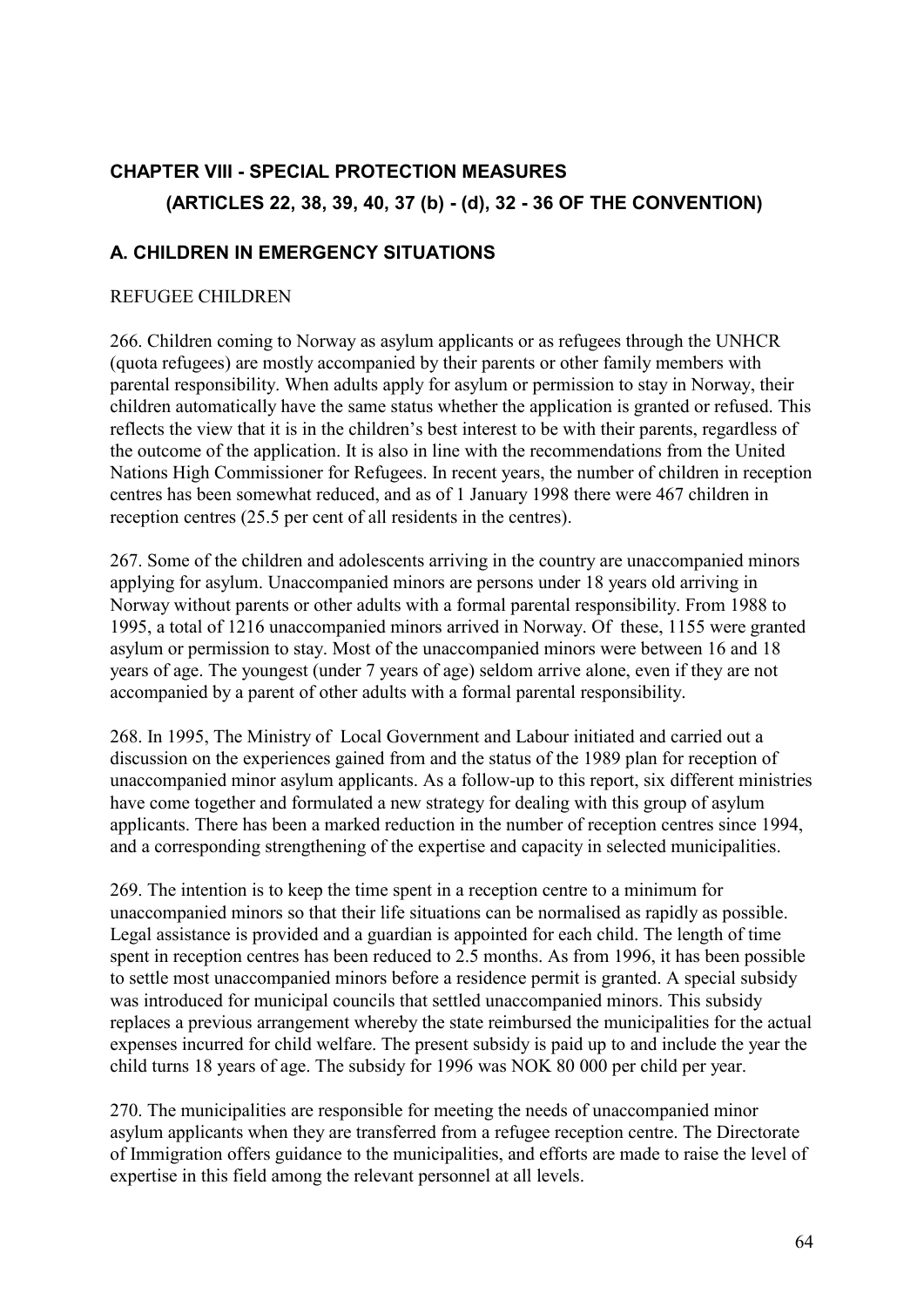271. Unaccompanied minor asylum applicants, children of asylum applicants, and children without a legal residence permit, have the same right to primary and lower secondary education (reference is made to paragraph 39 of this report) as children with refugee status and all other children living in Norway.

272. Adolescents between 16 and 19 years of age with a permanent or temporary residence permit have the same right to upper secondary education as other adolescents of this age. Completed primary and lower secondary school is normally required for admission to upper secondary school. Unaccompanied minor asylum applicants waiting for their refugee status to be decided, may however, be admitted to upper secondary school while waiting for their situation to be clarified.

273. The Norwegian Directorate of Immigration has six regional offices. Each office has established agreements with 2 or more specially selected municipalities which have the necessary expertise to meet the needs of and to settle unaccompanied minor refugees and asylum seekers. The Directorate has developed a standard questionnaire which the municipalities can use to make sure they address all the relevant issues in connection with the individual settlement of unaccompanied minors.

274. The UN 1951 Convention relating to the status of refugees constitutes together with the Norwegian Immigration Act, form the legal framework for the determination of refugee status, and the latter contains provisions concerning procedures and legal aid in asylum cases.

275. There are few provisions in national legislation dealing with minor asylum seekers, but there are several acts dealing with children in general. In addition to the Immigration Act, they protect minors against unlawful acts on the part of the state. Some of the most important acts are:

- The Guardianship Act of 22 April, 1927
- The Children Act of 8 April, 1981
- Act of 6 March 1981 relating to the commissioner for children
- The Act of 17 July, 1992 relating to child welfare services

276. The Ministry of Justice has issued guidelines for the treatment of unaccompanied minor asylum seekers. These guidelines regulate the role of the guardian in general, during police examinations and in relation to the work performed by child welfare authorities. Unaccompanied minors are assisted by a guardian at each step of the asylum procedure. They are also entitled to a lawyer. The application for asylum is made by the minor, the guardian or the lawyer. The police examine the minor with the guardian present. The lawyer may attend the examination if he/she wishes to do so.

277. In addition to the general rules in the Immigration Act and appurtenant Regulations, the Public Administration Act and the Guardianship Act, the Ministry of Justice and the Directorate of Immigration have issued circulars to the police which are applicable to the examination of minor asylum seekers.

278. The general principle in cases concerning unaccompanied minor asylum seekers is that the best interest of the child is normally reunification with his/her family in the country of origin, if this can be done safely. The authorities often encounter difficulties in tracking the family of the minor during the asylum seeking procedure. However, applications for family reunification are often made at a later stage, and the Immigration Act and regulations contain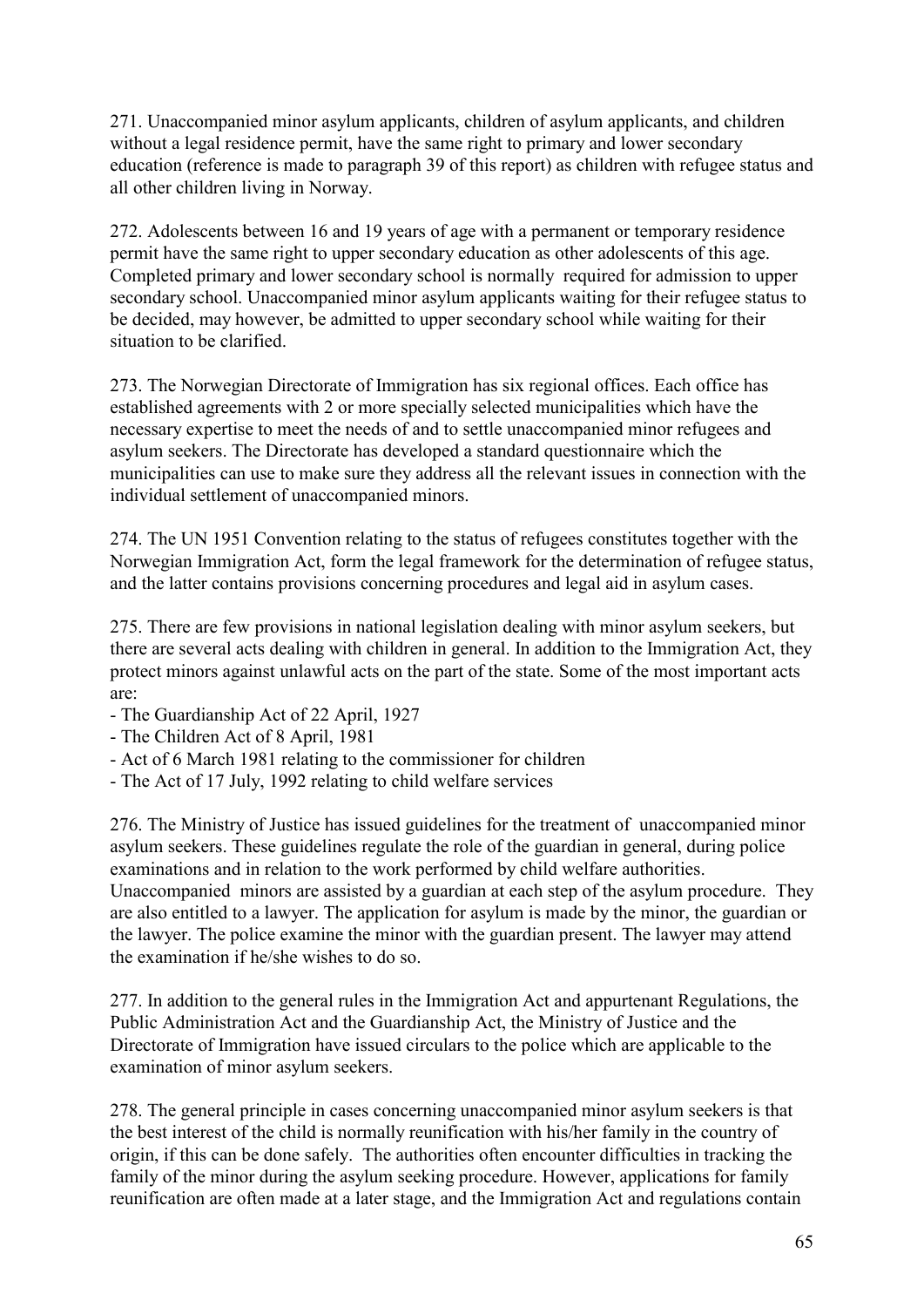provisions governing family reunification. Minors who are granted asylum have the right to be reunited with their parents and unmarried brothers or sisters under the age of 18 when these are living together with their parents.

279. Unaccompanied minors are not returned if parents or other close relatives cannot be located. An unaccompanied minor who for this reason cannot be returned, will be granted a residence permit on humanitarian grounds if he/she does not qualify for asylum.

#### CHILDREN IN ARMED CONFLICTS (ARTICLE 38), INCLUDING PHYSICAL AND PSYCHOLOGICAL RECOVERY AND SOCIAL INTEGRATION

280. Some of the children and adolescents coming to Norway as refugees have experienced war, torture or other forms of cruel, inhuman or degrading treatment. There is a national resource centre for the psychosocial treatment of refugees in Oslo. This centre provides treatment for minors as well and offers training programmes for professionals in the field. Regional psychosocial teams are responsible for treating refugees within their geographical area.

#### **B. CHILDREN INVOLVED WITH THE SYSTEM OF ADMINISTRATION OF JUVENILE JUSTICE (ARTICLE 40)**

THE ADMINISTRATION OF JUVENILE JUSTICE (ARTICLE 40) Reference is made to Norway's initial report, paragraphs 430-435.

#### CHILDREN DEPRIVED OF THEIR LIBERTY, INCLUDING ANY FORM OF DETENTION, IMPRISONMENT OR PLACEMENT IN CUSTODIAL SETTINGS  $(ARTICLE 37 (b) - (d))$

281. The age of criminal responsibility in Norway is 15 years. In 1996, 93 adolescents between 15 - 17 years of age were imprisoned, largely for theft, assault and robbery. All of the adolescents imprisoned were boys. (Reference is made to Norway's initial report, paragraphs 436-438).

282. Asylum seekers who have had their applications rejected have to leave the country. A reasonable time limit for voluntary departure is set. If the rejected asylum seeker does not comply with the order to leave the country voluntarily, the police may, pursuant to the Immigration Act, impose upon him/her: a) an obligation to report, b) the surrender of his/her passport or other identity document, c) a particular place of residence. If these measures are considered to be insufficient, asylum seekers may, pursuant to the Immigration Act, be arrested and remanded in custody while awaiting transportation. A centre is especially designed for this purpose, and especially equipped for families awaiting deportation. The centre includes a playroom, equipped with toys. The staff are not connected with the police or prison service. The police have to seek the consent of the court as soon as possible, and not later than the day after the arrest if this is at all possible, if they wish to keep the rejected asylum seeker in custody. In cases where children are kept in custody at the centre for a period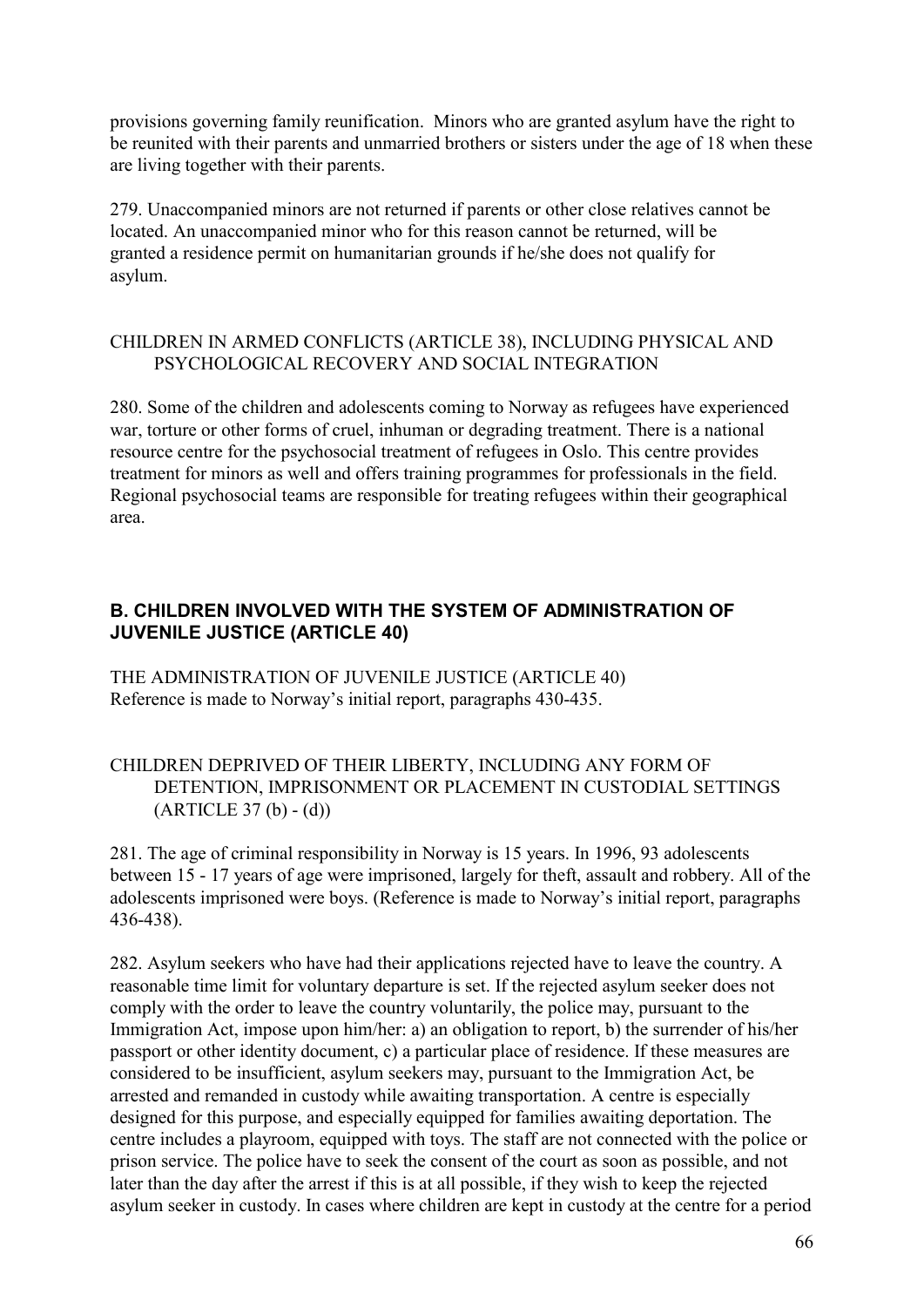exceeding 24 hours, the police have to inform the local child welfare office. The child welfare office may arrange for daily trips to nearby parks, playgrounds etc., or even for the children to be moved from the centre if this is considered necessary. According to the Immigration Act, a foreign national may also be arrested and remanded in custody if there is reason to suspect that he or she has given a false identity. This provision is not applied in cases regarding minors.

# THE SENTENCING OF CHILDREN, WITH PARTICULAR REFERENCE TO THE PROHIBITION OF CAPITAL PUNISHMENT AND LIFE IMPRISONMENT (ARTICLE 37, A)

Reference is made to Norway's initial report, paragraph 439.

# PHYSICAL AND PSYCHOLOGICAL RECOVERY AND SOCIAL REINTEGRATION OF THE CHILD (ARTICLE 39)

Reference is made to Norway's initial report, paragraph 440.

## **C. CHILDREN IN SITUATIONS OF EXPLOITATION, INCLUDING PHYSICAL AND PSYCHOLOGICAL RECOVERY AND SOCIAL REINTEGRATION**

ECONOMIC EXPLOITATION OF CHILDREN, INCLUDING CHILD LABOUR (ARTICLE 32)

Reference is made to Norway's initial report, paragraphs 60-62 regarding paid work. Reference is also made to paragraph 28 of the present report, regarding the conference on child labour held in Oslo in 1997.

283. Since 1994, all young people who have completed primary and lower secondary school have a right to a further three years of upper secondary education. Consequently, hardly any children are in full time work under the age of 18. However, a bill amending Chapter IX on regarding the employment of children and young people of the Act relating to worker protection and the working environment will be submitted to the Storting during the spring session in 1998. The amendment is made pursuant to the EU Directive 94/93/EC, regulating working conditions for children and young persons. (Reference is made to Norway's initial report, paragraphs 441-443).

#### DRUG ABUSE

Reference is made to Norway's initial report, paragraphs 444 and 445.

284. Norway has adopted the following conventions on international co-operation to combat drugs:

- The Single Convention on Narcotic Drugs (1961)
- The Convention on Psychotropic Substances (1971)
- The Convention against Illicit Traffic in Narcotic Drugs and Psychotropic Substances (1988)

285. Norway has also participated actively in the UN Commission on Narcotic Drugs and in the Dublin Group, which is a consultative forum for the largest contributors to United Nations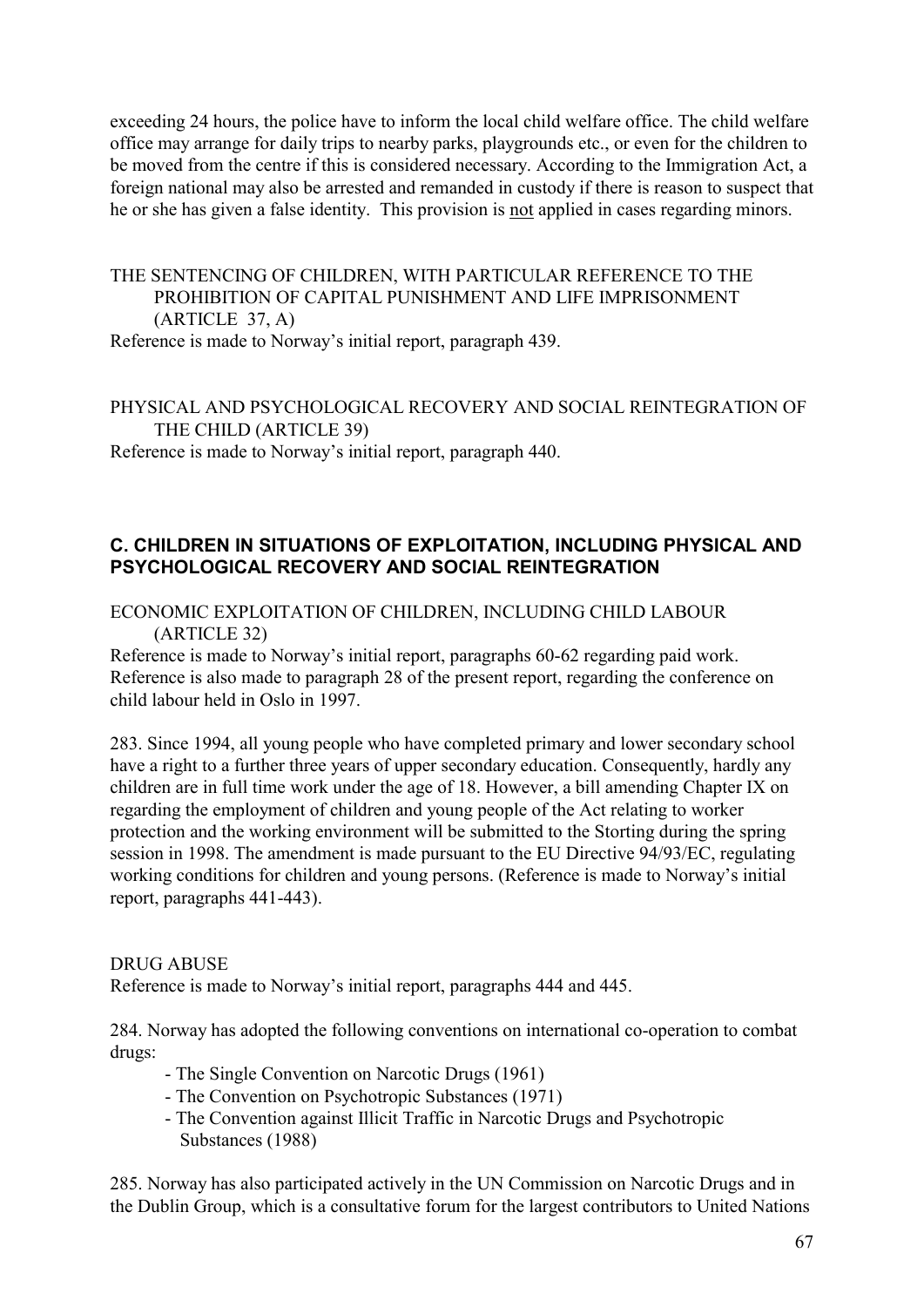Drug Control Programme (UNDCP). Norway is further involved in Interpol, the World Customs Organisation (WCO) and the Co-operation Group to Combat Drug Abuse and Illicit Trafficking in Drugs (the Pompidou Group).

286. The Norwegian Directorate for the Prevention of Alcohol and Drug Problems is responsible for documenting of all aspects of drug use and drug problems and carries out extensive advice and information activities with regard to various organisations, municipalities, schools, youth clubs, etc.

287. For over 10 years the Research Council of Norway has co-ordinated a research program on drugs and drug abuse problems, funded by various ministries. The National Institute for Alcohol and Drug Research has conducted surveys on adolescent use of cannabis in Oslo since 1968 which were extended to cover the use of other narcotic drugs, alcohol and tobacco. From 1990, national surveys have been conducted annually.

288. The National Institute for Drug and Alcohol Research carries out annual surveys on the use of alcohol and other drugs in the population, including adolescents. Although alcohol is by far the most common drug among Norwegian adolescents, and also the source of most substance abuse-related problems, the use of alcohol among adolescents has stabilised and has even been reduced in the last 10 years. Smoking showed a steady decrease in prevalence from the 1970s until the mid-80s. From around 1985, the figure has been relatively stable at around 20 per cent daily smokers for the age group 16-18 years, approximately evenly divided between the sexes.

289. An Analysis conducted by Norwegian Youth Research has shown that the large majority of Norwegian adolescents have a healthy and socially acceptable lifestyle. In a recent report on drug use policy (Report No. 16 (1996-97) to the Storting), however, concern is expressed about the high levels of cannabis use among youth in Oslo. Another disturbing trend is the fact that the use of heroin and amphetamines, which was previously confined to the capital and larger cities, appears to have spread throughout the country.

#### PREGNANT DRUG ABUSERS AND CHILDREN OF DRUG ABUSERS

290. The Ministries of Health and Social Affairs and Children and Family Affairs have formulated a plan of action (1995-97) to strengthen the service offered to pregnant drug abusers and children of drug abusers. In 1995, the Act relating to social services was revised in order to make it possible to keep pregnant drug abusers in institutions, if necessary against their will and throughout the entire pregnancy. Compulsory treatment may only be enforced if there is a high risk that the child would otherwise be physically harmed due to the mother's drug abuse.

291. The Wanda Centre, established in 1992, is a private, voluntary service for children and adolescents in families where there is alcohol abuse. The centre also answers telephone inquiries and gives advice and support, individually or in groups. Outreaching activities comprise information and counselling to schools, social welfare and child care services and other public bodies.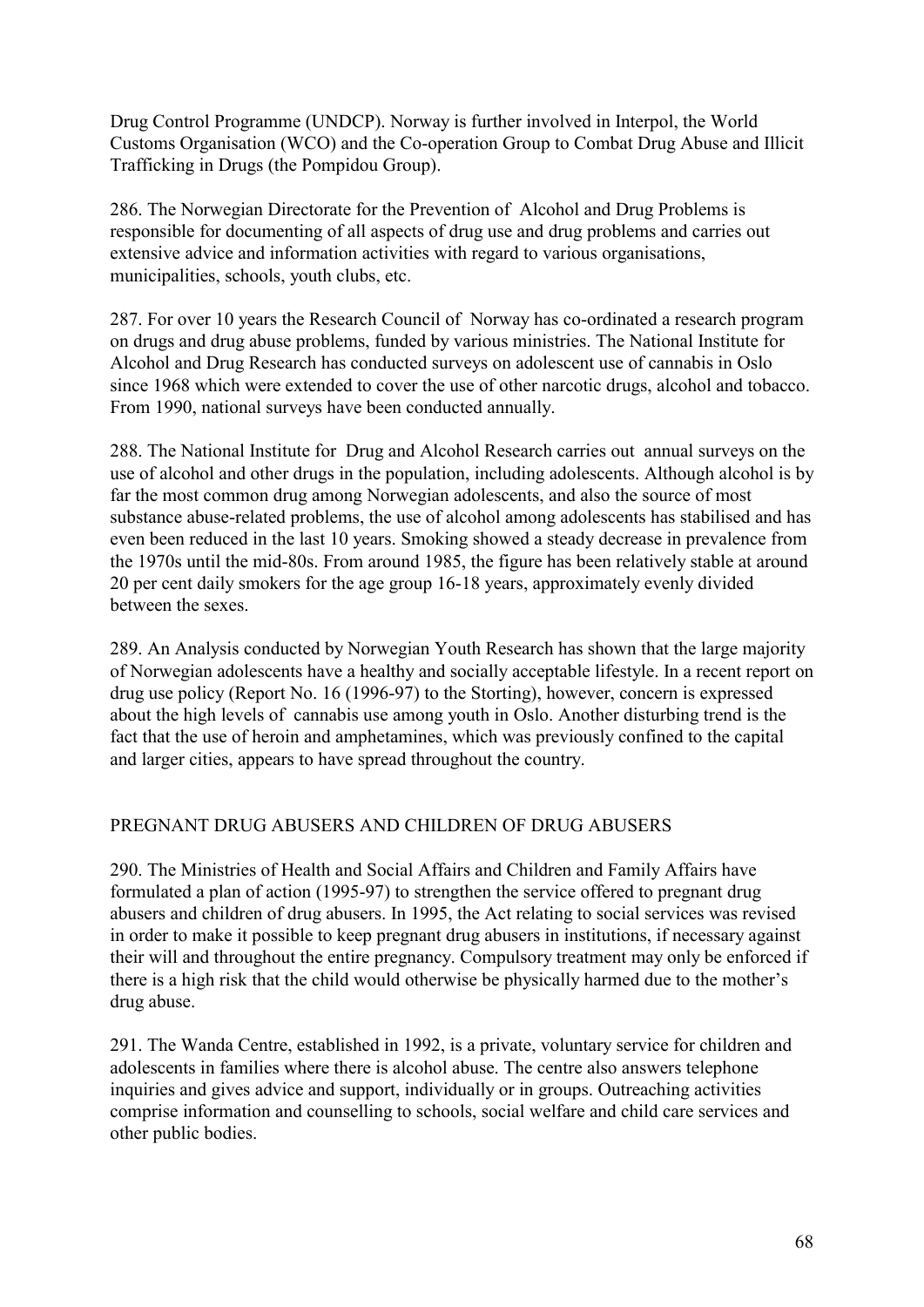## **D. SEXUAL EXPLOITATION AND SEXUAL ABUSE (ARTICLE 34)**

Reference is made to Norway's initial report, paragraphs 449-460, and to paragraph 294 in this report regarding provisions in the revised Day Care Institutions Act.

292. As a follow-up to the plan of action against the sexual violation of children, a report to the Storting on the matter was submitted by the Government in 1993. Suggestions in the report include improvements in children's legal safeguards and protection against sexual abuse, and raising the level of expertise in the relevant services in order to ensure proper and expeditious service or help. Several expert bodies in the field have been established, among others (in 1995-98) a National Resource Centre for Sexually Abused Children at Aker Hospital, Oslo. (Reference is made to paragraphs 15 and 127 in the present report.)

293. In collaboration with various ministries, organisations and expert bodies, the Ministry of Children and Family Affairs pursues the development of measures against the sexual exploitation of children for commercial purposes at regional, national and international levels. This work will be seen in relation to initiatives and resolutions made by the UN, the European Council, the Nordic Council, the Council of the Baltic Sea states as well as non governmental organisations, concerning child pornography, prostitution and trafficking involving children. (Reference is made to paragraph 296 in the present report.)

294. In 1995, an amendment to the Day Care Institutions Act was passed providing that any applicant for a job in a day care institution must present a certificate issued by the police stating that he/she has never been charged or sentenced for sexual abuse of children. Corresponding amendments to the acts regulating employment in schools and in the child welfare service have been considered.

SEXUAL EXPLOITATION OF CHILDREN IN OTHER COUNTRIES Reference is made to Norway's initial report, paragraph 458.

295. Through Interpol, Norway has engaged in police collaboration with other countries in order to combat the sexual abuse of children and other crimes against minors. The establishment of a permanent, international working party to meet this challenge was decided at Interpol's General Assembly in Dakar, November 1992, and Norway is presently chairing the group.

296. Save the Children Norway is actively engaged in combating the sexual exploitation of children for commercial purposes, in developing countries as well. The organisation has been particularly active in matters relating to what is known as sex tourism and the dissemination of child pornography through Internet. Together with the Commissioner for Children, Save the Children has initiated the establishment of an international network against such exploitation. Norway committed itself to join the declaration and plan of action against the commercial exploitation of children at the World Congress in Stockholm in 1996 and is currently in the process of formulating a national plan to the follow up the congress. Norway has endorsed Recommendation no. 11 (1991) of the Council of the European Communities on sexual exploitation, pornography and trafficking involving children and young adults, and in 1996, it endorsed a Nordic Council recommendation on combating the sexual abuse of children.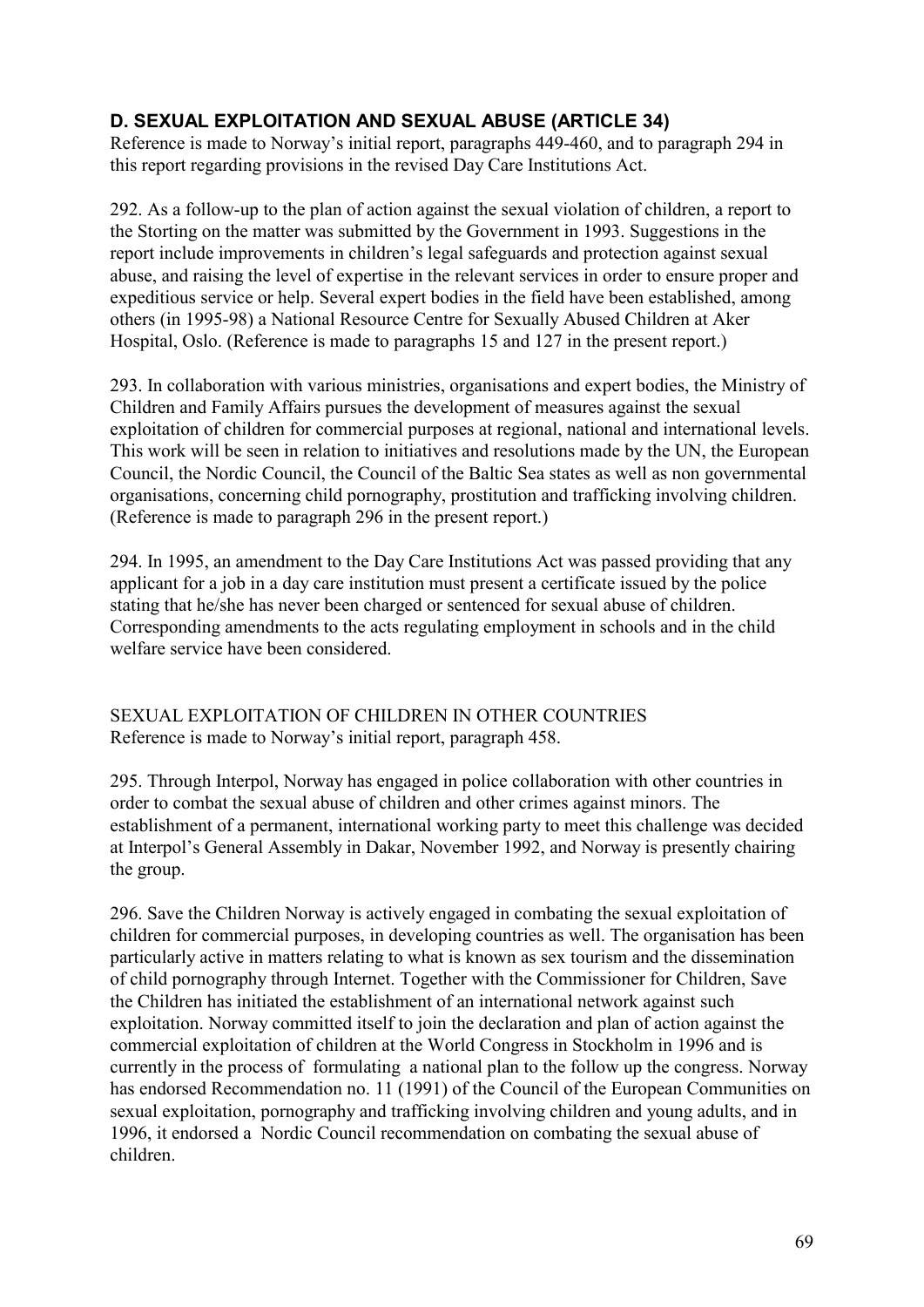#### SALE, TRAFFICKING AND ABDUCTION (ARTICLE 35) Reference is made to Norway's initial report, paragraphs 233-266 on abduction and paragraphs 222-231 on adoption.

#### OTHER FORMS OF EXPLOITATION (ARTICLE 36)

297. In recent years, increased attention has been paid to the problem of violence in the visual media, and particularly the way in which this influences children. The Internationalisation of telecommunications has made control more complicated. The Government therefore launched a plan against media violence in 1995, involving four different ministries and a number of organisations in the field.

## **E. CHILDREN BELONGING TO A MINORITY OR AN INDIGENOUS GROUP (ARTICLE 30)**

#### IMMIGRANT CHILDREN

Reference is made to Norway's initial report, paragraphs 473-477.

298. A Report to the Storting on immigration and multicultural Norway was submitted in early 1997. The fundamental principles on which the report is based are that all citizens, regardless of ethnic or national origin, have a right to live according to their own values, observe their cultural traditions and practice their religion, as long as this does not conflict with Norwegian law or fundamental human rights. One of the Government's aims is that all children and adolescents must be given the opportunity to develop their own sense of identity and ensure their own future.

#### SAMI CHILDREN AND ADOLESCENTS

Reference is made to Norway's initial report, paragraphs 461-472.

299. The Sami are recognised as an indigenous people with a right to their own language, culture, means of subsistence and way of life.

300. Sami children and adolescents have more contact with the mainstream of Norwegian society than they had previously, and many of them have adapted to Norwegian society without abandoning their own rich cultural heritage. Ignorance, negative attitudes and indifference towards the Sami people still exist, however, in the Norwegian population.

301. The development of a Sami identity is endangered if the language and the culture are not visibly present in family life, in institutions like schools or day care institutions, in the local community and in the media. The Norwegian authorities try to counteract the influence Norwegian culture on Sami children and adolescents by creating environments for children where Sami and Norwegian culture as far as possible have an equal status.

302. The revised Day Care Institutions Act (1995) has strengthened the rights of Sami children. 44 Sami day care institutions with a total of approximately 1000 places in 14 different municipalities were given public grants in 1996. The number of Sami day care